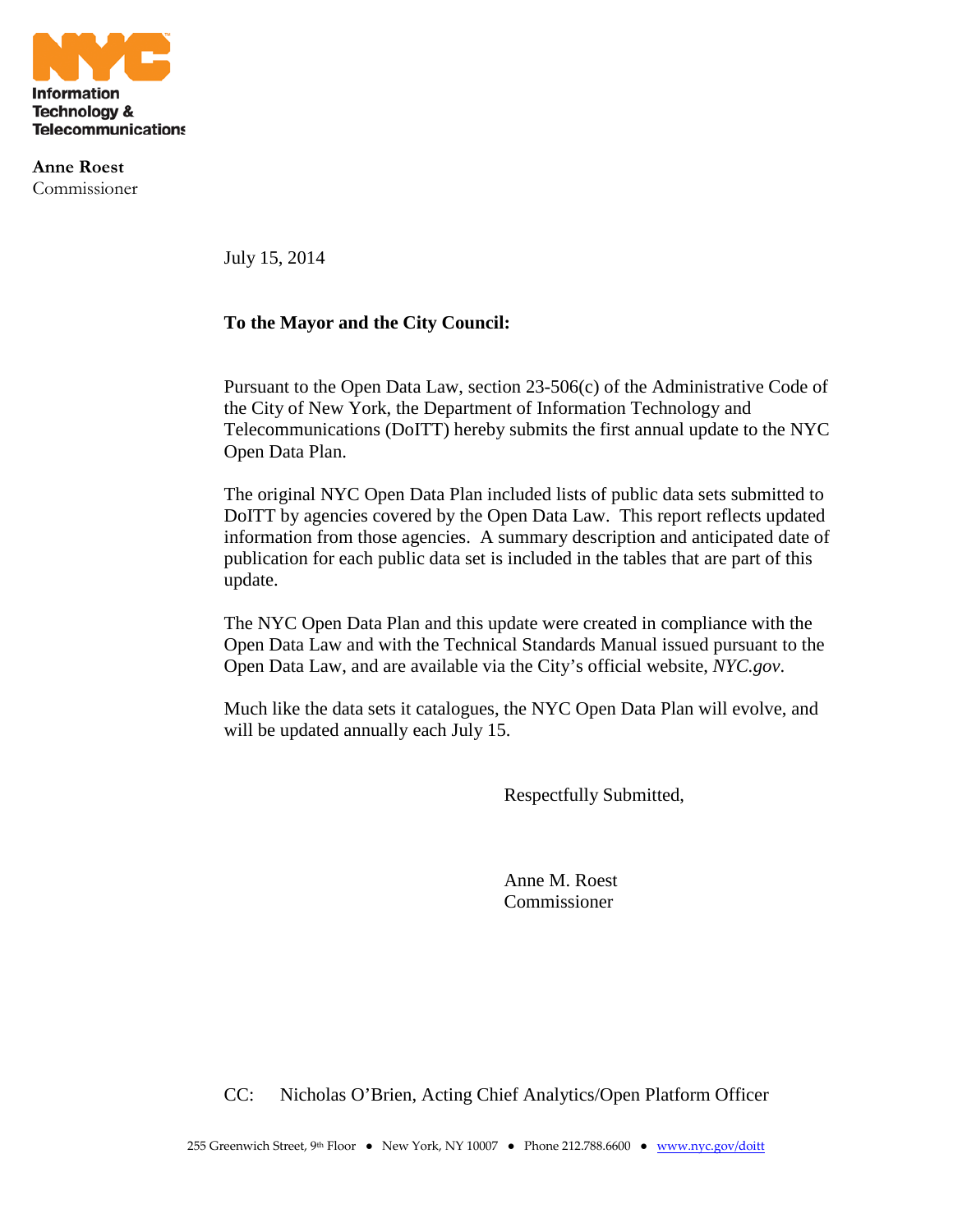

# NYC Open Data Plan 2014

July 15, 2014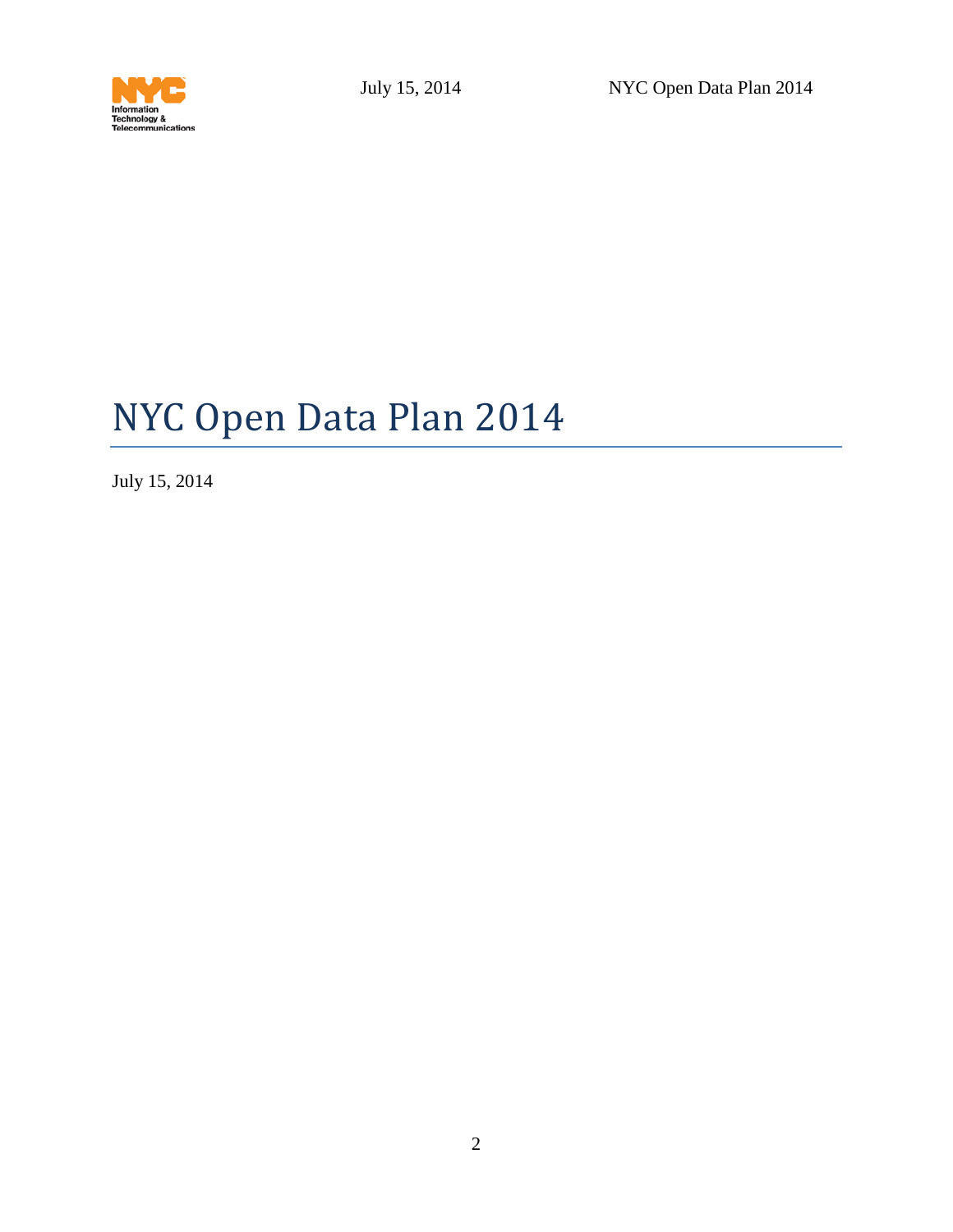

| Contents                                                                                   |  |
|--------------------------------------------------------------------------------------------|--|
| Data Sets Added - Since publication of the inaugural NYC Open Data Plan (September 2013) 6 |  |
|                                                                                            |  |
|                                                                                            |  |
|                                                                                            |  |
|                                                                                            |  |
|                                                                                            |  |
|                                                                                            |  |
|                                                                                            |  |
|                                                                                            |  |
|                                                                                            |  |
|                                                                                            |  |
|                                                                                            |  |
|                                                                                            |  |
|                                                                                            |  |
|                                                                                            |  |
|                                                                                            |  |
|                                                                                            |  |
|                                                                                            |  |
|                                                                                            |  |
|                                                                                            |  |
|                                                                                            |  |
| Department of Information Technology and Telecommunications (DoITT) 34                     |  |
|                                                                                            |  |
|                                                                                            |  |
|                                                                                            |  |
|                                                                                            |  |
|                                                                                            |  |
|                                                                                            |  |
|                                                                                            |  |
|                                                                                            |  |
|                                                                                            |  |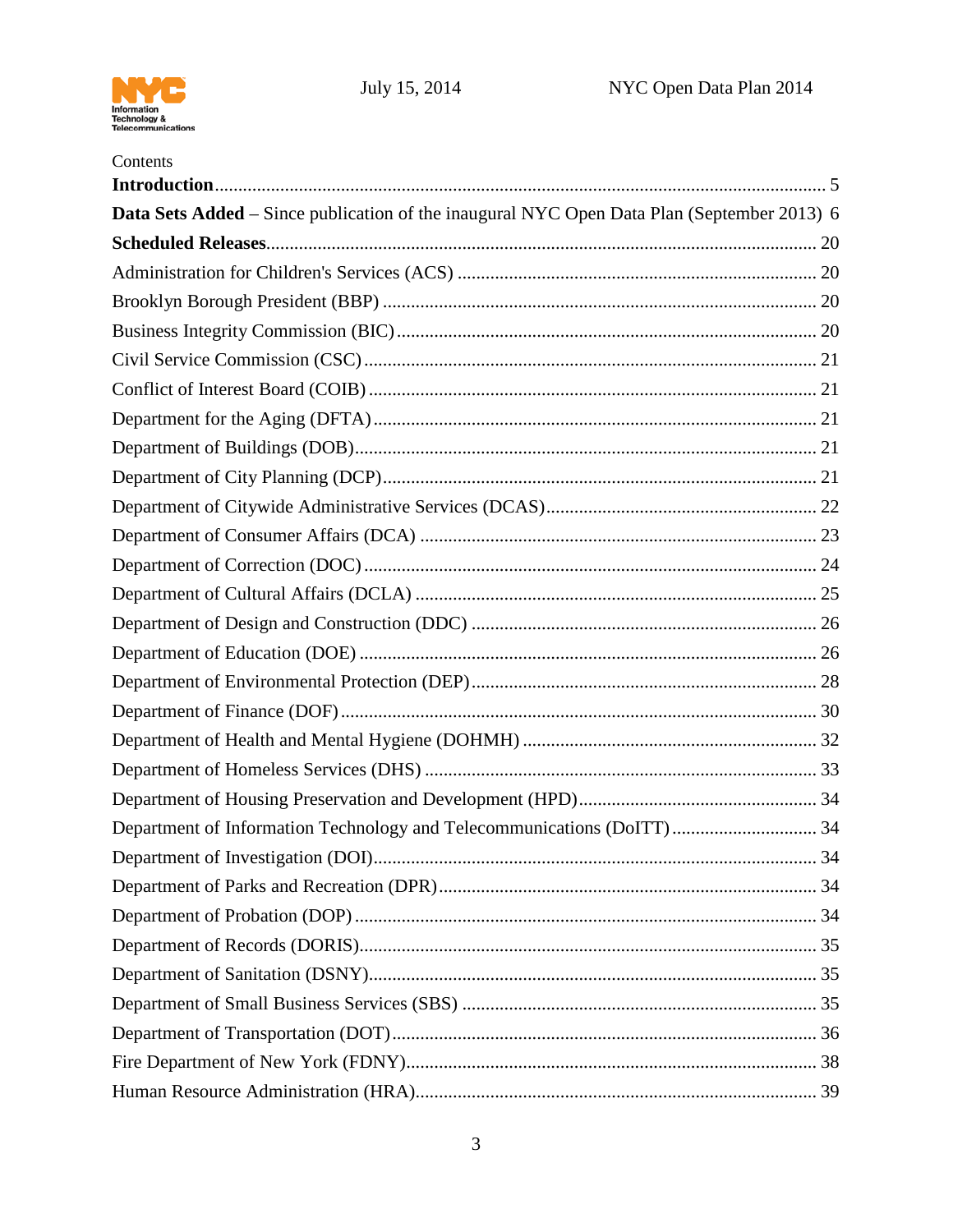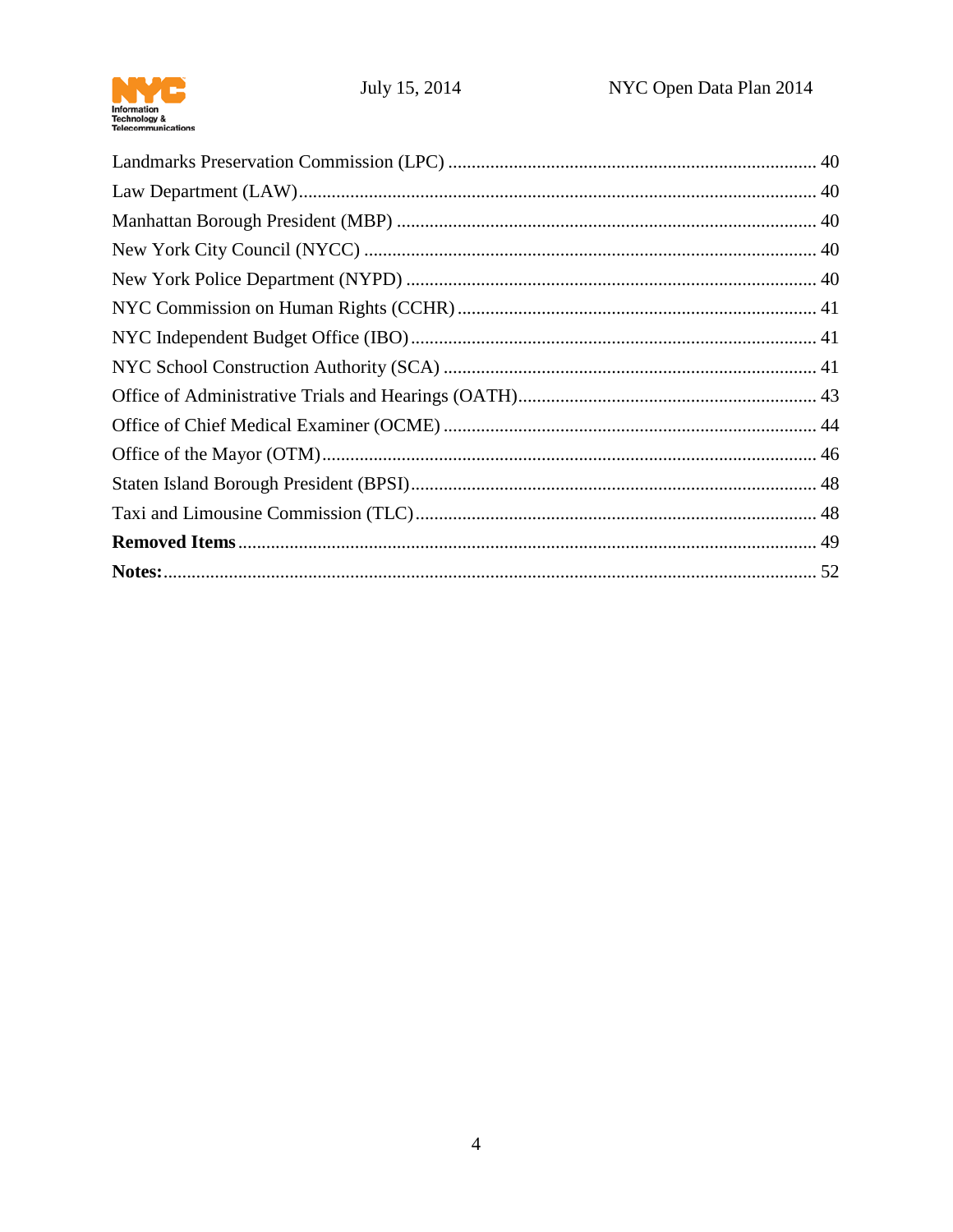

### <span id="page-4-0"></span>**Introduction**

To date the City of New York has opened nearly 1,300 City agency data sets through the [NYC](http://www.nyc.gov/data)  [Open Data](http://www.nyc.gov/data) portal. This first annual update to the NYC Open Data Plan lists additional City data sets that are not yet available, but which are to be added to the NYC Open Data portal in the coming years. This plan is available via *NYC.gov*, and will be updated again no later than July 15, 2015, and every July 15th thereafter.

The NYC Open Data Plan has been prepared in accordance with Local Law 11 of 2012 to make the operation of City government more transparent, accessible, and accountable to the public. Making City data sets available online using open standards will allow the public to assist in the development of analyses, applications and other tools to improve City government and the lives of New Yorkers.

The NYC Open Data Plan is intended to be a comprehensive accounting of the public data sets maintained by the City of New York as well as a commitment by the City to make those data sets available by a date certain. To help ensure this commitment is kept, DoITT has worked with agency-designated Open Data Coordinators (ODCs) as per the [Open Data Policy and Technical](http://www.nyc.gov/html/doitt/downloads/pdf/nyc_open_data_tsm.pdf)  [Standards Manual.](http://www.nyc.gov/html/doitt/downloads/pdf/nyc_open_data_tsm.pdf) DoITT will continue its work to prioritize and schedule the release of public data sets, and to complete annual updates to the Open Data Plan.

The 2014 update to the NYC Open Data Plan includes three tables:

- List of 345 data sets scheduled for release with release date and update frequency
- List of 160 data sets published since the inaugural release of the plan in September 2013 (Sixty-seven (67) data sets published during that time were not identified by agencies in the initial NYC Open Data plan, but have been released as these plans were updated and refined.)
- List of 27 data sets removed from the plan, and the reason for their removal

This year, we are on pace to more than double the 61 data sets published in 2013 – 135 data sets are scheduled to be opened in 2014, with nearly 100 more to follow in 2015.

This NYC Open Data Plan is a living document and will be consistently updated to reflect additional data sets that are identified and released. To that end, we request your feedback on the plan and assistance in identifying any additional data sets that might be appropriate for release.

To submit feedback on this plan, please send correspondence to: [nycdatasupport@doitt.nyc.gov.](mailto:nycdatasupport@doitt.nyc.gov)

To suggest data for inclusion on the NYC Open Data portal, please visit: [https://data.cityofnewyork.us/nominate.](https://data.cityofnewyork.us/nominate)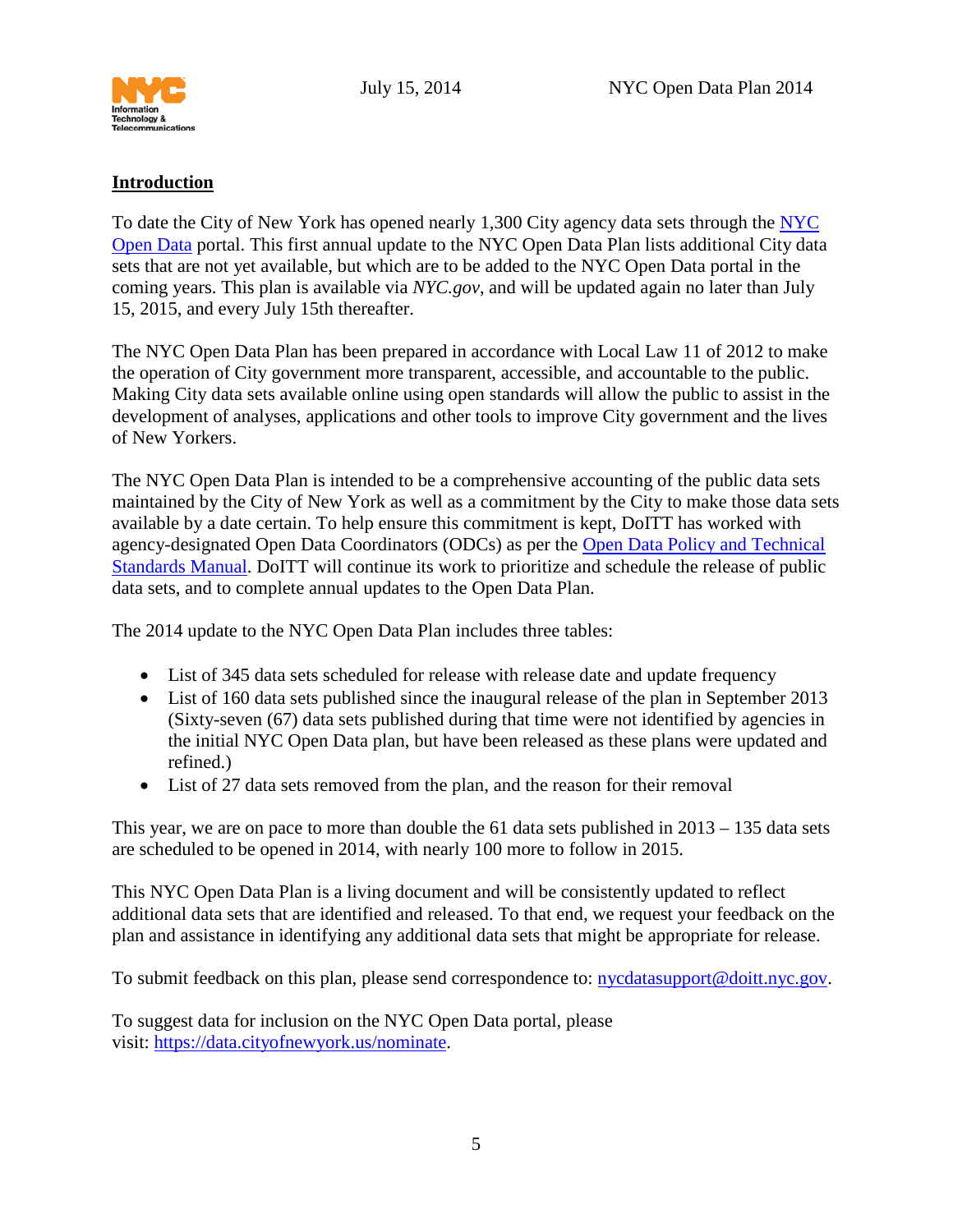

| Agency                                                    | Data Set                                                                             | Data Set Description                                                                                                                                                                                                                                                                                                                                                              | Update<br>Frequency |
|-----------------------------------------------------------|--------------------------------------------------------------------------------------|-----------------------------------------------------------------------------------------------------------------------------------------------------------------------------------------------------------------------------------------------------------------------------------------------------------------------------------------------------------------------------------|---------------------|
| Administration for<br><b>Children's Services</b><br>(ACS) | Placements by Community District<br>(CD)                                             | Number of children placed in foster care by<br>their CD of origin                                                                                                                                                                                                                                                                                                                 | Annually            |
| Administration for<br>Children's Services<br>(ACS)        | Abuse/Neglect by CD                                                                  | Abuse/neglect investigations by CD of<br>family                                                                                                                                                                                                                                                                                                                                   | Annually            |
| Administration for<br><b>Children's Services</b><br>(ACS) | Child Welfare Indicators - Annual<br>and quarterly report indicators                 | Select Child Welfare indicators reported in<br>compliance with Introduction 15 passed by<br>the New York City Council in 2006                                                                                                                                                                                                                                                     | Quarterly           |
| Department of City<br>Planning (DCP)                      | New York City Population by<br>Borough, 1950 - 2040                                  | Unadjusted decennial census data from<br>1950-2000 and projected figures from 2010-<br>2040: summary table of New York City<br>population numbers and percentage share by<br>Borough, including school-age (5 to 17), 65<br>and Over, and total population.                                                                                                                       | Historical<br>Data  |
| Department of City<br>Planning (DCP)                      | New York City's School-Age and<br>65 and Over Populations by<br>Borough, 1950 - 2040 | Unadjusted decennial census data from<br>1950-2000 and projected figures from 2010-<br>2040: summary table of New York City<br>population numbers and percentage share by<br>Borough, including school-age (5 to 17), 65<br>and Over, and total population.                                                                                                                       | Historical<br>Data  |
| Department of City<br>Planning (DCP)                      | Archived Primary Land Use Tax<br>Lot Output (PLUTO)                                  | Archived History of Primary Land Use Tax<br>Lot Output (PLUTO).                                                                                                                                                                                                                                                                                                                   | Historical<br>Data  |
|                                                           |                                                                                      | The PLUTO tax lot data files contain over<br>seventy data fields derived from extracts of<br>mainframe data files maintained by the<br>Department of City Planning (DCP),<br>Department of Finance (DOF), Department<br>of Citywide Administrative Services<br>(DCAS), and from information contained in<br>Landmarks Preservation Commission (LPC)<br>publications and web site. |                     |
| Department of City<br>Planning (DCP)                      | 2040 Population Projection Tables                                                    | DCP 2040 population projection tables.                                                                                                                                                                                                                                                                                                                                            | As Needed           |
| Department of<br>Correction (DOC)                         | <b>Hart Island Burial Records</b>                                                    | Individuals buried on Hart Island with date<br>and place of death when available                                                                                                                                                                                                                                                                                                  | Quarterly           |
| Department of<br>Education (DOE)                          | Universal Pre-K (UPK) School<br>Locations                                            | Directory of Universal Pre-K (UPK) School<br>Locations                                                                                                                                                                                                                                                                                                                            | As needed           |
| Department of<br>Environmental<br>Protection (DEP)        | <b>Acceptable Reduced Pressure</b><br><b>Detector Assemblies</b>                     | List of acceptable reduced pressure detector<br>assemblies                                                                                                                                                                                                                                                                                                                        | Annually            |

## <span id="page-5-0"></span>**Data Sets Added** – Since publication of the inaugural NYC Open Data Plan (September 2013)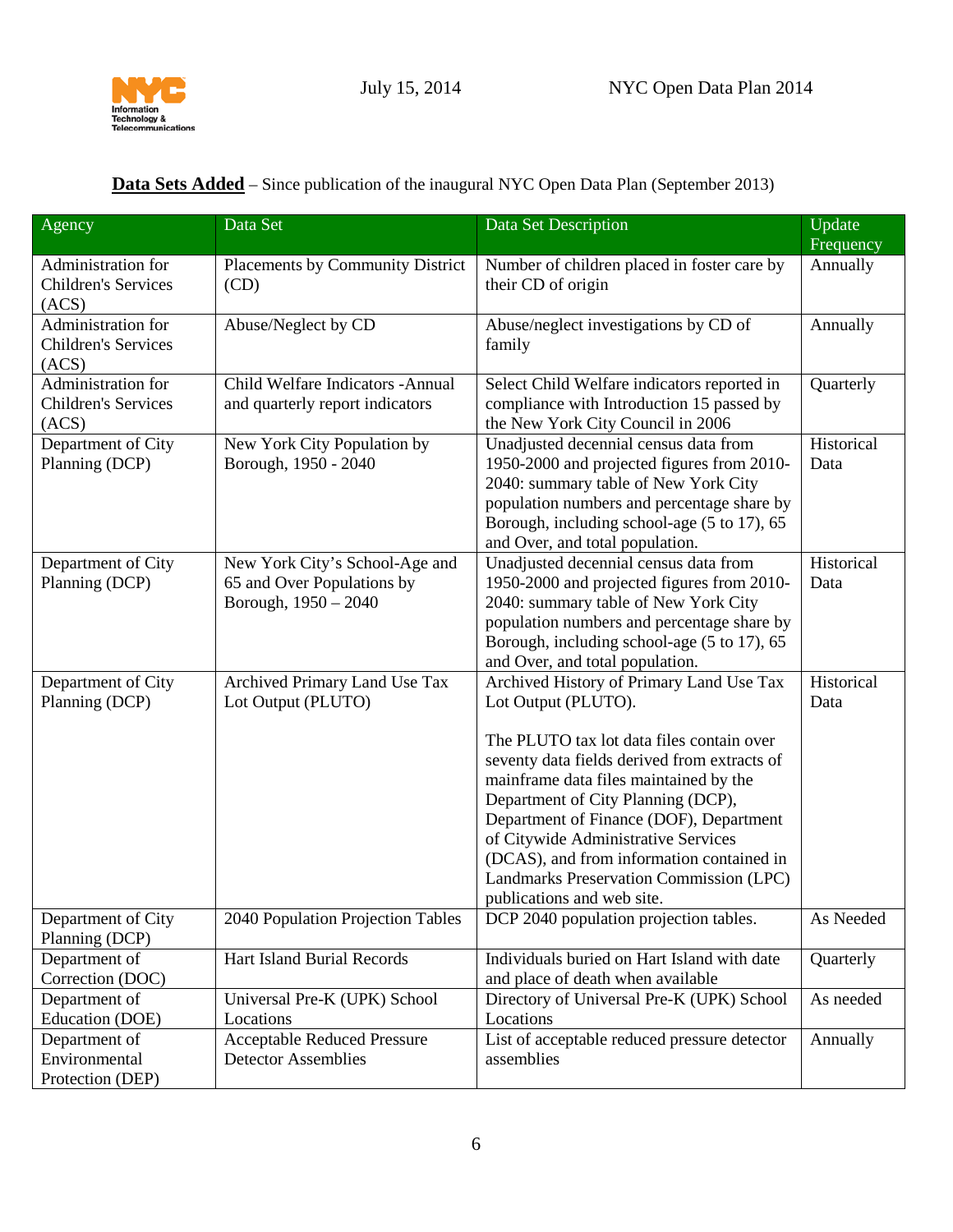

| Agency                | Data Set                                | Data Set Description                          | Update    |
|-----------------------|-----------------------------------------|-----------------------------------------------|-----------|
|                       |                                         |                                               | Frequency |
| Department of         | Cryptosporidium and Giardia Data        | Cryptosporidium and Giardia Background        | Annually  |
| Environmental         | Set                                     | <b>Information and Monitoring Program</b>     |           |
| Protection (DEP)      |                                         |                                               |           |
| Department of         | <b>Reservoir Provisional Data</b>       | The data tables provides current reservoir    | Monthly   |
| Environmental         |                                         | storage levels along with release, diversion, |           |
| Protection (DEP)      |                                         | and spill rates                               |           |
| Department of         | Water Report                            | The data tables provides current              | Monthly   |
| Environmental         |                                         | precipitation and reservoir capacity data     |           |
| Protection (DEP)      |                                         |                                               |           |
| Department of         | Acceptable Double Check Valve           | List of acceptable double check valve         | Annually  |
| Environmental         | Assemblies                              | assemblies                                    |           |
| Protection (DEP)      |                                         |                                               |           |
| Department of         | <b>Acceptable Reduced Pressure Zone</b> | List of acceptable reduced pressure zone      | Annually  |
| Environmental         | Devices                                 | devices                                       |           |
| Protection (DEP)      |                                         |                                               |           |
| Department of         | <b>Acceptable Double Check Detector</b> | List of acceptable double detector            | Annually  |
| Environmental         | Assemblies                              | assemblies                                    |           |
| Protection (DEP)      |                                         |                                               |           |
| Department of         | <b>CSO BMP Report Appendices</b>        | Data from tables and charts included in       | Annually  |
| Environmental         |                                         | DEP's Combined Sewer Overflow Best            |           |
| Protection (DEP)      |                                         | <b>Management Practices Annual Report</b>     |           |
| Department of         | Hurricane Storm Surge Depths -          |                                               | As needed |
| Environmental         | <b>NNE Bearing</b>                      |                                               |           |
| Protection (DEP)      |                                         |                                               |           |
| Department of         | Wastewater Treatment Plant Data         | New York city plant locations and capacities  | As Needed |
| Environmental         |                                         |                                               |           |
| Protection (DEP)      |                                         |                                               |           |
| Department of Finance | <b>ACRIS - Personal Property Legals</b> | Property Details for Personal Property        | Monthly   |
| (DOF)                 |                                         | Related Documents Recorded in ACRIS           |           |
| Department of Health  | New York City Farmers Markets           | Location and facility information for New     | Monthly   |
| and Mental Hygiene    |                                         | York City farmers markets.                    |           |
| (DOHMH)               |                                         |                                               |           |
| Department of Health  | New York City Locations                 | Location and facility information for places  | Monthly   |
| and Mental Hygiene    | Providing Seasonal Flu                  | in New York City providing seasonal flu       |           |
| (DOHMH)               | Vaccinations                            | vaccinations.                                 |           |
| Department of Health  | <b>NYC REACH Members</b>                | The location and facility information for     | Quarterly |
| and Mental Hygiene    |                                         | doctors who participate in NYC Regional       |           |
| (DOHMH)               |                                         | Electronic Adoption Center for Health         |           |
|                       |                                         | (REACH), which assists providers in           |           |
|                       |                                         | adopting technology and methods for           |           |
|                       |                                         |                                               |           |
|                       |                                         | electronic health records.                    |           |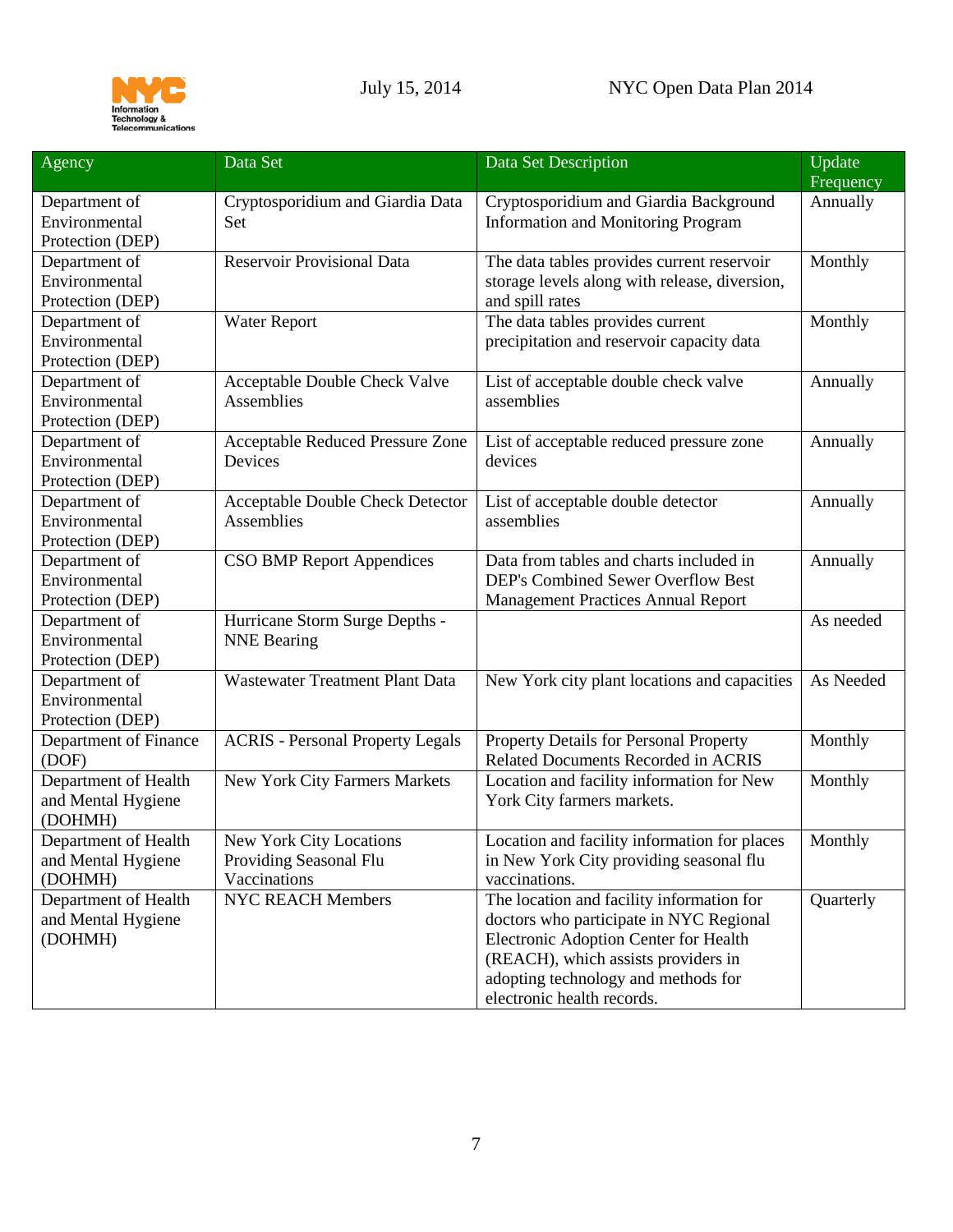

| Agency                | Data Set     | Data Set Description                         | Update<br>Frequency |
|-----------------------|--------------|----------------------------------------------|---------------------|
| Department of Housing | Local Law 44 | Per Local Law 44 of 2013, HPD is required    | Semi-               |
| Preservation and      |              | to publish building location, affordability, | Annually            |
| Development (HPD)     |              | development team and cost information for    |                     |
|                       |              | all housing development projects. The data   |                     |
|                       |              | set includes all required elements of Local  |                     |
|                       |              | Law 44                                       |                     |
| Department of Housing | Charges      | The data set contains information on work    | Monthly             |
| Preservation and      |              | orders created through HPD's Emergency       |                     |
| Development (HPD)     |              | Repair Program, Alternative Enforcement      |                     |
|                       |              | Program and Demolition programs and fees     |                     |
|                       |              | assessed against properties by HPD pursuant  |                     |
|                       |              | the Housing Manteca Code. The work           |                     |
|                       |              | orders are created to conduct emergency      |                     |
|                       |              | repair work when an owner fails to address a |                     |
|                       |              | hazardous condition pursuant to the          |                     |
|                       |              | requirements of an HPD-issued violation, a   |                     |
|                       |              | Department of Buildings Declaration of       |                     |
|                       |              | Emergency, a Department of Health            |                     |
|                       |              | Commissioner's Order to Abate or an          |                     |
|                       |              | emergency violation issued by another City   |                     |
|                       |              | Agency                                       |                     |
| Department of Housing | Violations   | HPD issues violations against conditions in  | Monthly             |
| Preservation and      |              | rental dwelling units that been verified to  |                     |
| Development (HPD)     |              | violate the NYC Housing Maintenance Code     |                     |
|                       |              | (HMC) or the NY State Multiple Dwelling      |                     |
|                       |              | Law (MDL). Violations are issued when an     |                     |
|                       |              | inspection verifies that a violation of the  |                     |
|                       |              | HMC or MDL exists. It is closed when a       |                     |
|                       |              | violation is corrected                       |                     |
| Department of Housing | Complaints   | HPD records complaints that are made by      | Monthly             |
| Preservation and      |              | the public through the 311 City Services     |                     |
| Development (HPD)     |              | Center, Code Enforcement Borough Offices     |                     |
|                       |              | or the internet for conditions which violate |                     |
|                       |              | the NYC Housing Maintenance Code or the      |                     |
|                       |              | NY State Multiple Dwelling Law (MDL).        |                     |
|                       |              | Each complaint is associated with one or     |                     |
|                       |              | more problems reported by the complainant    |                     |
| Department of Housing | Litigation   | HPD Housing Litigation Division (HLD)        | Monthly             |
| Preservation and      |              | initiates action into the Housing Court      |                     |
| Development (HPD)     |              | against owners of privately-owned buildings  |                     |
|                       |              | to enforce compliance with the housing       |                     |
|                       |              | quality standards contained in the NY State  |                     |
|                       |              | Multiple Dwelling Law and NYC Housing        |                     |
|                       |              | Maintenance Code                             |                     |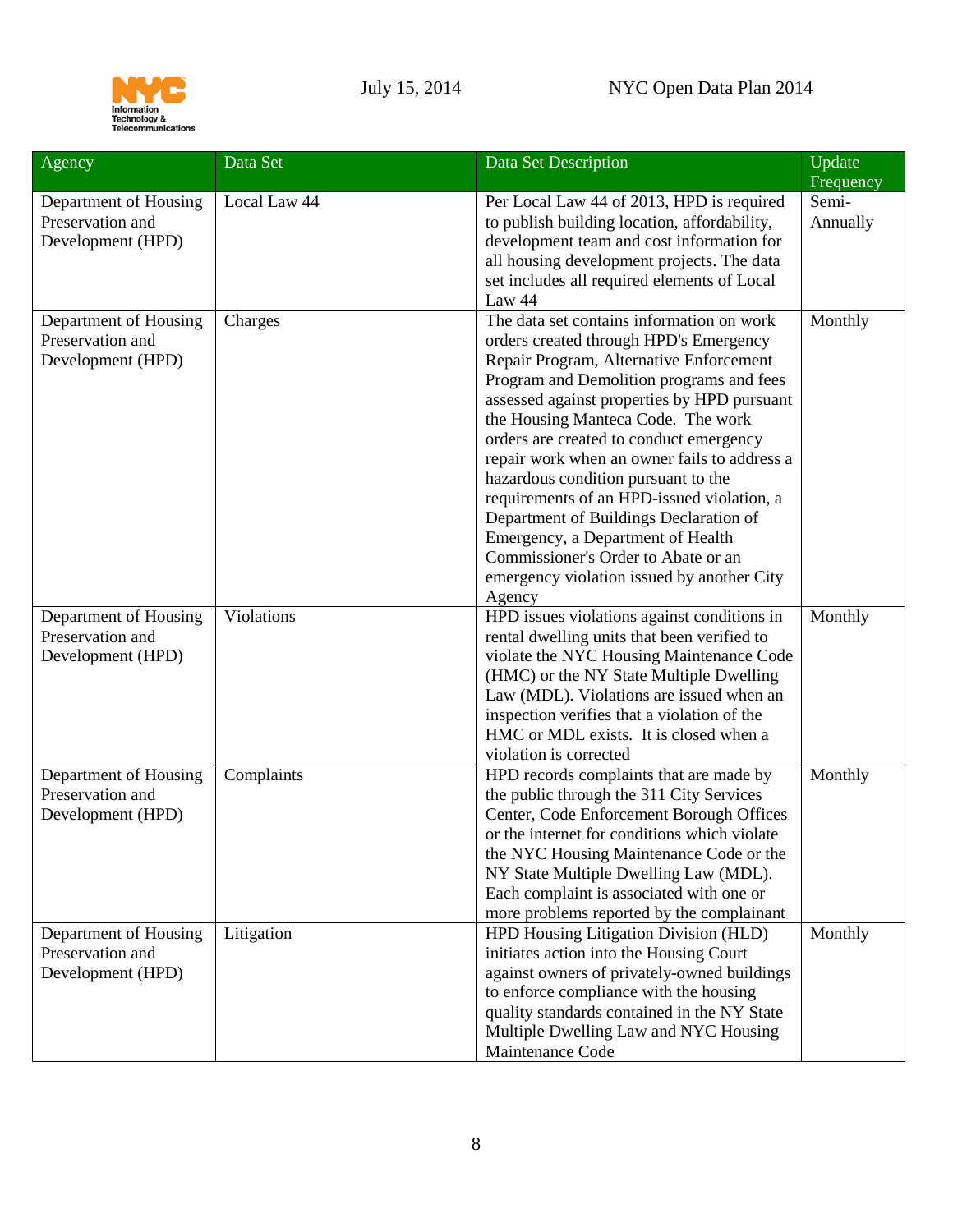

| Agency                                                         | Data Set                                                     | Data Set Description                                                                                                                                                                                                                                                                                                                           | Update               |
|----------------------------------------------------------------|--------------------------------------------------------------|------------------------------------------------------------------------------------------------------------------------------------------------------------------------------------------------------------------------------------------------------------------------------------------------------------------------------------------------|----------------------|
| Department of Housing<br>Preservation and<br>Development (HPD) | Registration                                                 | HPD collected registration information from<br>owners of residential rental units. Owners<br>are required to register if they own<br>residential buildings with 3 or more units or<br>if they own one- or two-family homes and<br>neither they nor members of their immediate                                                                  | Frequency<br>Monthly |
| Department of Housing<br>Preservation and<br>Development (HPD) | <b>Building</b>                                              | family live there<br>Pursuant to New York City's Housing<br>Maintenance Code, HPD collects<br>information on multiple dwellings in New<br>York City, and other buildings that fall<br>under its jurisdiction. The list contains<br>building location information, multiple<br>registration numbers and the number of<br>dwelling units by type | Monthly              |
| Department of Housing<br>Preservation and<br>Development (HPD) | <b>HPD Tax Incentive Element</b>                             | Information on tax incentive Year 1<br>amounts, name and type for those tax<br>exemptions or abatements that meet the<br>definition of City Financial Assistance for<br>each project.                                                                                                                                                          | Biannually           |
| Department of Housing<br>Preservation and<br>Development (HPD) | <b>HPD Other City Financial</b><br><b>Assistance Element</b> | Information on the amounts, names and<br>types of other City Financial Assistance<br>such as credit facility, HPD Section 8<br>Project Based Voucher (PBV) Housing<br>Assistance Payment (HAP), Inclusionary<br>affordable floor area, and discounted land<br>value for each project.                                                          | Biannually           |
| Department of Housing<br>Preservation and<br>Development (HPD) | <b>Complaint Problems</b>                                    | Contains information about problems<br>associated with complaints.                                                                                                                                                                                                                                                                             | Monthly              |
| Department of Housing<br>Preservation and<br>Development (HPD) | Fee Charges                                                  | Contains information about fees assessed<br>against properties by HPD pursuant to the<br>Housing Maintenance Code.                                                                                                                                                                                                                             | Monthly              |
| Department of Housing<br>Preservation and<br>Development (HPD) | Invoices for Open Market Order<br>(OMO) Charges              | Contains information about invoices<br>submitted to HPD by private contractors<br>under an OMO.                                                                                                                                                                                                                                                | Monthly              |
| Department of Housing<br>Preservation and<br>Development (HPD) | <b>HPD Project Building Element</b>                          | Building-level information for each building<br>in the project such as address, other location<br>identifiers, stories, and square footage at<br>base.                                                                                                                                                                                         | Biannually           |
| Department of Housing<br>Preservation and<br>Development (HPD) | <b>HPD Development Team Element</b>                          | Development team information for the<br>developer (Borrower Legal Entity), GC, and<br>subcontractors for each project.                                                                                                                                                                                                                         | Biannually           |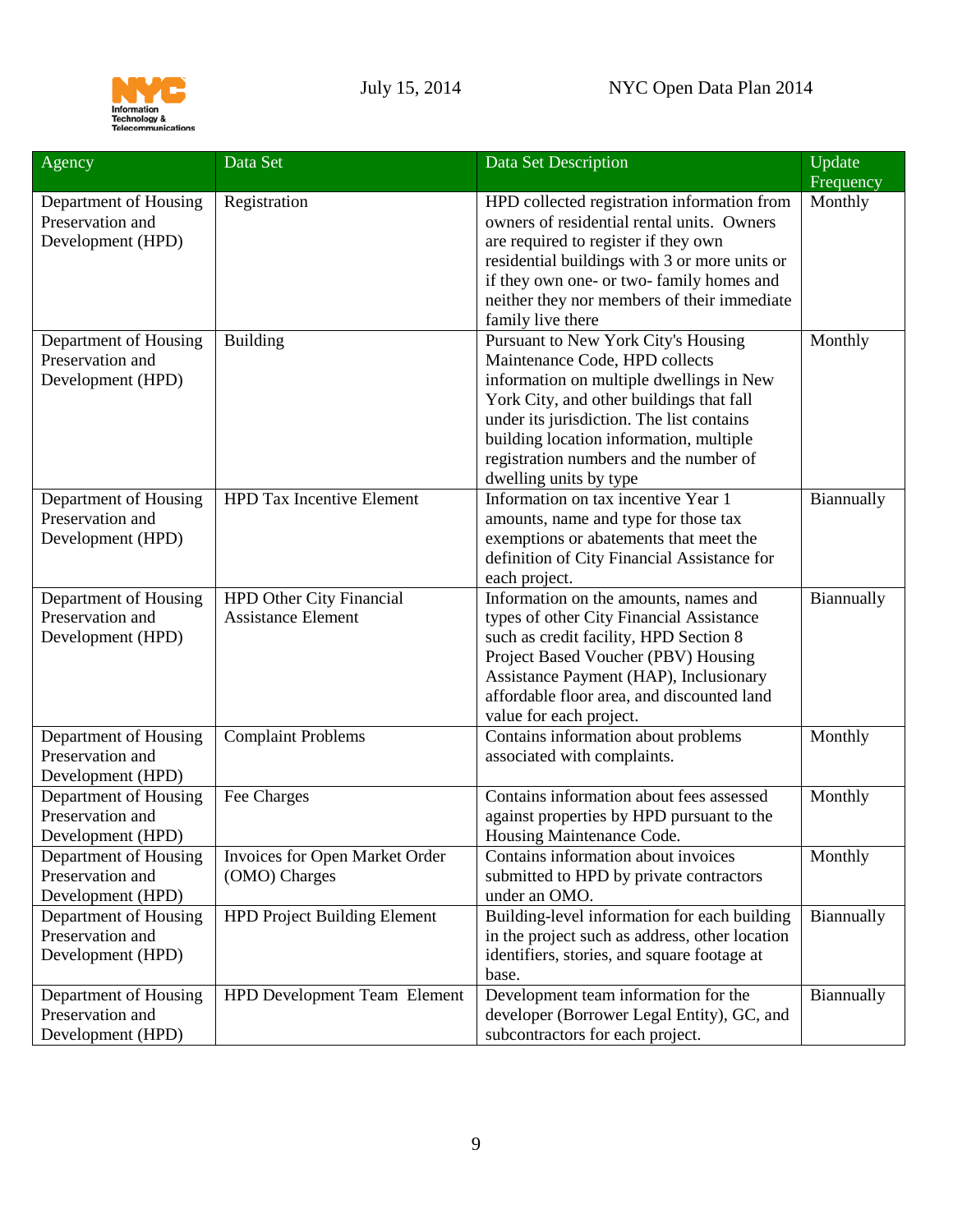

| Agency                                                                        | Data Set                               | Data Set Description                                                                                                                                                                                                                                                        | Update     |
|-------------------------------------------------------------------------------|----------------------------------------|-----------------------------------------------------------------------------------------------------------------------------------------------------------------------------------------------------------------------------------------------------------------------------|------------|
|                                                                               |                                        |                                                                                                                                                                                                                                                                             | Frequency  |
| Department of Housing<br>Preservation and<br>Development (HPD)                | <b>HPD Project Element</b>             | Information on a Housing Development<br>Project about which HPD is required to<br>report. This includes general project<br>information such as start and completion<br>dates, units, Borrower Legal Entity, general<br>contractor (GC), and prevailing wage<br>information. | Biannually |
| Department of Housing<br>Preservation and<br>Development (HPD)                | <b>HPD Developer Selection Element</b> | Information on how the developer was<br>selected for each project.                                                                                                                                                                                                          | Biannually |
| Department of Housing<br>Preservation and<br>Development (HPD)                | <b>HPD Rent Affordability Element</b>  | Information on units disaggregated by rent<br>affordability for each building in a project.                                                                                                                                                                                 | Biannually |
| Department of Housing<br>Preservation and<br>Development (HPD)                | HPD Unit Income Rent Element           | Information on the number of bedrooms<br>disaggregated by maximum allowable<br>household income and initial legal and<br>actual rents for each building in a project.                                                                                                       | Biannually |
| Department of Housing<br>Preservation and<br>Development (HPD)                | <b>HPD LIHTC Element</b>               | Information on Low Income Housing Tax<br>Credit (LIHTC) allocation amounts and type<br>for those LIHTC allocations that meet the<br>definition of City Financial Assistance for<br>each project.                                                                            | Biannually |
| Department of<br>Information<br>Technology &<br>Telecommunications<br>(DoITT) | NYC Open Data Plan Dashboard<br>Values | A listing of all available and planned Data<br>Sets for use in feeding API calls and<br>embedded lists on the NYC Open Data<br>Compliance Plan Dashboard                                                                                                                    | As needed  |
| Department of<br>Information<br>Technology &<br>Telecommunications<br>(DoITT) | <b>CSCL PUB Centerline</b>             | CSCL PUB Centerline is a road-bed<br>representation of New York City streets<br>containing address ranges and other<br>information such as traffic directions, road<br>types, segment types                                                                                 | As needed  |
| Department of<br>Information<br>Technology &<br>Telecommunications<br>(DoITT) | <b>Sidewalk Features</b>               | Planimetric basemap polygon layer<br>containing sidewalk features                                                                                                                                                                                                           | As needed  |
| Department of<br>Information<br>Technology &<br>Telecommunications<br>(DoITT) | Public Pay Telephone Locations         | Public pay telephone location data from<br>around NYC                                                                                                                                                                                                                       | As needed  |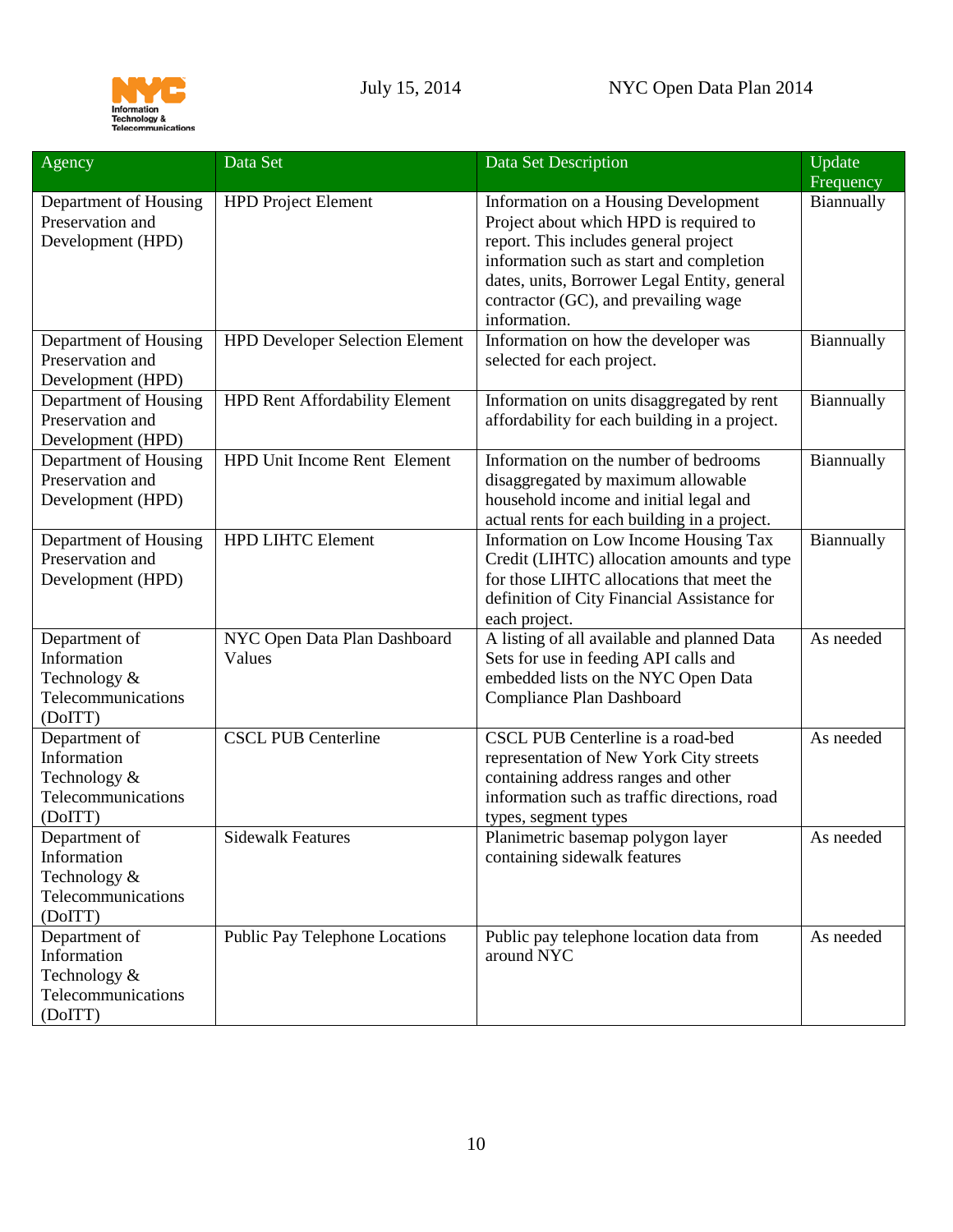

| Agency                                                                          | Data Set                     | Data Set Description                                                                  | Update<br>Frequency |
|---------------------------------------------------------------------------------|------------------------------|---------------------------------------------------------------------------------------|---------------------|
| Department of<br>Information<br>Technology &<br>Telecommunications<br>(DoITT)   | Hydrography                  | Planimetric basemap layer containing<br>hydrography                                   | As needed           |
| Department of<br>Information<br>Technology &<br>Telecommunications<br>(DoITT)   | New York City Rail Roads     | Planimetric basemap layer containing<br>railroad lines                                | As needed           |
| Department of<br>Information<br>Technology &<br>Telecommunications<br>(DoITT)   | New York City Pavement Edges | Planimetric basemap layer containing<br>pavement edge features.                       | As needed           |
| Department of<br>Information<br>Technology &<br>Telecommunications<br>(DoITT)   | Roadbed                      | Planimetric basemap layer containing the<br>roadbed                                   | As needed           |
| Department of<br>Information<br>Technology and<br>Telecommunications<br>(DoITT) | Hi-Caps                      | Data on DoITT's high-<br>capacity/telecommunications services<br>franchise agreements | Quarterly           |
| Department of Parks<br>and Recreation (DPR)                                     | <b>Athletic Facilities</b>   | Directory of Department of Parks and<br>Recreation (DPR) athletic facilities.         | As needed           |
| Department of Parks<br>and Recreation (DPR)                                     | <b>Functional Parkland</b>   | Directory of Functional Parkland                                                      | As needed           |
| Department of Parks<br>and Recreation (DPR)                                     | Schoolyards To Playgrounds   | Directory of Schoolyard to playground<br>conversions                                  | As needed           |
| Department of Parks<br>and Recreation (DPR)                                     | Parking Lots                 | Directory of Parking Lots                                                             | As needed           |
| Department of Parks<br>and Recreation (DPR)                                     | <b>Golf Courses</b>          | Directory of Golf Courses                                                             | As needed           |
| Department of Parks<br>and Recreation (DPR)                                     | Landfills                    | Directory of Landfills                                                                | As needed           |
| Department of Parks<br>and Recreation (DPR)                                     | <b>Spray Showers</b>         | Directory of Spray Showers                                                            | As needed           |
| Department of Parks<br>and Recreation (DPR)                                     | <b>Model Aircraft Fields</b> | Directory of Model Aircraft Fields                                                    | As needed           |
| Department of Parks<br>and Recreation (DPR)                                     | <b>Parks Properties</b>      | Directory of Parks Properties                                                         | As needed           |
| Department of Parks<br>and Recreation (DPR)                                     | Play Areas                   | Directory of Play Areas                                                               | As needed           |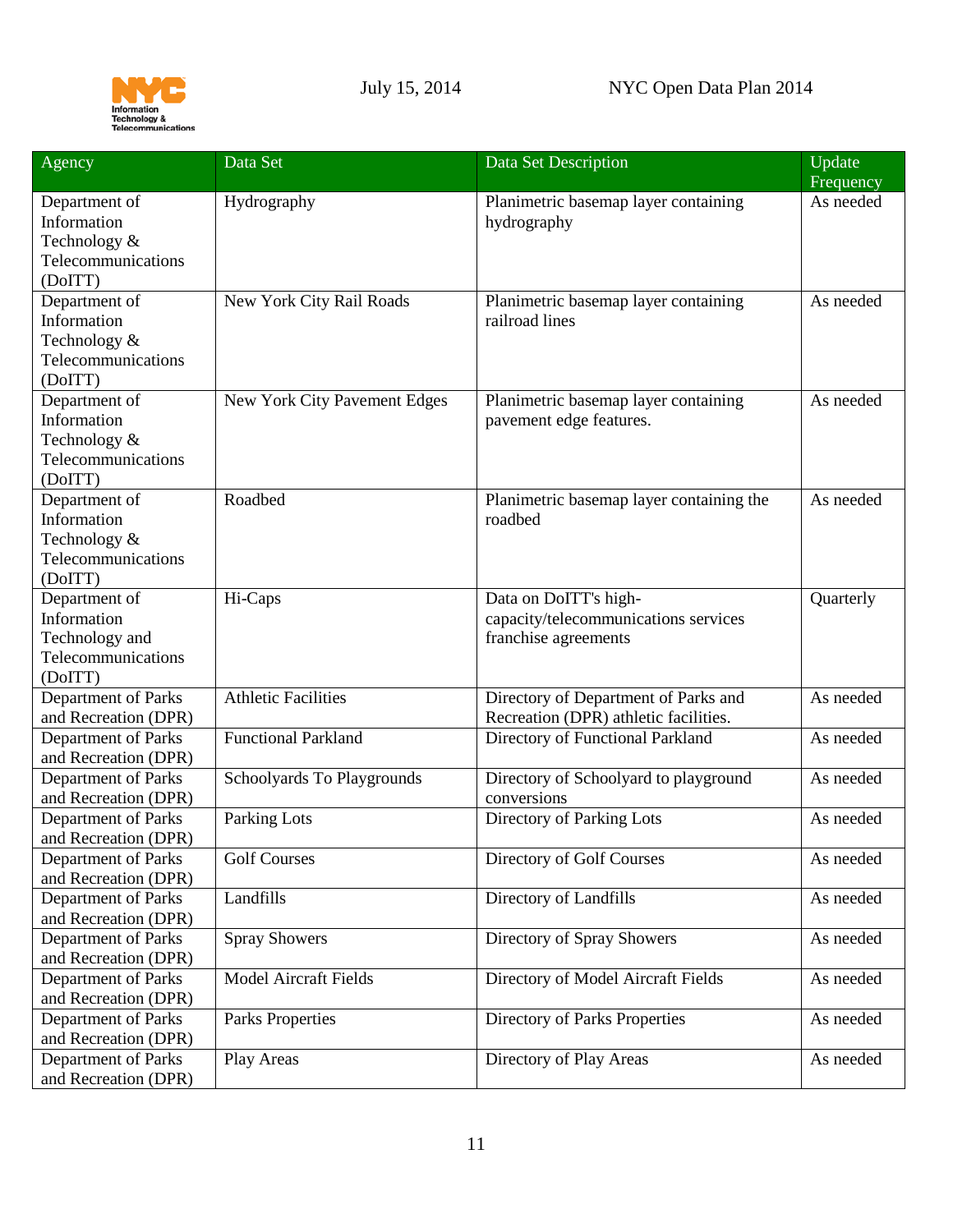

| Agency                                      | Data Set                                                                 | Data Set Description                                                                                                                                                                                                                     | Update<br>Frequency |
|---------------------------------------------|--------------------------------------------------------------------------|------------------------------------------------------------------------------------------------------------------------------------------------------------------------------------------------------------------------------------------|---------------------|
| Department of Parks<br>and Recreation (DPR) | Pools                                                                    | <b>Directory Pools</b>                                                                                                                                                                                                                   | As needed           |
| Department of Parks<br>and Recreation (DPR) | Skateparks                                                               | Directory of Skateparks                                                                                                                                                                                                                  | As needed           |
| Department of Parks<br>and Recreation (DPR) | New York City Water Trail (Kayak<br>and Canoe Launch Sites)              | The New York City Water Trail connects<br>New York City's rivers, creeks, and<br>waterways together for paddling enthusiasts.<br>Use this data to find launch sites on the<br>water trail for kayaks and other openwater<br>rowing craft | As needed           |
| Department of<br>Probation (DOP)            | Juvenile Operations -<br>Investigations (Fiscal Year)                    | This table contains the number of<br>presentence investigations completed by the<br>Department during a fiscal year                                                                                                                      | Annually            |
| Department of<br>Probation (DOP)            | <b>Adult Early Discharges (EDs)</b><br>(Calendar Year)                   | This table provides a breakdown of early<br>discharges during a calendar year                                                                                                                                                            | Annually            |
| Department of<br>Probation (DOP)            | <b>Adult Early Discharges (EDs)</b><br>(Fiscal Year)                     | This table provides a breakdown of early<br>discharges during a fiscal year                                                                                                                                                              | Annually            |
| Department of<br>Probation (DOP)            | Adult Operations - End-of-Year<br>Probationer Count (Calendar Year)      | This table contains the number of<br>probationers under supervision on the last<br>day of a calendar year                                                                                                                                | Annually            |
| Department of<br>Probation (DOP)            | <b>Adult Operations - Investigations</b><br>(Calendar Year)              | This table contains the number of<br>presentence investigations completed by the<br>Department during a calendar year                                                                                                                    | Annually            |
| Department of<br>Probation (DOP)            | <b>Adult Operations - End-of-Year</b><br>Probationer Count (Fiscal Year) | This table contains the number of<br>probationers under supervision on the last<br>day of a fiscal year                                                                                                                                  | Annually            |
| Department of<br>Probation (DOP)            | <b>Adult Operations - Total Cases</b><br>Supervised (Calendar Year)      | This table contains the number of adult<br>probation supervision cases serviced by the<br>Department during a calendar year                                                                                                              | Annually            |
| Department of<br>Probation (DOP)            | <b>Adult Operations - Total Cases</b><br>Supervised (Fiscal Year)        | This table contains the number of adult<br>probation supervision cases serviced by the<br>Department during a fiscal year                                                                                                                | Annually            |
| Department of<br>Probation (DOP)            | <b>Adult Violations of Probation</b><br>Disposed (Calendar Year)         | This table contains the number of violation<br>proceedings disposed for adult probationers<br>during a calendar year                                                                                                                     | Annually            |
| Department of<br>Probation (DOP)            | <b>Adult Violations of Probation</b><br>Disposed (Fiscal Year)           | This table contains the number of violation<br>proceedings disposed for adult probationers<br>during a fiscal year                                                                                                                       | Annually            |
| Department of<br>Probation (DOP)            | Adult Violations of Probation Filed<br>(Calendar Year)                   | This table contains the number of "Violation<br>of Probation" proceedings filed in court<br>against adult probationers during a calendar<br>year                                                                                         | Annually            |
| Department of<br>Probation (DOP)            | Adult Violations of Probation Filed<br>(Fiscal Year)                     | This table contains the number of "Violation"<br>of Probation" proceedings filed in court<br>against adult probationers during a fiscal<br>year                                                                                          | Annually            |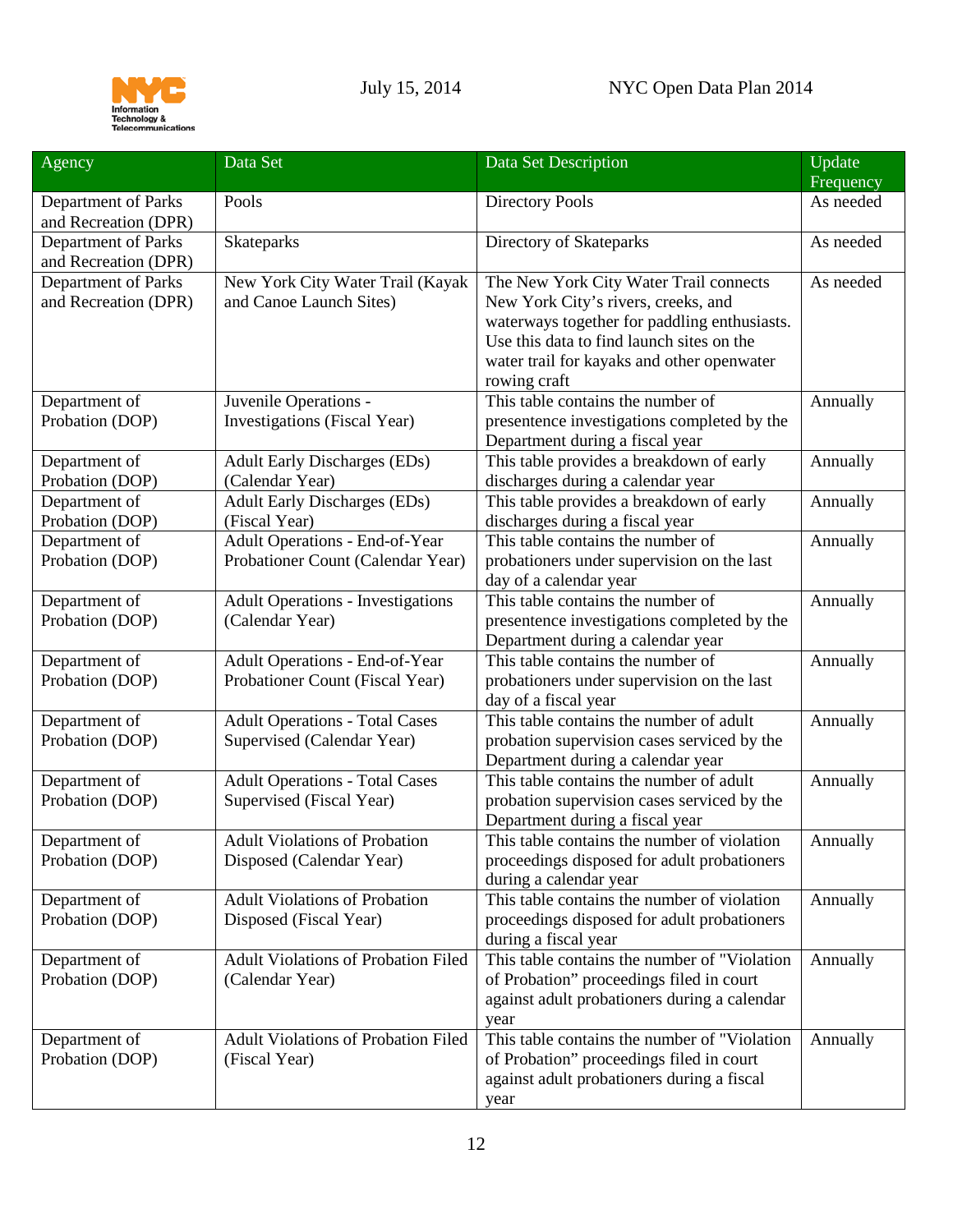



| Agency                           | Data Set                                 | Data Set Description                                                                | Update<br>Frequency |
|----------------------------------|------------------------------------------|-------------------------------------------------------------------------------------|---------------------|
| Department of                    | <b>Adult Operations - Intake</b>         | This table contains the number of probation                                         | Annually            |
| Probation (DOP)                  | (Calendar Year)                          | supervision intakes completed by the                                                |                     |
|                                  |                                          | Department during a calendar year                                                   |                     |
| Department of                    | <b>Adult Operations - Intake (Fiscal</b> | This table contains the number of probation                                         | Annually            |
| Probation (DOP)                  | Year)                                    | supervision intakes completed by the                                                |                     |
|                                  |                                          | Department during a fiscal year                                                     |                     |
| Department of                    | Juvenile Operations - End-of-Year        | This table contains the number of                                                   | Annually            |
| Probation (DOP)                  | Probationer Count (Calendar Year)        | probationers under supervision on the last                                          |                     |
| Department of                    | Juvenile Operations - End-of-Year        | day of a calendar year<br>This table contains the number of                         | Annually            |
| Probation (DOP)                  | Probationer Count (Fiscal Year)          | probationers under supervision on the last                                          |                     |
|                                  |                                          | day of a fiscal year                                                                |                     |
| Department of                    | Juvenile Operations - Total Cases        | This table contains the number of probation                                         | Annually            |
| Probation (DOP)                  | Supervised (Calendar Year)               | cases serviced by the Department during a                                           |                     |
|                                  |                                          | calendar year                                                                       |                     |
| Department of                    | Juvenile Operations - Total Cases        | This table contains the number of probation                                         | Annually            |
| Probation (DOP)                  | Supervised (Fiscal Year)                 | cases serviced by the Department during a                                           |                     |
|                                  |                                          | fiscal year                                                                         |                     |
| Department of                    | Juvenile Violations of Probation         | This table contains the number of violation                                         | Annually            |
| Probation (DOP)                  | Disposed (Fiscal Year)                   | proceedings disposed for juvenile                                                   |                     |
|                                  |                                          | probationers during a fiscal year                                                   |                     |
| Department of                    | Juvenile Violations of Probation         | This table contains the number of violation                                         | Annually            |
| Probation (DOP)                  | Disposed (Calendar Year)                 | proceedings disposed for juvenile                                                   |                     |
|                                  | Juvenile Violations of Probation         | probationers during a calendar year<br>This table contains the number of "Violation |                     |
| Department of<br>Probation (DOP) | Filed (Calendar Year)                    | of Probation" proceedings filed in court                                            | Annually            |
|                                  |                                          | against juvenile probationers during a                                              |                     |
|                                  |                                          | calendar year                                                                       |                     |
| Department of                    | Juvenile Violations of Probation         | This table contains the number of "Violation"                                       | Annually            |
| Probation (DOP)                  | Filed (Fiscal Year)                      | of Probation" proceedings filed in court                                            |                     |
|                                  |                                          | against juvenile probationers during a fiscal                                       |                     |
|                                  |                                          | year                                                                                |                     |
| Department of                    | Juvenile Operations - Intake             | This table contains juvenile delinquency                                            | Annually            |
| Probation (DOP)                  | Adjustments (Calendar Year)              | Intake cases open for adjustment services                                           |                     |
|                                  |                                          | during a calendar year                                                              |                     |
| Department of                    | <b>Adult Operations - Investigations</b> | This table contains the number of                                                   | Annually            |
| Probation (DOP)                  | (Fiscal Year)                            | presentence investigations completed by the                                         |                     |
|                                  |                                          | Department during a fiscal year                                                     |                     |
| Department of                    | Juvenile Operations - Intake             | This table contains juvenile delinquency                                            | Annually            |
| Probation (DOP)                  | <b>Adjustments</b> (Fiscal Year)         | Intake cases open for adjustment services                                           |                     |
| Department of                    | Juvenile Operations - Intake             | during a fiscal year<br>This table contains the number of intakes by                | Annually            |
| Probation (DOP)                  | (Calendar Year)                          | the Department during a calendar year                                               |                     |
| Department of                    | Juvenile Operations - Intake (Fiscal     | This table contains the number of intakes by                                        | Annually            |
| Probation (DOP)                  | Year)                                    | the Department during a fiscal year                                                 |                     |
|                                  |                                          |                                                                                     |                     |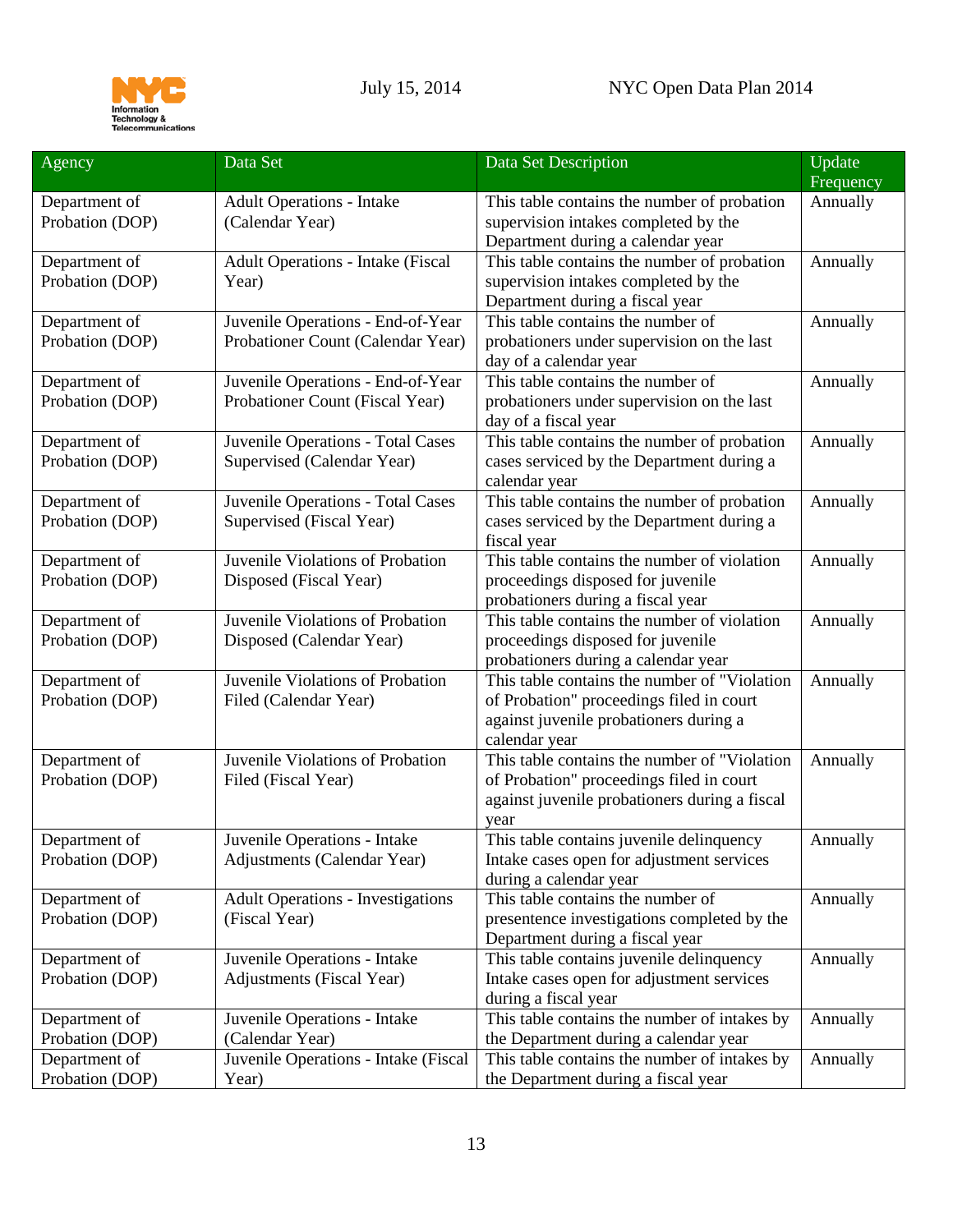| Agency                                | Data Set                                                | Data Set Description                                                                                                                                                                                                                                                                                                                                                                                                      | Update<br>Frequency |
|---------------------------------------|---------------------------------------------------------|---------------------------------------------------------------------------------------------------------------------------------------------------------------------------------------------------------------------------------------------------------------------------------------------------------------------------------------------------------------------------------------------------------------------------|---------------------|
| Department of                         | Juvenile Operations -                                   | This table contains the number of                                                                                                                                                                                                                                                                                                                                                                                         | Annually            |
| Probation (DOP)                       | Investigations (Calendar Year)                          | presentence investigations completed by the                                                                                                                                                                                                                                                                                                                                                                               |                     |
|                                       |                                                         | Department during a calendar year                                                                                                                                                                                                                                                                                                                                                                                         |                     |
| Department of<br>Sanitation (DSNY)    | <b>DSNY</b> Graffiti Information                        | <b>DSNY</b> Graffiti Information                                                                                                                                                                                                                                                                                                                                                                                          | Monthly             |
| Department of<br>Sanitation (DSNY)    | <b>DSNY Monthly Tonnage Data</b>                        | <b>DSNY Monthly Tonnage Data</b>                                                                                                                                                                                                                                                                                                                                                                                          | Monthly             |
| Department of<br>Transportation (DOT) | <b>Vehicle Classification Counts</b><br>$(2012 - 2013)$ | Vehicle classification counts collected by<br>DOT for New York Metropolitan<br>Transportation Council (NYMTC) to<br>validate the New York Best Practice Model<br>(NYBPM). For NYBPM screenline<br>locations where data has been collected<br>within the last three years are not considered<br>for data collection for the present year. DOT<br>collects data on at least 10% of the total<br>NYBPM screenline locations. | As Needed           |
| Department of<br>Transportation (DOT) | <b>Vehicle Classification Counts</b><br>$(2011-2012)$   | Vehicle classification counts collected by<br>DOT for New York Metropolitan<br>Transportation Council (NYMTC) to<br>validate the New York Best Practice Model<br>(NYBPM). For NYBPM screenline<br>locations where data has been collected<br>within the last three years are not considered<br>for data collection for the present year. DOT<br>collects data on at least 10% of the total<br>NYBPM screenline locations. | As needed           |
| Department of<br>Transportation (DOT) | Traffic Volume Counts (2012-<br>2013)                   | Traffic volume counts collected by DOT for<br>New York Metropolitan Transportation<br>Council (NYMTC) to validate the New<br>York Best Practice Model (NYBPM). For<br>NYBPM screenline locations where data has<br>been collected within the last three years are<br>not considered for data collection for the<br>present year. DOT collects data on at least<br>30% of the total NYBPM screenline<br>locations.         | As needed           |
| Department of<br>Transportation (DOT) | <b>WalkNYC Long Island City Focus</b><br>Base Map       | Extract of WalkNYC Focus base map for<br>the Long Island City area of Queens,<br>prepared for the 2014 NYC BigApps<br>Competition. The map is designed to be<br>displayed on street signs at a scale of<br>1:1,500. The map is current as of $6/19/2014$ .                                                                                                                                                                | As needed           |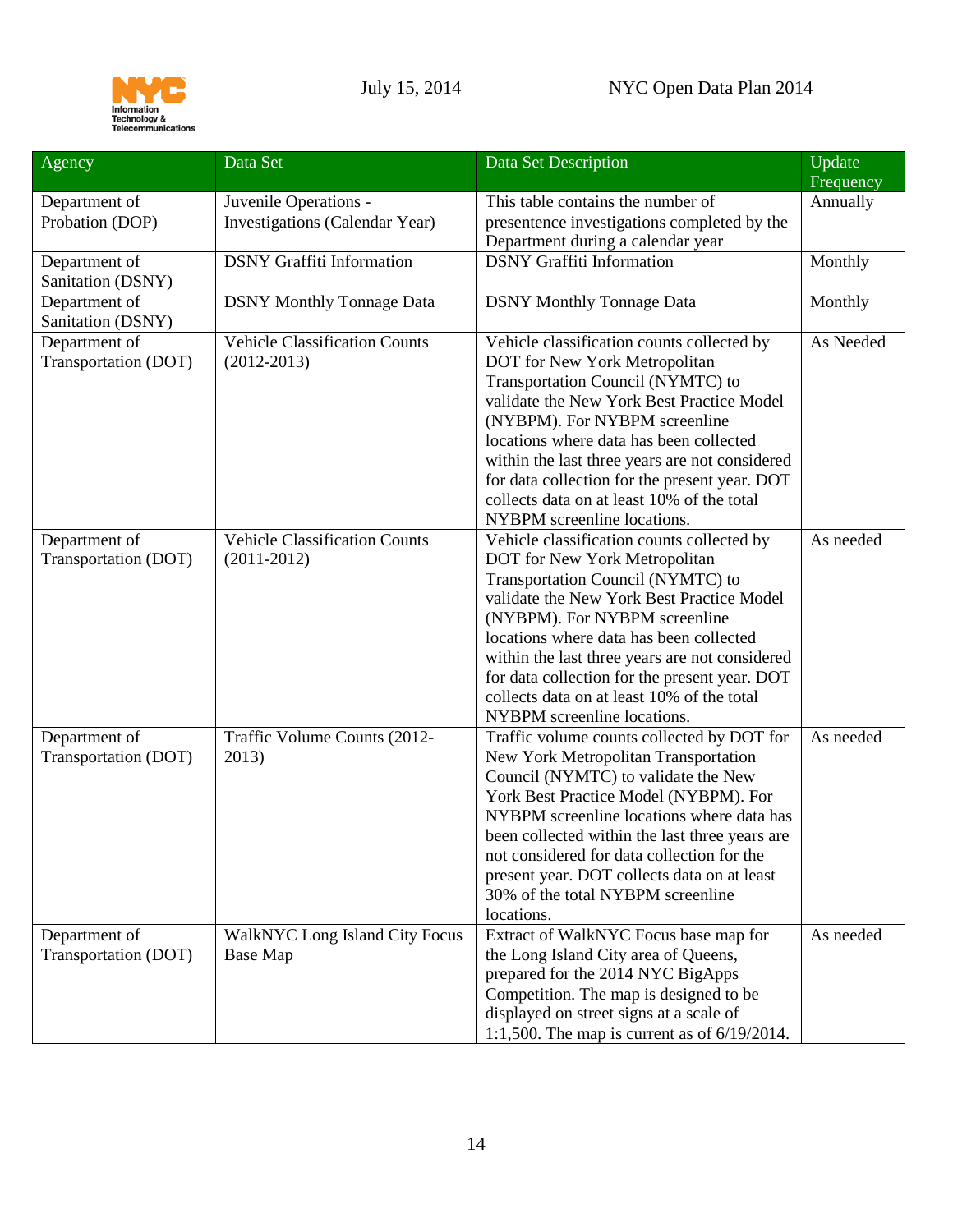

| Agency                               | Data Set                             | Data Set Description                                                                    | Update                |
|--------------------------------------|--------------------------------------|-----------------------------------------------------------------------------------------|-----------------------|
| Landmarks                            | Scenic Landmark Boundaries           | GIS-based Data Set (polygons) containing                                                | Frequency<br>Annually |
| Preservation                         |                                      | boundaries of scenic sites (e.g. parks)                                                 |                       |
| Commission (LPC)                     |                                      | proposed or designated as New York City                                                 |                       |
|                                      |                                      | scenic landmarks from the moment of                                                     |                       |
|                                      |                                      | calendaring through designation or later                                                |                       |
|                                      |                                      | actions, including relevant dates and other                                             |                       |
|                                      |                                      | descriptive fields                                                                      |                       |
| Landmarks                            | Landmark List                        | GIS-based Data Set (points) containing                                                  | Quarterly             |
| Preservation                         |                                      | properties proposed or designated as New                                                |                       |
| Commission (LPC)                     |                                      | York City Landmarks from the moment of                                                  |                       |
|                                      |                                      | calendaring through designation or later<br>actions, including relevant dates and other |                       |
|                                      |                                      | descriptive fields                                                                      |                       |
| Landmarks                            | <b>Historic District Boundaries</b>  | GIS-based Data Set (polygons) containing                                                | Quarterly             |
| Preservation                         |                                      | boundaries of areas proposed or designated                                              |                       |
| Commission (LPC)                     |                                      | as New York City historic districts from the                                            |                       |
|                                      |                                      | moment of calendaring through designation                                               |                       |
|                                      |                                      | or later actions, including relevant dates and                                          |                       |
|                                      |                                      | other descriptive fields                                                                |                       |
| Landmarks                            | Interiors                            | Landmark interiors                                                                      | As needed             |
| Preservation                         |                                      |                                                                                         |                       |
| Commission (LPC)                     |                                      |                                                                                         |                       |
| Manhattan Borough                    | <b>Tourism Grants</b>                | This list contains information on tourism                                               | Annually              |
| President (MBP)                      |                                      | grants                                                                                  |                       |
| Manhattan Borough<br>President (MBP) | <b>Capital Grants</b>                | This list contains information on capital                                               | Annually              |
| Manhattan Borough                    | <b>Manhattan Community Grants</b>    | grants<br>This list contains information on Manhattan                                   | Annually              |
| President (MBP)                      |                                      | <b>Community Grants</b>                                                                 |                       |
| Manhattan Borough                    | <b>Community Board Appointments</b>  | This list contains information on community                                             | Annually              |
| President (MBP)                      |                                      | board appointments.                                                                     |                       |
| NYC EDC                              | WiredNYC - All Buildings Data        | This Data Set contains building information                                             | As needed             |
|                                      |                                      | for all buildings that have completed a                                                 |                       |
|                                      |                                      | WiredNYC survey. This includes buildings                                                |                       |
|                                      |                                      | that have opted-out from displaying their                                               |                       |
|                                      |                                      | profiles publicly. Therefore, the building-                                             |                       |
|                                      |                                      | specific data (e.g. building address)                                                   |                       |
|                                      |                                      | provided is anonymous and only linked to<br>the borough the building is located in.     |                       |
| New York Police                      | Stop, Question and Frisk Reports     | Statistical breakdown by citywide, borough,                                             | Annually              |
| Department (NYPD)                    |                                      | and precinct                                                                            |                       |
| New York Police                      | <b>NYPD Motor Vehicle Collisions</b> | Details of Motor Vehicle Collisions in New                                              | Weekdays              |
| Department (NYPD)                    |                                      | York City provided by the Police                                                        |                       |
|                                      |                                      | Department (NYPD).                                                                      |                       |
| NYC Independent                      | <b>Agency Expenditures</b>           | Annual spending for personal services and                                               | Annually              |
| Budget Office (IBO)                  |                                      | OTPS within each agency                                                                 |                       |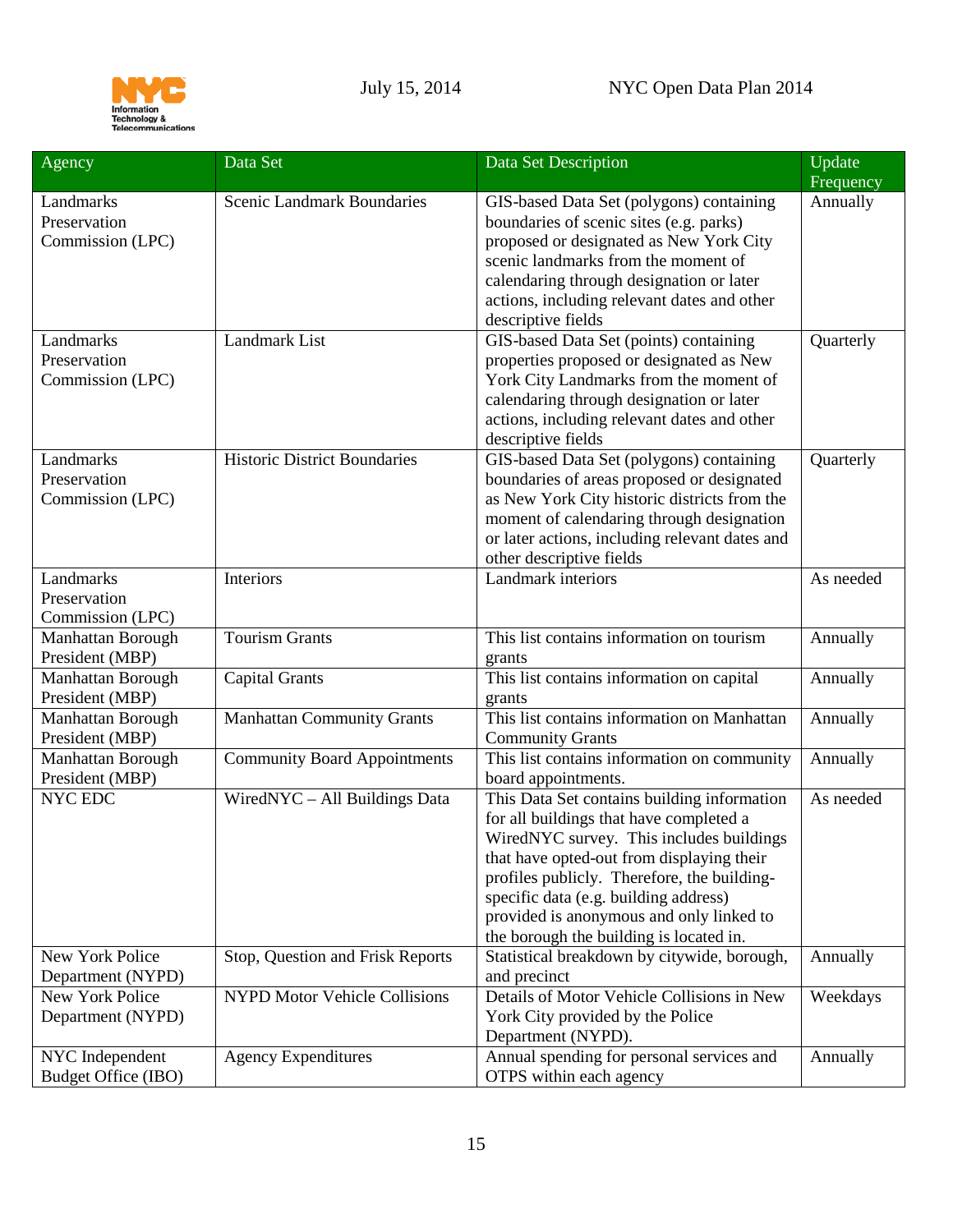

| Agency                                                           | Data Set                                     | Data Set Description                                                                                                                                                                                                                                                                                 | Update<br>Frequency |
|------------------------------------------------------------------|----------------------------------------------|------------------------------------------------------------------------------------------------------------------------------------------------------------------------------------------------------------------------------------------------------------------------------------------------------|---------------------|
| NYC Independent<br>Budget Office (IBO)                           | Revenue and Spending Summary                 | Annual revenue and spending data by major<br>areas of the budget                                                                                                                                                                                                                                     | Annually            |
| NYC Independent<br>Budget Office (IBO)                           | Actual Full-time Positions by<br>Agency      | Actual full-time positions as of June 30 of<br>each year by agency                                                                                                                                                                                                                                   | Annually            |
| NYC Independent<br>Budget Office (IBO)                           | <b>Tax Revenues</b>                          | Annual tax revenue from major tax sources                                                                                                                                                                                                                                                            | Annually            |
| NYC Independent<br>Budget Office (IBO)                           | Non-tax Revenues                             | Annual non-tax revenue from major revenue<br>sources                                                                                                                                                                                                                                                 | Annually            |
| NYC Independent<br>Budget Office (IBO)                           | State and Federal Categorical Aid            | Annual state and federal categorical aid by<br>purpose of grant                                                                                                                                                                                                                                      | Annually            |
| NYC Independent<br>Budget Office (IBO)                           | Capital Expenditures Since 1985              | Annual capital expenditures, by capital<br>budget area and agency                                                                                                                                                                                                                                    | Annually            |
| NYC Independent<br>Budget Office (IBO)                           | School Spending Since 1990                   | Annual spending by and behalf of the<br>Department of Education since 1990,<br>adjusted for inflation                                                                                                                                                                                                | Annually            |
| NYC Independent<br>Budget Office (IBO)                           | Debt Service since 2000                      | Annual spending on debt service                                                                                                                                                                                                                                                                      | Annually            |
| NYC Independent<br>Budget Office (IBO)                           | Debt Outstanding since 2000                  | Amount of debt outstanding as of June 30 of<br>each year                                                                                                                                                                                                                                             | Annually            |
| NYC Independent<br>Budget Office (IBO)                           | Personal income by AGI range                 | Number of tax filers/payers and total income<br>by income ranges                                                                                                                                                                                                                                     | Annually            |
| NYC Independent<br>Budget Office (IBO)                           | Income by type of income and AGI<br>range    | Number of tax filers/payers and income<br>from various types of income by income<br>ranges                                                                                                                                                                                                           | Annually            |
| NYC Independent<br>Budget Office (IBO)                           | Tax liability by AGI range                   | Number of tax filers/payers and total city tax<br>liability by income ranges                                                                                                                                                                                                                         | Annually            |
| NYC Independent<br>Budget Office (IBO)                           | Tax credits used by AGI ranges               | Number of tax filers/payers using various<br>tax credits and amount of credit, by income<br>ranges                                                                                                                                                                                                   | Annually            |
| Office of<br><b>Administrative Trials</b><br>and Hearings (OATH) | <b>ECB NOVs New Line</b>                     | The Environmental Control Board Notice of<br>Violations Data Set contains information<br>about violations that are being adjudicated<br>through the court and provides information<br>about the infraction decision and dismissal<br>reason, payments, amounts and fees relating<br>to the violation | Daily               |
| Office of Emergency<br>Management (OEM)                          | Emergency response incidents                 | Type and address of emergency incident to<br>which OEM responded                                                                                                                                                                                                                                     | Quarterly           |
| Office of Emergency<br>Management (OEM)                          | ReadyNY events                               | Events held to increase public preparedness                                                                                                                                                                                                                                                          | Quarterly           |
| Office of Emergency<br>Management (OEM)                          | Partners in Preparedness                     | Organizations that have completed specified<br>emergency preparedness tasks                                                                                                                                                                                                                          | Quarterly           |
| Office of Emergency<br>Management (OEM)                          | Incident based distribution of RNY<br>guides | Areas targeted for ReadyNY guide<br>distribution following a nearby incident,<br>such as a large fire or water main break                                                                                                                                                                            | Quarterly           |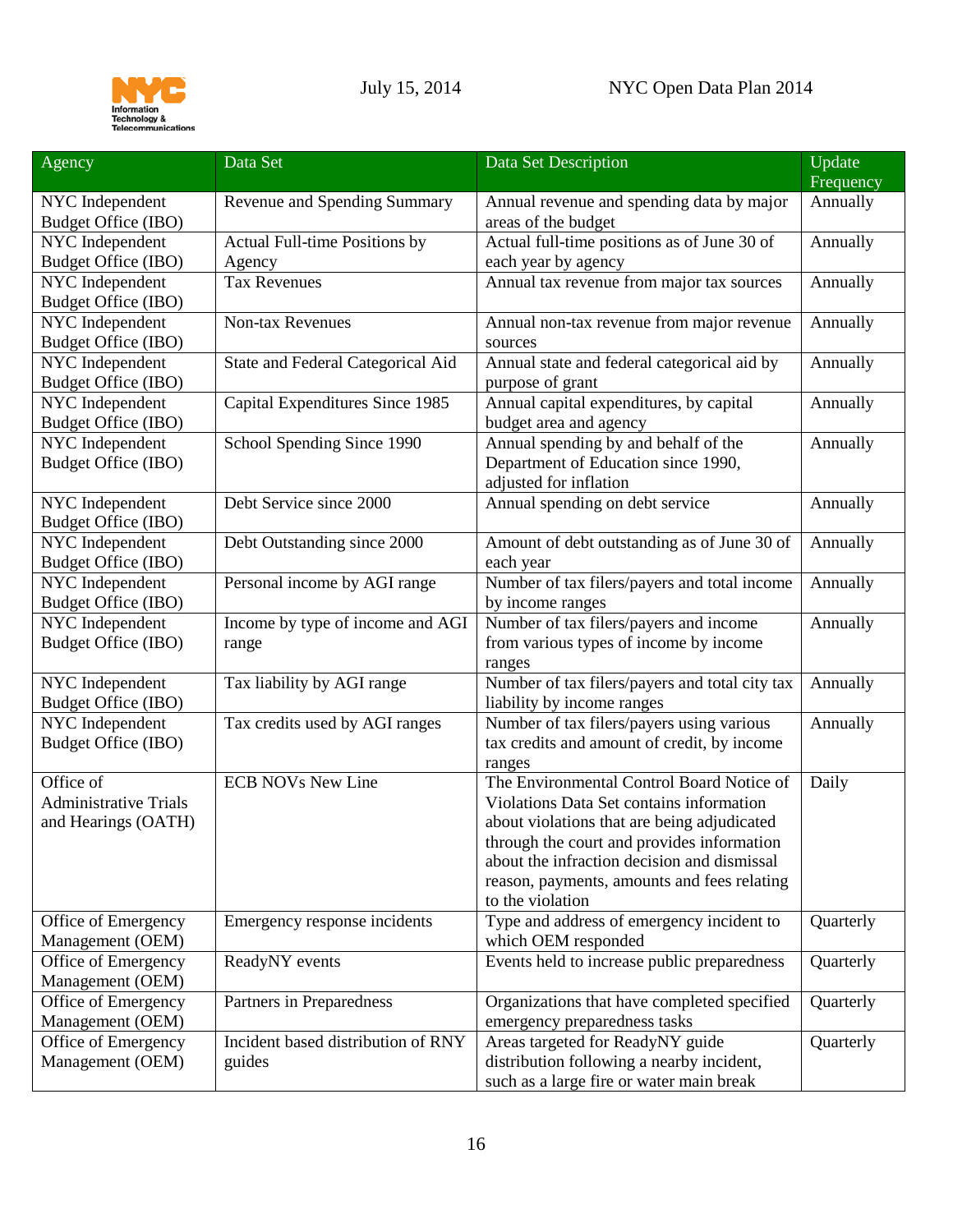

| Agency                                          | Data Set                          | Data Set Description                                                                                                                                                                                                                                                                                                                                                                                                        | Update<br>Frequency |
|-------------------------------------------------|-----------------------------------|-----------------------------------------------------------------------------------------------------------------------------------------------------------------------------------------------------------------------------------------------------------------------------------------------------------------------------------------------------------------------------------------------------------------------------|---------------------|
| Office of Emergency<br>Management (OEM)         | <b>Emergency notifications</b>    | Messages sent with information about<br>emergency events and important City<br>services                                                                                                                                                                                                                                                                                                                                     | Quarterly           |
| Office of Emergency                             | Hurricane Storm Surge Depths -    | Storm surge depths for a hurricane moving                                                                                                                                                                                                                                                                                                                                                                                   | As needed           |
| Management (OEM)                                | <b>NNE Bearing</b>                | towards the north-northeast at landfall                                                                                                                                                                                                                                                                                                                                                                                     |                     |
| Office of Emergency                             | Hurricane Storm Surge Depths -    | Storm surge depths for a hurricane moving                                                                                                                                                                                                                                                                                                                                                                                   | As needed           |
| Management (OEM)                                | <b>WNW Bearing</b>                | towards the west-northwest at landfall                                                                                                                                                                                                                                                                                                                                                                                      |                     |
| Office of Emergency                             | Hurricane Storm Surge Depths - N  | Storm surge depths for a hurricane moving                                                                                                                                                                                                                                                                                                                                                                                   | As needed           |
| Management (OEM)                                | Bearing                           | towards the north at landfall                                                                                                                                                                                                                                                                                                                                                                                               |                     |
| Office of Emergency                             | Hurricane Storm Surge Depths -    | Storm surge depths for a hurricane moving                                                                                                                                                                                                                                                                                                                                                                                   | As needed           |
| Management (OEM)                                | <b>NNW Bearing</b>                | towards the north-northwest at landfall                                                                                                                                                                                                                                                                                                                                                                                     |                     |
| Office of Emergency                             | Hurricane Inundation Zones -      | Worst case storm surge inundation areas.                                                                                                                                                                                                                                                                                                                                                                                    | As needed           |
| Management (OEM)                                | <b>Worst Case</b>                 | These are the SLOSH MOM zones.                                                                                                                                                                                                                                                                                                                                                                                              |                     |
| Office of Emergency                             | Hurricane Storm Surge Depths -    | Storm surge depths for a hurricane moving                                                                                                                                                                                                                                                                                                                                                                                   | As needed           |
| Management (OEM)                                | NE Bearing                        | towards the northeast at landfall                                                                                                                                                                                                                                                                                                                                                                                           |                     |
| Office of Emergency                             | <b>Citizen Emergency Response</b> | List of Citizen Emergency Response Teams                                                                                                                                                                                                                                                                                                                                                                                    | Quarterly           |
| Management (OEM)                                | Team (CERT)                       | (CERT)                                                                                                                                                                                                                                                                                                                                                                                                                      |                     |
| Office of Emergency                             | Hurricane Storm Surge Depths -    | Storm surge depths for a hurricane moving                                                                                                                                                                                                                                                                                                                                                                                   | As Needed           |
| Management (OEM)                                | <b>NW Bearing</b>                 | towards the northwest at landfall                                                                                                                                                                                                                                                                                                                                                                                           |                     |
| Office of Management<br>and Budget (OMB)        | NYC Budget Expense All Funds      | Data set contains expense budgets by<br>agency for actual fiscal years and five<br>financial plan fiscal years in All funds.                                                                                                                                                                                                                                                                                                | Quarterly           |
| Office of Management<br>and Budget (OMB)        | NYC Budget Expense City Funds     | Data set contains expense budgets by<br>agency for actual fiscal years and five<br>financial plan fiscal years in City funds.                                                                                                                                                                                                                                                                                               | Quarterly           |
| Office of Management<br>and Budget (OMB)        | <b>NYC Budget Revenue</b>         | Data set contains revenue for actual fiscal<br>years and five financial plan fiscal years.<br>Revenue includes Taxes, Miscellaneous<br>Revenues, Unrestricted Intergovernmental<br>Aid, Disallowance of Categorical Grants,<br>Federal Grants, State Grants, Other<br>Categorical Grants, and Capital IFA.                                                                                                                  | Quarterly           |
| <b>Office of Management</b><br>and Budget (OMB) | NYC Budget Revenue Additional     | Data set contains revenue for actual fiscal<br>years and five financial plan fiscal years.<br>Revenue includes Taxes, Miscellaneous<br>Revenues, Unrestricted Intergovernmental<br>Aid, Disallowance of Categorical Grants,<br>Federal Grants, State Grants, Other<br>Categorical Grants, and Capital IFA.<br>Additional revenue subcategories provided<br>for Miscellaneous Revenues, Federal<br>Grants, and State Grants. | Quarterly           |
| Office of Management<br>and Budget (OMB)        | <b>NYC Capital All Funds</b>      | Data set contains capital commitments for<br>actual fiscal years and five financial plan<br>fiscal years in All funds.                                                                                                                                                                                                                                                                                                      | Quarterly           |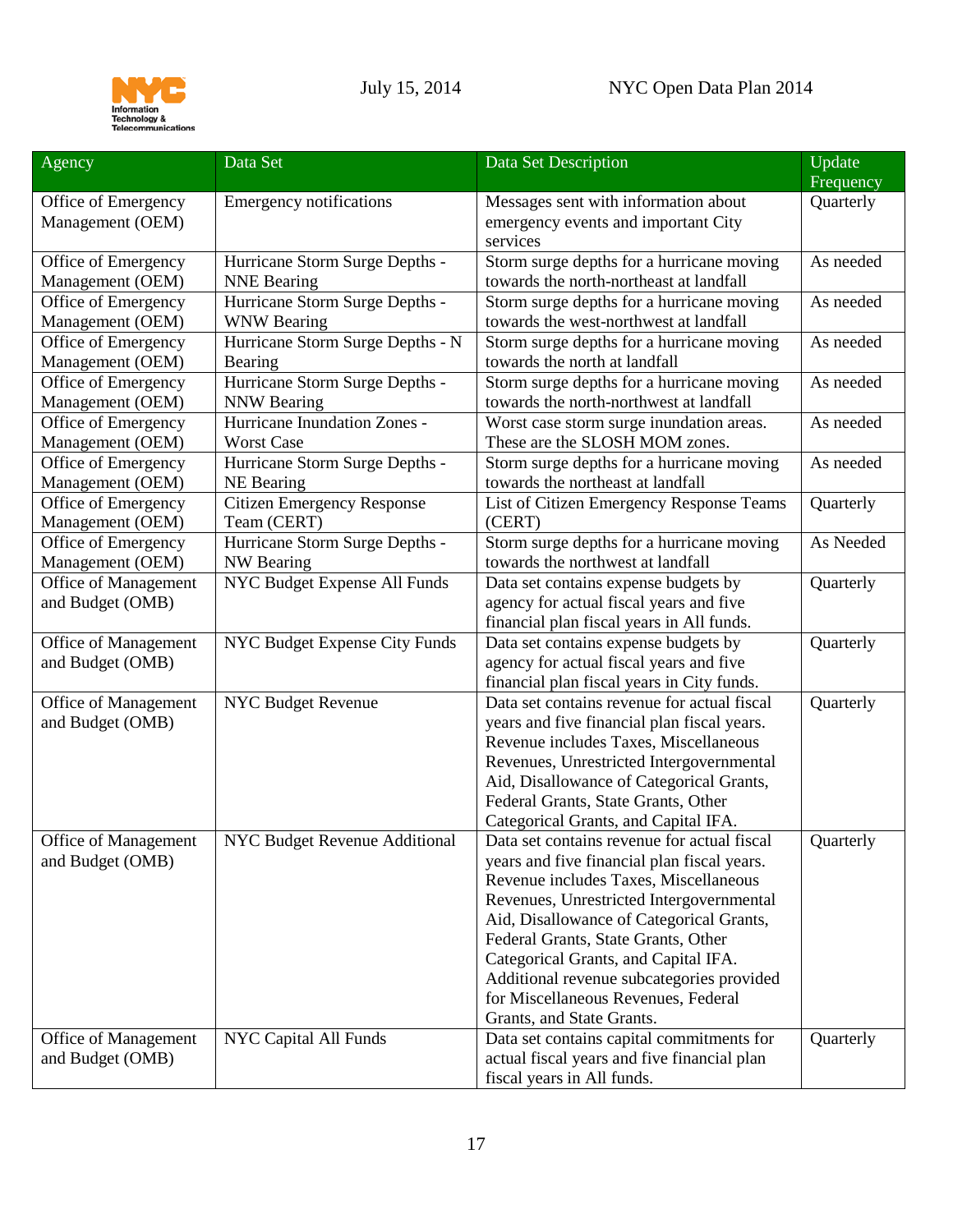

| Agency                                        | Data Set                                                                | Data Set Description                                                                                                                                                                                                                                | Update<br>Frequency |
|-----------------------------------------------|-------------------------------------------------------------------------|-----------------------------------------------------------------------------------------------------------------------------------------------------------------------------------------------------------------------------------------------------|---------------------|
| Office of the<br>Comptroller<br>(COMPTROLLER) | Checkbook 2.0                                                           | Financial Transparency System - Includes<br>information on Budget, Revenue, Spending,<br><b>Contracts and Payroll</b>                                                                                                                               | Daily               |
| Office of the Mayor<br>(OTM)                  | <b>Trust for Governors Island</b><br><b>Approved Event Applications</b> | This list contains information on approved<br>event applications.                                                                                                                                                                                   | Daily               |
| Office of the Mayor<br>(OTM)                  | Brooklyn Bridge Park Approved<br><b>Event Applications</b>              | This list contains information on approved<br>event applications                                                                                                                                                                                    | Daily               |
| Office of the Mayor<br>(OTM)                  | <b>DPR Approved Event Applications</b>                                  | This list contains information on approved<br>event applications                                                                                                                                                                                    | Daily               |
| Office of the Mayor<br>(OTM)                  | NYC Service Initiatives by Impact<br>area                               | A listing of NYC Service Initiatives by<br>Impact area                                                                                                                                                                                              | Monthly             |
| Office of the Mayor<br>(OTM)                  | <b>OSE</b> Inspections                                                  | This list contains information on the<br>complaints to and inspections of locations<br>inspected by Office of Special Enforcement.                                                                                                                  | Daily               |
| Office of the Mayor<br>(OTM)                  | Scorecard Ratings                                                       | Street and sidewalk cleanliness ratings.                                                                                                                                                                                                            | Monthly             |
| Office of the Mayor<br>(OTM)                  | <b>CORE Ratings</b>                                                     | Program reports on the quality of customer<br>service and the physical conditions of the<br>City's walk-in centers.                                                                                                                                 | Annually            |
| Office of the Mayor<br>(OTM)                  | <b>SCOUT Conditions</b>                                                 | Quality of life conditions reported by city<br>inspectors.                                                                                                                                                                                          | Monthly             |
| Office of the Mayor<br>(OTM)                  | <b>Citywide Performance Reporting</b>                                   | Performance indicators for all city agencies                                                                                                                                                                                                        | Monthly             |
| Office of the Mayor<br>(OTM)                  | NYC Permitted Event Information                                         | This list contains information on approved<br>event applications that will occur within the<br>next month. Please note that Permitted Film<br>Events only reflect those permits which will<br>impact one or more streets for at least five<br>days. | Daily               |
| Office of the Mayor<br>(OTM)                  | PMMR 2014 Raw Data                                                      |                                                                                                                                                                                                                                                     | As Needed           |
| Taxi and Limousine<br>Commission (TLC)        | SHL Vehicles - Authorized                                               | This list contains information on the status<br>of current SHL vehicles authorized to<br>operate in New York City.                                                                                                                                  | Daily               |
| Taxi and Limousine<br>Commission (TLC)        | <b>SHL Vehicles - Endorsed Bases</b>                                    | This list contains information on SHL<br>endorsed bases                                                                                                                                                                                             | Weekly              |
| Taxi and Limousine<br>Commission (TLC)        | <b>Lost Property Contact Information</b>                                | This list contains lost item contact<br>information on bases that are affiliated with<br>TLC SHL/Boro and Yellow Medallion<br>Taxicabs.                                                                                                             | Daily               |
| Taxi and Limousine<br>Commission (TLC)        | <b>FHV</b> Bases                                                        | Click this link for use instructions :<br>http://www.nyc.gov/html/tlc/downloads/pdf/<br>open_data_instructions_base_finder.pdf                                                                                                                      | As Needed           |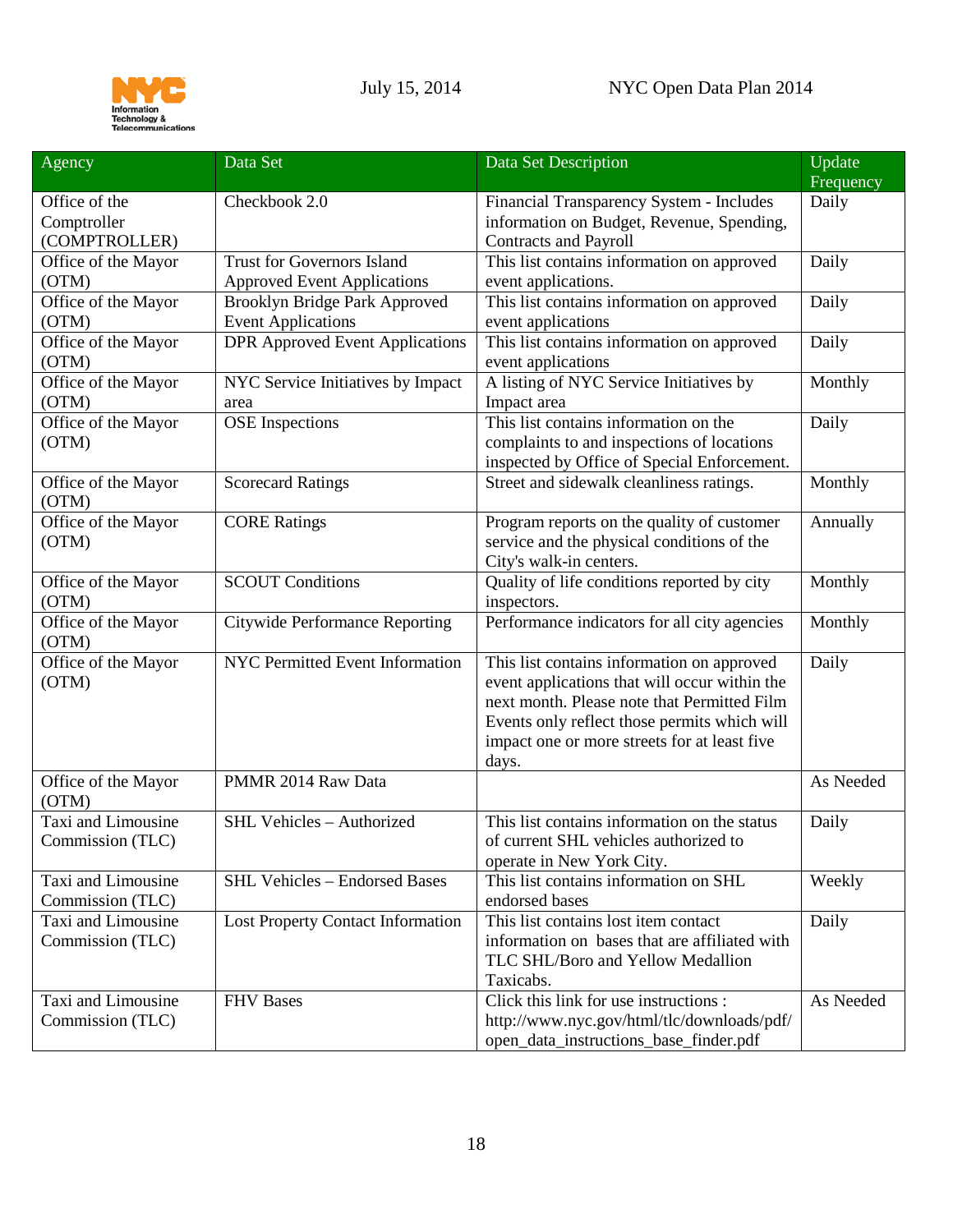

| Agency                                 | Data Set                          | Data Set Description                                                                                                                                                                                                                                                                                                                                                                                                                                                                                                                                                                                                                          | Update<br>Frequency |
|----------------------------------------|-----------------------------------|-----------------------------------------------------------------------------------------------------------------------------------------------------------------------------------------------------------------------------------------------------------------------------------------------------------------------------------------------------------------------------------------------------------------------------------------------------------------------------------------------------------------------------------------------------------------------------------------------------------------------------------------------|---------------------|
| Taxi and Limousine<br>Commission (TLC) | <b>Medallion Drivers - Active</b> | This list contains the most recently<br>published active medallion drivers list. This<br>is a list of licensees who are currently<br>authorized to operate NYC TLC licensed<br>Taxicabs. The old data set is no longer being<br>updated but can be accessed from the link<br>given below to access data from 03/07/2013<br>through $01/04/2014$<br>https://data.cityofnewyork.us/Transportation<br>/Medallion-Drivers-Active/n776-dsqy. A<br>new Change Log containing changes in<br>status from 10/28/2013 onwards can be<br>found at<br>https://data.cityofnewyork.us/Transportation<br>/TLC-MEDALLION-ACTIVE-Historical-<br>Data/sjfe-fppp | Daily               |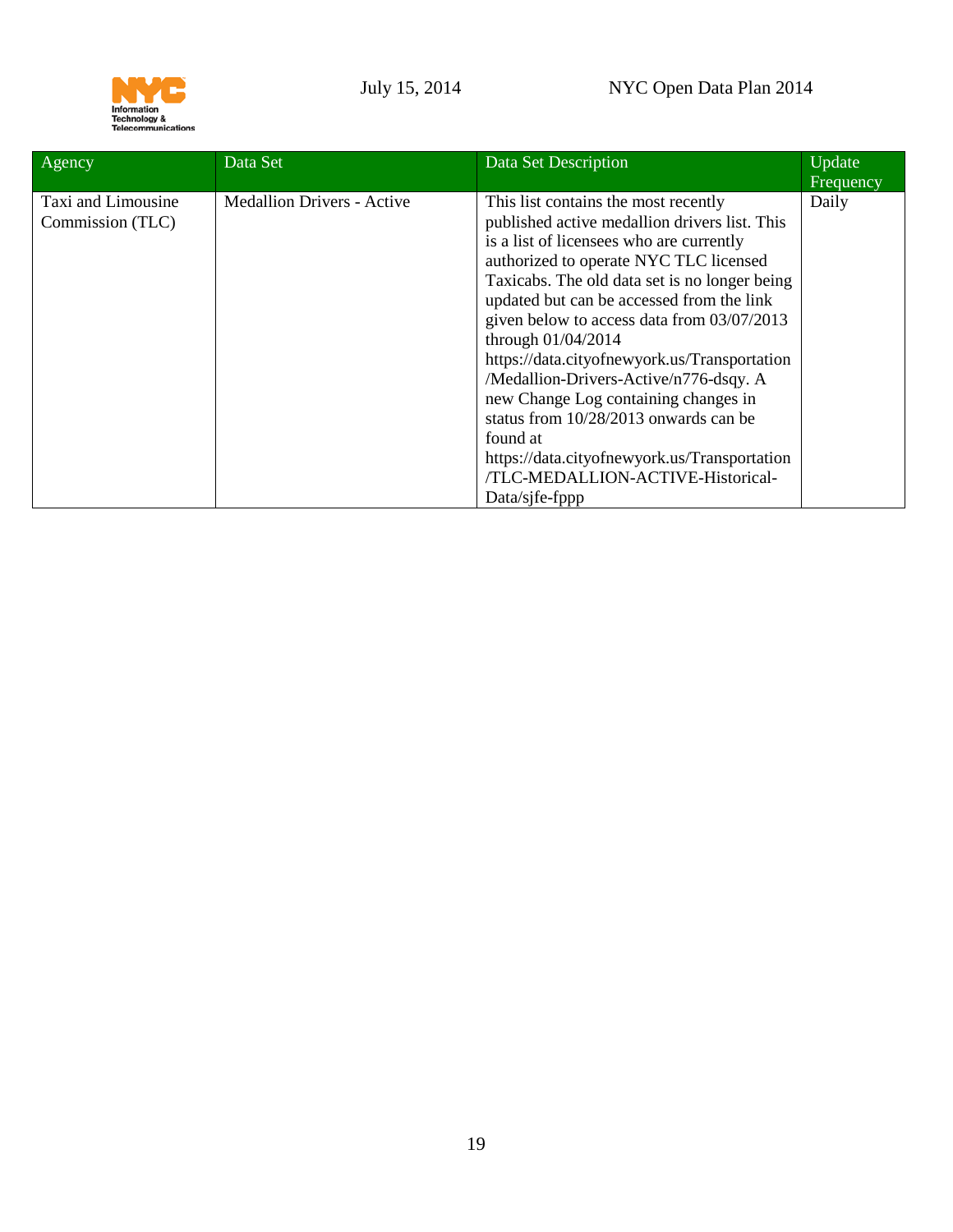

## <span id="page-19-0"></span>**Scheduled Releases**

This inventory includes all data sets scheduled for release between July 2014 and December 31, 2018.

<span id="page-19-3"></span><span id="page-19-2"></span><span id="page-19-1"></span>

| Agency                                                    | Data Set                                                | Data Set Description                                                                                                                                                                                                                                                      | Update<br>Frequency | Planned<br>Release<br>Date |
|-----------------------------------------------------------|---------------------------------------------------------|---------------------------------------------------------------------------------------------------------------------------------------------------------------------------------------------------------------------------------------------------------------------------|---------------------|----------------------------|
| Administration for<br><b>Children's Services</b><br>(ACS) | Detention and Placement<br>Incident reports             | Detention and Placement incident<br>statistics reported in compliance with<br>Introduction 153-A and 37-A passed<br>by the New York City Council                                                                                                                          | Quarterly           | 10/30/2017                 |
| Administration for<br><b>Children's Services</b><br>(ACS) | <b>Detention and Placement</b><br>Demographic reports   | Detention demographic statistics<br>reported in compliance with<br>Introduction 153-A and 37-A passed<br>by the New York City Council                                                                                                                                     | Annually            | 10/30/2017                 |
| Administration for<br><b>Children's Services</b><br>(ACS) | <b>Detention and Placement</b><br>Abuse/neglect reports | Detention abuse/neglect statistics<br>reported in compliance with<br>Introduction 153-A and 37-A passed<br>by the New York City Council                                                                                                                                   | Annually            | 10/30/2017                 |
| Administration for<br><b>Children's Services</b><br>(ACS) | <b>Community Snapshots</b>                              | Select child welfare, child care and<br>youth justice statistics for each CD                                                                                                                                                                                              | Annually            | 10/29/2018                 |
| Administration for<br><b>Children's Services</b><br>(ACS) | Monthly Flash Report<br>indicators                      | Monthly trends in select child welfare,<br>child care and youth justice statistics                                                                                                                                                                                        | Monthly             | 10/29/2018                 |
| <b>Brooklyn Borough</b><br>President (BBP)                | <b>Constituent Requests</b>                             | The number of constituent requests for<br>assistance separated by issues/sub-<br>issues                                                                                                                                                                                   | Monthly             | 12/31/2018                 |
| <b>Business Integrity</b><br>Commission (BIC)             | Principals                                              | Information on all principals and key<br>employees of a trade waste<br>licensee/registrant applicant. Includes<br>employment history, work/home<br>address and contact information                                                                                        | Monthly             | 12/31/2018                 |
| <b>Business Integrity</b><br>Commission (BIC)             | Vehicles                                                | Information on all vehicles used by a<br>trade waste licensee/registrant for the<br>removal of trade waste. Includes<br>vehicle make, model, year, VIN # and<br>DMV plate information                                                                                     | Monthly             | 12/31/2018                 |
| <b>Business Integrity</b><br>Commission (BIC)             | Certificates of Inspection                              | Information on inspections of<br>regulated companies<br>vehicles/establishments performed by<br>BIC enforcement staff. Includes<br>inspection location, company, vehicle<br>and driver information, as well as<br>specifics of inspection and any<br>resulting violations | Weekly              | 12/31/2018                 |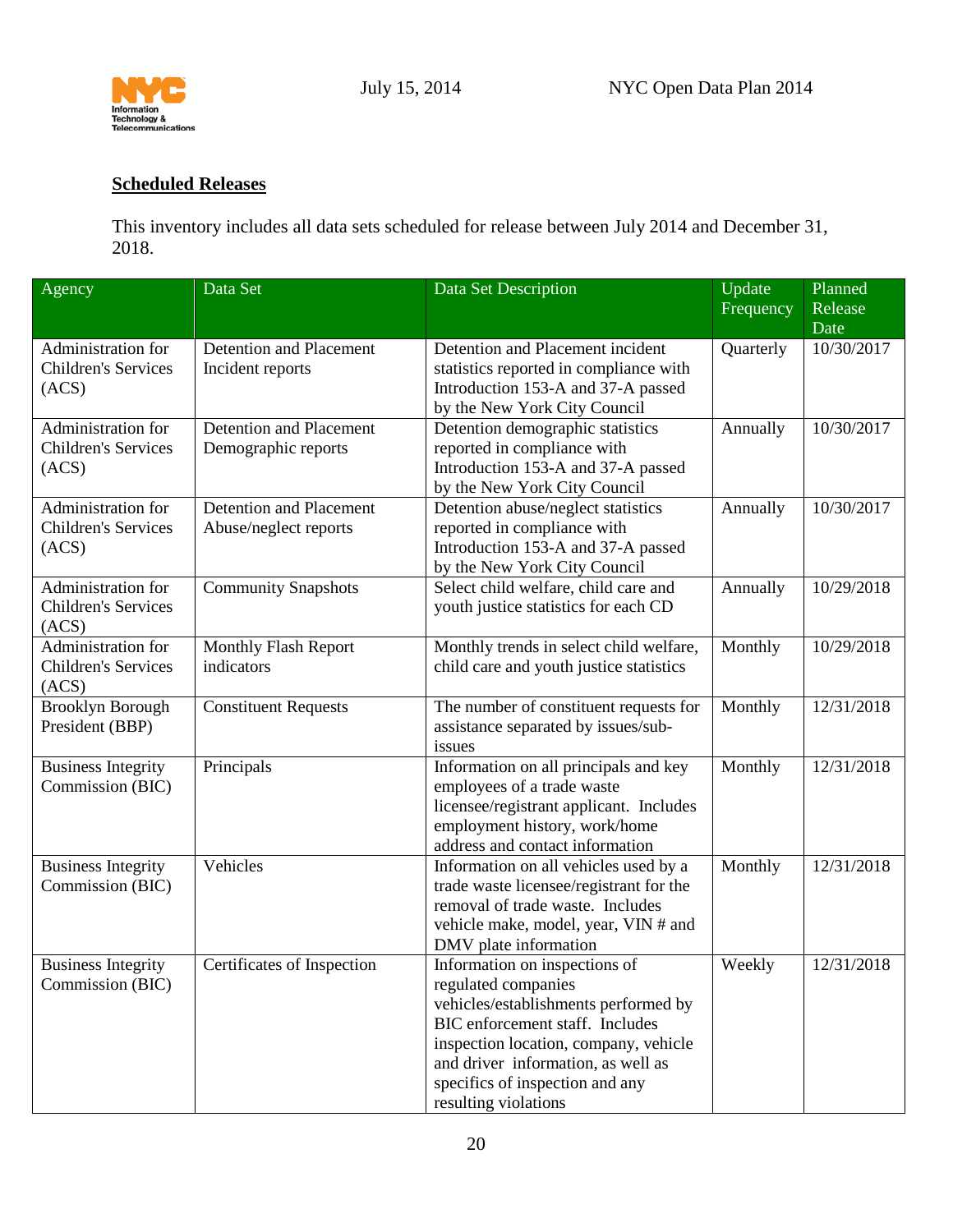

<span id="page-20-4"></span><span id="page-20-3"></span><span id="page-20-2"></span><span id="page-20-1"></span><span id="page-20-0"></span>

| Agency                                        | Data Set                                                                  | Data Set Description                                                                                                                                                                     | Update     | Planned              |
|-----------------------------------------------|---------------------------------------------------------------------------|------------------------------------------------------------------------------------------------------------------------------------------------------------------------------------------|------------|----------------------|
|                                               |                                                                           |                                                                                                                                                                                          | Frequency  | Release<br>Date      |
| <b>Business Integrity</b><br>Commission (BIC) | Complaints                                                                | Information on complaints submitted<br>to BIC for investigation. Includes<br>nature of complaint, complaint<br>location, complainant details, agency<br>response data and resolution     | Daily      | 12/31/2018           |
| <b>Business Integrity</b><br>Commission (BIC) | Violation Issuance                                                        | Information on violations issued by<br>BIC including Rule/Regulation,<br>Respondent, Location, and Fine                                                                                  | Daily      | 12/31/2018           |
| <b>Business Integrity</b><br>Commission (BIC) | <b>Approved Operating</b><br>Companies                                    | This list contains a list of all approved<br>and operating companies within BIC's<br>regulated industries                                                                                | Monthly    | 12/31/2018           |
| Civil Service<br>Commission (CSC)             | Appeals filed with the Civil<br><b>Service Commission</b>                 | Number of appeals filed within a pre-<br>determined time (Monthly or<br>quarterly)                                                                                                       | Monthly    | 1/1/2016             |
| Conflict of Interest<br>Board (COIB)          | <b>Annual Report Statistics</b>                                           | This list contains the year-end<br>summaries of activities of all COIB<br>units.                                                                                                         | Annually   | 3/1/2015             |
| Conflict of Interest<br>Board (COIB)          | List of policy makers                                                     | This list contains information of those<br>designated as policy makers at their<br>respective agencies.                                                                                  | Annually   | $\frac{1}{3}/1/2015$ |
| Conflict of Interest<br>Board (COIB)          | <b>Enforcement Fines</b>                                                  | This list contains information on the<br>fines collected by the Enforcement<br>Unit.                                                                                                     | Monthly    | 3/1/2015             |
| Department for the<br>Aging (DFTA)            | <b>Contract Expenditures</b>                                              | Tracks contractors expenditures by<br>funding source to claim to oversight<br>for claiming                                                                                               | Monthly    | 9/1/2014             |
| Department for the<br>Aging (DFTA)            | <b>Aging Services</b>                                                     | Provides a listing of DFTA's core<br>services by provider type                                                                                                                           | Daily      | 9/1/2014             |
| Department of<br>Buildings (DOB)              | Development Report                                                        | Will contain development data such as<br>job filings, development inspection<br>results, etc.                                                                                            | Monthly    | 12/1/2014            |
| Department of<br>Buildings (DOB)              | <b>Enforcement Report</b>                                                 | Will contain safety and enforcement<br>data such as enforcement inspection<br>results (e.g. violations), disciplinary<br>actions, citywide devices, etc.                                 | Monthly    | 12/1/2015            |
| Department of<br>Buildings (DOB)              | <b>Licensing Report</b>                                                   | Will contain licensing data such as<br>licensee name, license type, etc.                                                                                                                 | Monthly    | 12/1/2016            |
| Department of City<br>Planning (DCP)          | Census Demographics at the<br>Neighborhood Tabulation<br>Area (NTA) level | Table of Census Demographics<br>represented at the NTA level. NTAs<br>are aggregations of census tracts that<br>are subsets of New York City's 55<br>Public Use Micro data Areas (PUMAs) | <b>TBD</b> | 12/31/2014           |
| Department of City<br>Planning (DCP)          | Census Demographics at the<br>NYC City Council district<br>(CNCLD) level  | Table of Census Demographics<br>represented at the NYC City Council<br>district level                                                                                                    | <b>TBD</b> | 12/31/2014           |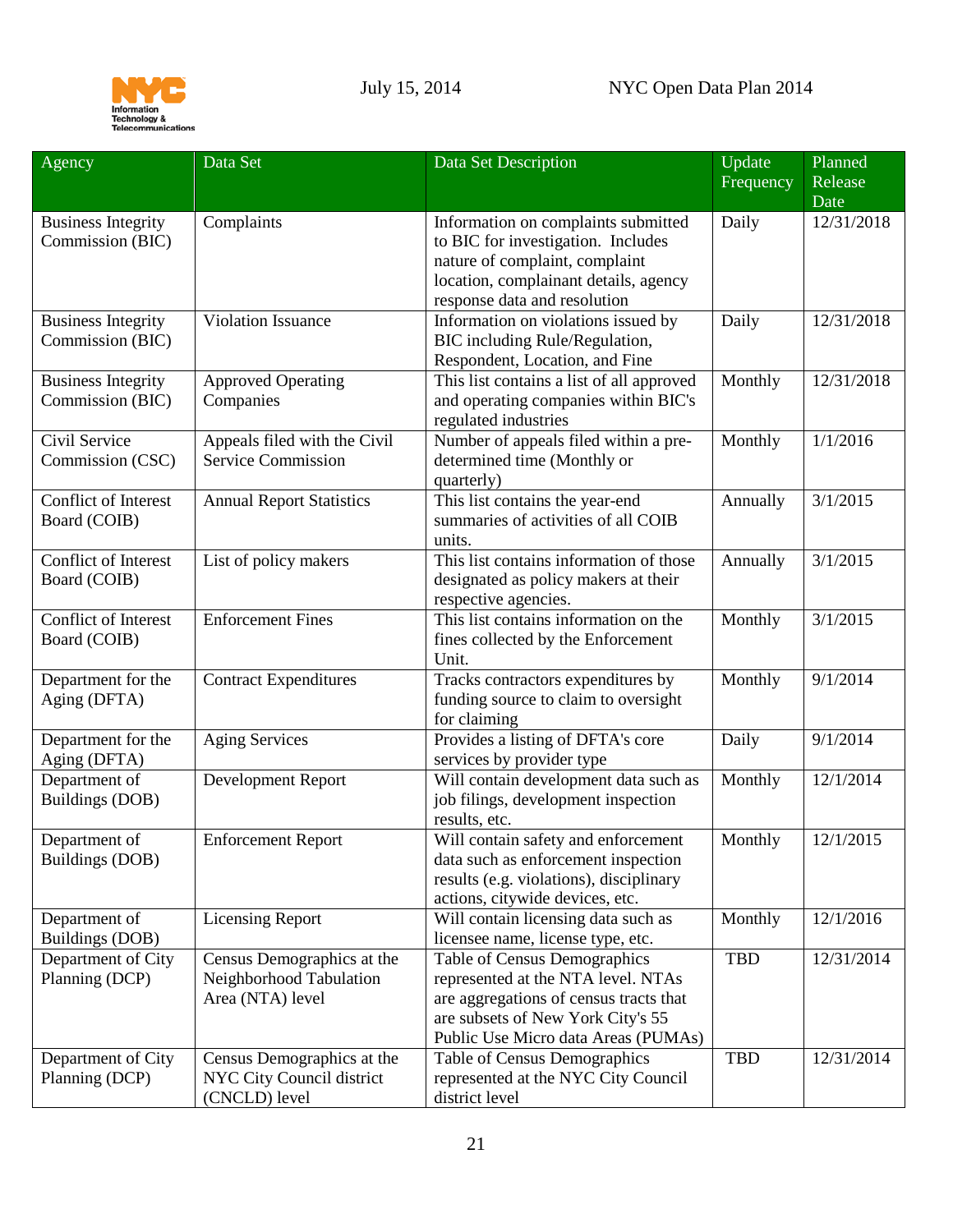

<span id="page-21-0"></span>

| Agency                                                         | Data Set                                                                              | Data Set Description                                                                                                                                                                                                | Update<br>Frequency | Planned<br>Release<br>Date |
|----------------------------------------------------------------|---------------------------------------------------------------------------------------|---------------------------------------------------------------------------------------------------------------------------------------------------------------------------------------------------------------------|---------------------|----------------------------|
| Department of City<br>Planning (DCP)                           | Census Demographics at the<br><b>NYC Community District</b><br>(CD) level             | Table of Census Demographics<br>represented at the NYC Community<br>District level                                                                                                                                  | <b>TBD</b>          | 12/31/2014                 |
| Department of City<br>Planning (DCP)                           | Demographics and profiles at<br>the Neighborhood Tabulation<br>Area (NTA) level       | Table of ACS Demographics and<br>profile represented at the NTA level.<br>NTAs are aggregations of census tracts<br>that are subsets of New York City's 55<br>Public Use Microdata Areas (PUMAs)                    | <b>TBD</b>          | 12/31/2014                 |
| Department of City<br>Planning (DCP)                           | Demographics and profiles at<br>the Public Use Microdata Area<br>(PUMA) subarea level | Tables of ACS Demographics and<br>profiles represented at the PUMA sub<br>area level. (PUMA sub areas are<br>similar to NYC Community Districts<br>but not coterminous)                                             | <b>TBD</b>          | 12/31/2014                 |
| Department of City<br>Planning (DCP)                           | <b>Bike Counts</b>                                                                    | Bicycle traffic counts collected at 16<br>locations (11 on-street, 5 greenway).                                                                                                                                     | Annually            | 12/31/2014                 |
| Department of City<br>Planning (DCP)                           | Gazetteer of City Owned<br>Property                                                   | List of city-owned properties and uses                                                                                                                                                                              | Annually            | 12/31/2014                 |
| Department of City<br>Planning (DCP)                           | 2010 Census Tract to<br>Neighborhood Tabulation<br>Area Equivalency table             | Excel table of census data created to<br>project populations at the<br>Neighborhood Tabulation Area, a<br>small area level, from 2000 to 2030 for<br>PlaNYC, the long-term sustainability<br>plan for New York City | <b>TBD</b>          | 12/31/2014                 |
| Department of City<br>Planning (DCP)                           | <b>Special Natural Waterfront</b><br>Areas (SNWA) boundaries                          | Shape file of SNWA boundaries that<br>define the geographic scope of New<br>York City's Waterfront Revitalization<br>Program (WRP)                                                                                  | <b>TBD</b>          | 12/31/2014                 |
| Department of City<br>Planning (DCP)                           | Significant Maritime and<br>Industrial Areas (SMIA)<br>boundaries                     | Shape file of SMIA boundaries that<br>define the geographic scope of New<br>York City's Waterfront Revitalization<br>Program (WRP)                                                                                  | <b>TBD</b>          | 12/31/2014                 |
| Department of<br>Citywide<br>Administrative<br>Services (DCAS) | 100 Year Association -<br>College Scholar Award                                       | The Hundred Year Association of New<br>York honors outstanding civil servants<br>and provides college scholarships for<br>the children of City employees                                                            | Annually            | 12/31/2014                 |
| Department of<br>Citywide<br>Administrative<br>Services (DCAS) | City Store - The Official Store<br>of the City of New York                            | Information on City Store – the<br>Official Story of the City of New York                                                                                                                                           | Weekly              | 6/30/2015                  |
| Department of<br>Citywide<br>Administrative<br>Services (DCAS) | Green Book Online                                                                     | The Green Book Online is a fully<br>searchable database. It currently<br>includes 3 sections from the print<br>directory - listings for New York City,<br>County and New York State<br>government organizations     | Weekly              | 6/30/2015                  |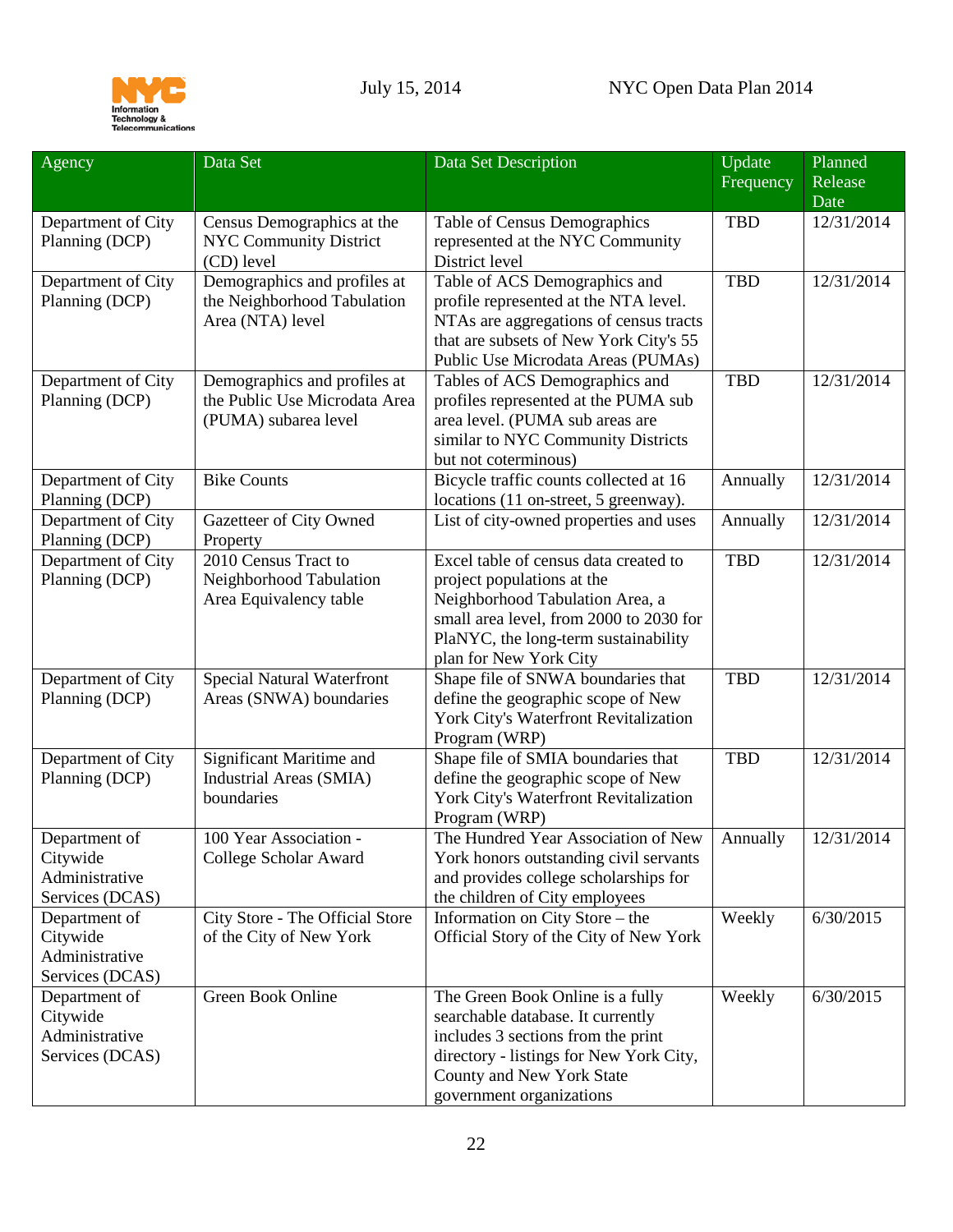

<span id="page-22-0"></span>

| Agency                                                         | Data Set                                              | Data Set Description                                                                                                                                                                                                     | Update<br>Frequency | Planned<br>Release |
|----------------------------------------------------------------|-------------------------------------------------------|--------------------------------------------------------------------------------------------------------------------------------------------------------------------------------------------------------------------------|---------------------|--------------------|
| Department of<br>Citywide<br>Administrative<br>Services (DCAS) | City Record Online                                    | The City Record Online (CROL) is a<br>fully searchable database of<br>procurement notices - bid solicitations<br>and awards - from New York City<br>agencies.                                                            | Daily               | Date<br>12/1/2015  |
| Department of<br>Citywide<br>Administrative<br>Services (DCAS) | Urban Agriculture Data Set                            | <b>City Property Data</b>                                                                                                                                                                                                | Annually            | 12/31/2015         |
| Department of<br>Citywide<br>Administrative<br>Services (DCAS) | <b>Building Fuel Usage Data</b>                       | City Building Fuel Usage Data                                                                                                                                                                                            | Annually            | 12/31/2015         |
| Department of<br>Citywide<br>Administrative<br>Services (DCAS) | <b>Building Energy Usage Data</b>                     | City Building Energy Usage Data                                                                                                                                                                                          | Annually            | 12/31/2015         |
| Department of<br>Citywide<br>Administrative<br>Services (DCAS) | <b>Current Solicitations</b>                          | The Office of Citywide Purchasing<br>(OCP) solicits and awards contracts for<br>a wide variety of goods and services<br>on behalf of all City agencies                                                                   | Weekly              | 12/31/2015         |
| Department of<br>Citywide<br>Administrative<br>Services (DCAS) | <b>Recent Contract Awards</b>                         | The Office of Citywide Purchasing<br>(OCP) solicits and awards contracts for<br>a wide variety of goods and services<br>on behalf of all City agencies                                                                   | Weekly              | 6/30/2016          |
| Department of<br>Citywide<br>Administrative<br>Services (DCAS) | <b>Recent Bid Tabulations</b>                         | The Office of Citywide Purchasing<br>(OCP) solicits and awards contracts for<br>a wide variety of goods and services<br>on behalf of all City agencies                                                                   | Weekly              | 6/30/2016          |
| Department of<br>Citywide<br>Administrative<br>Services (DCAS) | <b>OASys: NYC Online</b><br><b>Application System</b> | Civil Service Exam Information                                                                                                                                                                                           | Monthly             | 12/31/2017         |
| Department of<br><b>Consumer Affairs</b><br>(DCA)              | <b>Consumer Services Complaint</b><br>Mediation       | Complaints docketed by DCA and<br>mediation outcomes                                                                                                                                                                     | Weekly              | 1/31/2015          |
| Department of<br><b>Consumer Affairs</b><br>(DCA)              | Charges                                               | Charges issued as a result of DCA<br>enforcement efforts to ensure<br>compliance with license regulations,<br>weights and measures regulations, and<br>provisions of the New York City<br><b>Consumer Protection Law</b> | Weekly              | 1/31/2016          |
| Department of<br><b>Consumer Affairs</b><br>(DCA)              | Revocations and Suspensions                           | All revocations and suspensions<br>ordered by DCA tribunal                                                                                                                                                               | Weekly              | 1/31/2016          |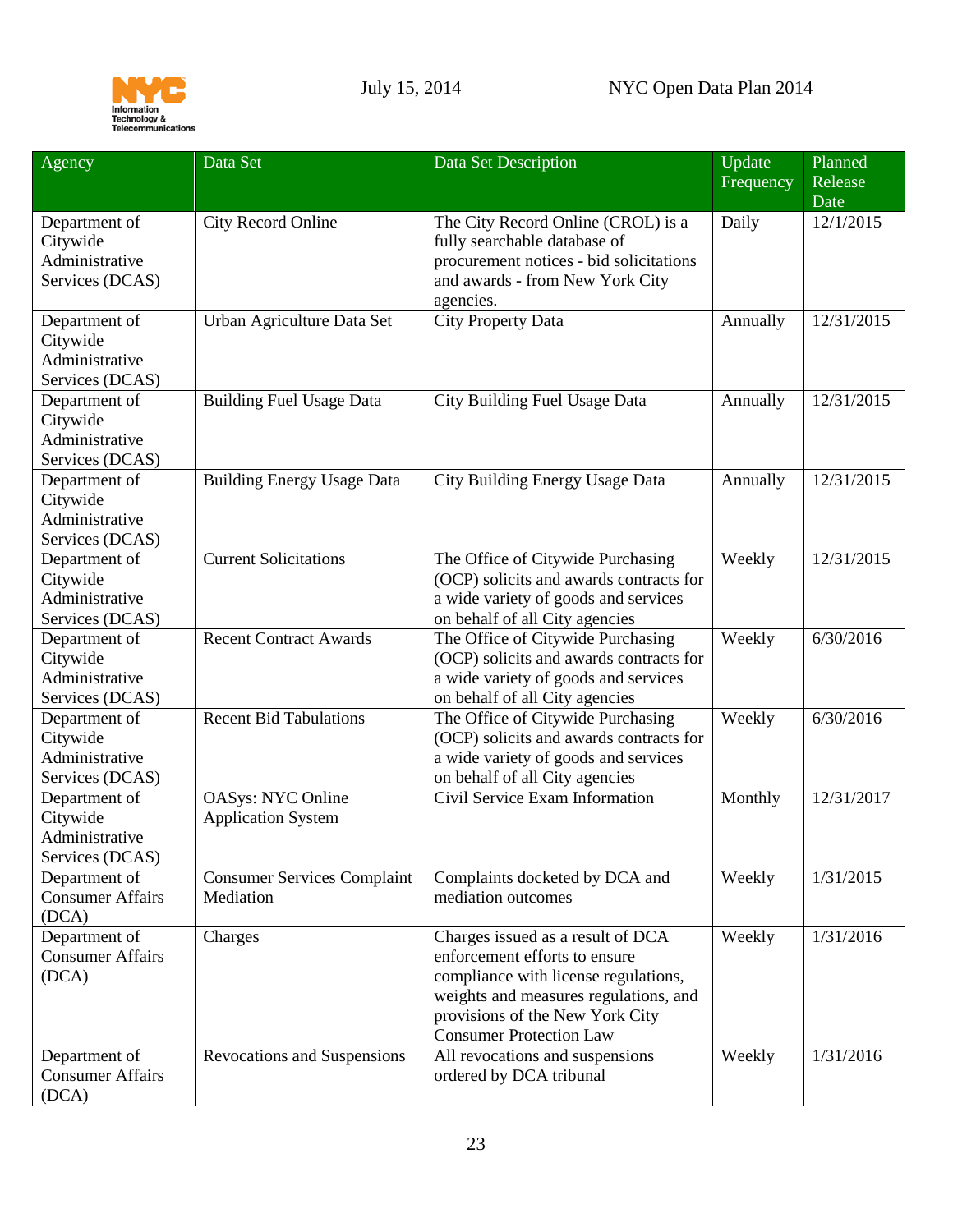

<span id="page-23-0"></span>

| Agency                                            | Data Set                                                       | Data Set Description                                                                                                                                                                                       | Update<br>Frequency | Planned<br>Release<br>Date |
|---------------------------------------------------|----------------------------------------------------------------|------------------------------------------------------------------------------------------------------------------------------------------------------------------------------------------------------------|---------------------|----------------------------|
| Department of<br><b>Consumer Affairs</b><br>(DCA) | Trust Fund Invasions and<br>Repayments                         | Consumer restitution and DCA fines<br>paid out of DCA-administered Home<br><b>Improvement Contractor and Tow</b><br>Truck Trust funds for trust fund<br>participants that are delinquent on their<br>debts | Weekly              | 1/31/2016                  |
| Department of<br><b>Consumer Affairs</b><br>(DCA) | <b>Consumer Restitution</b><br>Awarded through DCA<br>Tribunal | Restitution awarded to consumers<br>through DCA's Administrative<br>Tribunal                                                                                                                               | Weekly              | 1/31/2016                  |
| Department of<br><b>Consumer Affairs</b><br>(DCA) | Case Workflow                                                  | Status of cases in DCA's<br><b>Administrative Tribunal</b>                                                                                                                                                 | Weekly              | 1/31/2016                  |
| Department of<br><b>Consumer Affairs</b><br>(DCA) | Inspections                                                    | DCA inspections of over 80 business<br>categories to ensure compliance with<br>license regulations, weights and<br>measures regulations, and provisions<br>of the New York City Consumer<br>Protection Law | Weekly              | 1/31/2016                  |
| Department of<br><b>Consumer Affairs</b><br>(DCA) | Waiting List for General<br><b>Vendor Licenses</b>             | Applicants placed on waiting list for<br>General Vendor licenses after annual<br>lottery. (Lottery not always held each<br>year.)                                                                          | Annually            | 1/31/2016                  |
| Department of<br><b>Consumer Affairs</b><br>(DCA) | <b>License Applications</b>                                    | License applications submitted to<br>DCA.                                                                                                                                                                  | Monthly             | 1/31/2016                  |
| Department of<br><b>Consumer Affairs</b><br>(DCA) | <b>Licensing Fees Rate Table</b>                               | Fee table for DCA license applications                                                                                                                                                                     | Monthly             | 1/31/2016                  |
| Department of<br><b>Consumer Affairs</b><br>(DCA) | Receivables and Receipts                                       | Fees and fines owed to DCA and<br>payments thereon                                                                                                                                                         | Weekly              | 1/31/2016                  |
| Department of<br><b>Consumer Affairs</b><br>(DCA) | <b>Financial Empowerment</b><br><b>Center Client Outcomes</b>  | Aggregate data on outcomes achieved<br>by clients using DCA's financial<br>counseling services                                                                                                             | Monthly             | 12/31/2018                 |
| Department of<br><b>Consumer Affairs</b><br>(DCA) | <b>Licensing Center Customer</b><br>Information                | Licensing center customer volume and<br>customer experience information                                                                                                                                    | Monthly             | 12/31/2018                 |
| Department of<br>Correction (DOC)                 | <b>Aggregate Employee Statistics</b>                           | Quarterly sums of staff attributes<br>(status, rank, title, average salary,<br>gender)                                                                                                                     | Quarterly           | 12/31/2014                 |
| Department of<br>Correction (DOC)                 | <b>Population Capacity</b>                                     | Population as a percentage of capacity                                                                                                                                                                     | Monthly             | 3/31/2015                  |
| Department of<br>Correction (DOC)                 | <b>Inmate Incidents</b>                                        | Violent inmate-on-inmate incidents<br>(monthly rate per 1,000 ADP)                                                                                                                                         | Monthly             | 3/31/2015                  |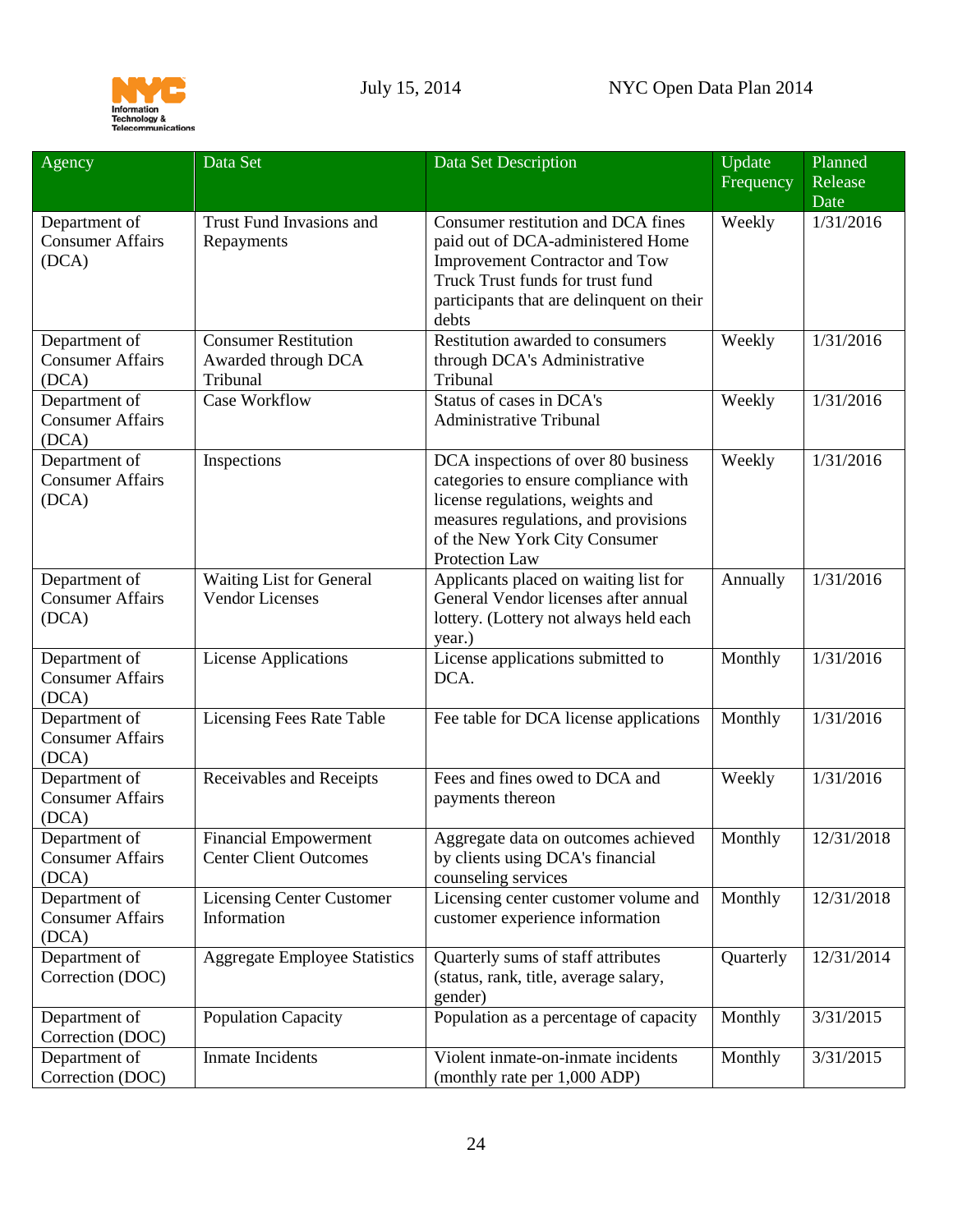

<span id="page-24-0"></span>

| Agency                  | Data Set                     | Data Set Description                        | Update<br>Frequency | Planned<br>Release |
|-------------------------|------------------------------|---------------------------------------------|---------------------|--------------------|
|                         |                              |                                             |                     | Date               |
| Department of           | Inmate Injuries              | Serious injury to inmate( $s$ ) as a result | Monthly             | 3/31/2015          |
| Correction (DOC)        |                              | of violent inmate-on-inmate incidents       |                     |                    |
|                         |                              | (monthly rate per 1,000 ADP)                |                     |                    |
| Department of           | Inmate assaults              | Inmate assault on staff (monthly rate       | Monthly             | 3/31/2015          |
| Correction (DOC)        |                              | per 1,000 ADP)                              |                     |                    |
| Department of           | Staff Injuries               | Serious injury to staff as a result of      | Monthly             | 3/31/2015          |
| Correction (DOC)        |                              | inmate assault on staff (monthly rate       |                     |                    |
|                         |                              | per 1,000 ADP)                              |                     |                    |
| Department of           | Inmate deaths                | Non-natural deaths of inmates in            | Monthly             | 3/31/2015          |
| Correction (DOC)        |                              | custody                                     |                     |                    |
| Department of           | <b>Aggregate Population</b>  | Quarterly sums of inmate attributes         | Quarterly           | 6/30/2015          |
| Correction (DOC)        | <b>Statistics</b>            | (custody level, gang membership,            |                     |                    |
|                         |                              | institutional conduct, mental health        |                     |                    |
|                         |                              | diagnosis)                                  |                     |                    |
| Department of           | Inmates in Custody           | List of inmates in custody with             | Daily               | 6/30/2015          |
| Correction (DOC)        |                              | demographics, charge data, and status       |                     |                    |
| Department of           | <b>Inmate Admissions</b>     | List of monthly inmate admissions           | Monthly             | 6/30/2015          |
| Correction (DOC)        |                              | with demographics and charge at             |                     |                    |
|                         |                              | admissions data                             |                     |                    |
| Department of           | <b>Inmate Discharges</b>     | List of monthly inmate discharges with      | Monthly             | 6/30/2015          |
| Correction (DOC)        |                              | demographics and charge at                  |                     |                    |
|                         |                              | admissions data                             |                     |                    |
| Department of           | Jail Population Profiles     | Average inmate population, inmate           | Monthly             | 6/30/2015          |
| Correction (DOC)        |                              | profiles, staff profiles, incidents by      |                     |                    |
|                         |                              | facility                                    |                     |                    |
| Department of           | <b>Cultural Institutions</b> | Data regarding the 33 organizations         | Annually            | 9/8/2014           |
| <b>Cultural Affairs</b> |                              | that comprise the Cultural Institutions     |                     |                    |
| (DCLA)                  |                              | Group                                       |                     |                    |
| Department of           | Materials for the Arts       | Data regarding donations processed          | Annually            | 9/8/2014           |
| <b>Cultural Affairs</b> |                              | through MFTA                                |                     |                    |
| (DCLA)                  |                              |                                             |                     |                    |
| Department of           | <b>Capital Projects</b>      | Organizations awarded Capital               | Annually            | 9/8/2014           |
| <b>Cultural Affairs</b> |                              | Projects funding                            |                     |                    |
| (DCLA)                  |                              |                                             |                     |                    |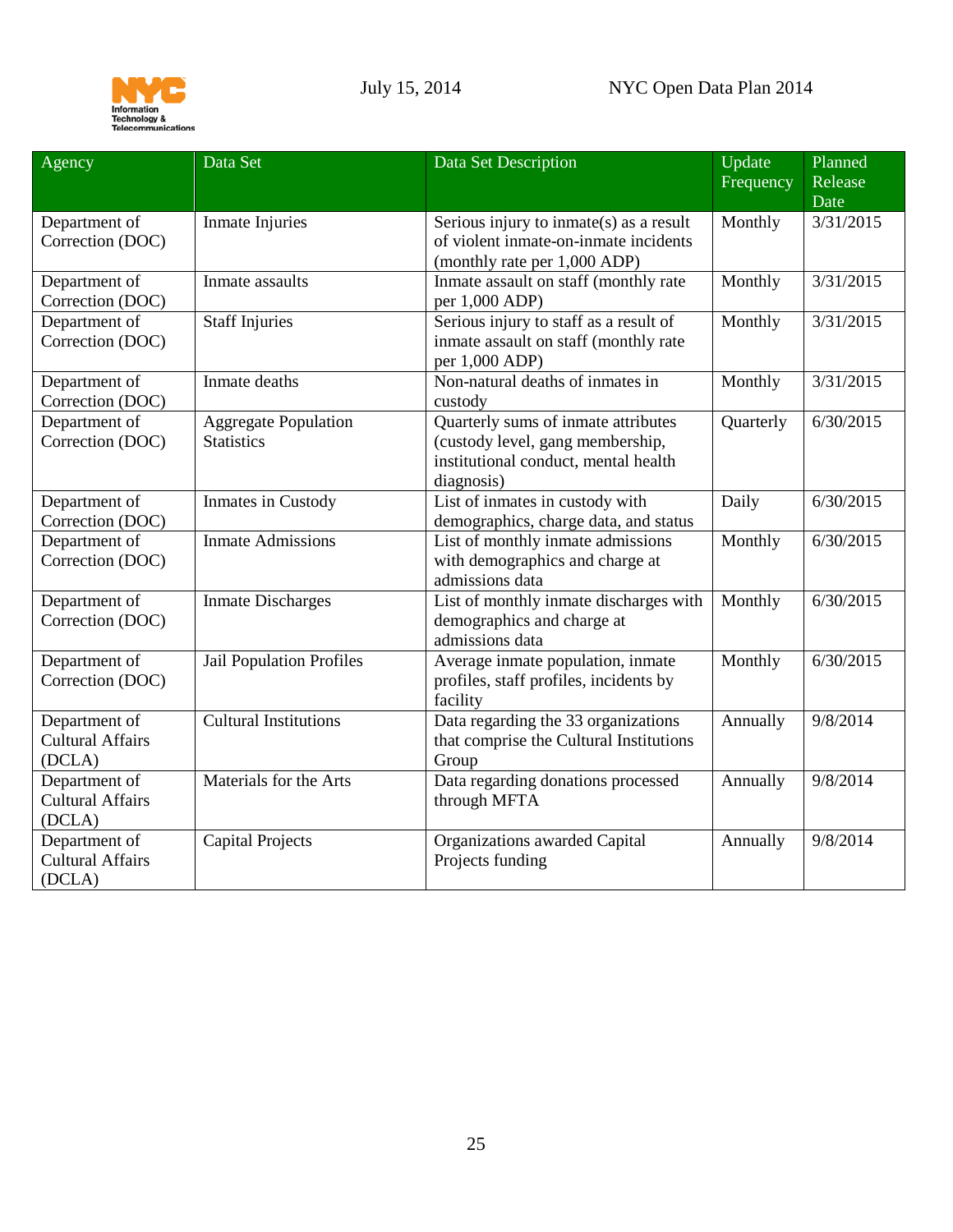

<span id="page-25-1"></span><span id="page-25-0"></span>

| Agency                                            | Data Set                                   | Data Set Description                                                                                                                                                                                                                                                                                                                                                                                                                                                                                                                                                                                                                                                                                            | Update<br>Frequency | Planned<br>Release<br>Date |
|---------------------------------------------------|--------------------------------------------|-----------------------------------------------------------------------------------------------------------------------------------------------------------------------------------------------------------------------------------------------------------------------------------------------------------------------------------------------------------------------------------------------------------------------------------------------------------------------------------------------------------------------------------------------------------------------------------------------------------------------------------------------------------------------------------------------------------------|---------------------|----------------------------|
| Department of<br>Design and<br>Construction (DDC) | Project Information                        | Consolidated information on project<br>status                                                                                                                                                                                                                                                                                                                                                                                                                                                                                                                                                                                                                                                                   | Quarterly           | 9/30/2017                  |
| Department of<br>Education (DOE)                  | <b>Underutilized Space Report</b>          | The DOE has previously identified 594<br>schools located in 330 buildings as<br>"under-utilized" based upon the 2010-<br>2011 Enrollment-Capacity-Utilization<br>Report (The Blue Book). The DOE is<br>also identifying 25 school buildings<br>(listed below) which contain schools<br>proposed for full phase-out, grade<br>truncation or immediate closure due to<br>poor performance. These proposals are<br>scheduled to be voted on by the Panel<br>for Education Policy on February 9,<br>2012. Should these proposals be<br>approved, there will be excess space<br>available in the buildings. In many<br>cases, the DOE has already made<br>companion proposals on how to use<br>this additional space | Annually            | 12/31/2018                 |
| Department of<br>Education (DOE)                  | Daily School-wide Attendance               | Daily school-wide attendance for all<br>schools                                                                                                                                                                                                                                                                                                                                                                                                                                                                                                                                                                                                                                                                 | Daily               | 12/31/2018                 |
| Department of<br>Education (DOE)                  | Attendance by School and<br>Year           | Attendance data reflect what has been<br>reported via our Period Attendance<br>Reporting (PAR) process. As<br>additional data is reported, it will be<br>reflected in subsequent postings.<br>Monthly data can change as new data<br>is reported, and overall register<br>numbers are expected to decrease each<br>year once audited numbers are<br>finalized. CBOs not included. Register<br>statistics are unaudited and unofficial                                                                                                                                                                                                                                                                           | Annually            | 12/31/2018                 |
| Department of<br>Education (DOE)                  | School Bus Delays and<br><b>Breakdowns</b> | List of school bus delay for the day.<br>The Office of Pupil Transportation<br>(OPT) provides service to over<br>600,000 NYC students attending both<br>public and non-public schools located<br>within the five boroughs and<br>neighboring counties in New York,<br>New Jersey and Connecticut                                                                                                                                                                                                                                                                                                                                                                                                                | Daily               | 12/31/2018                 |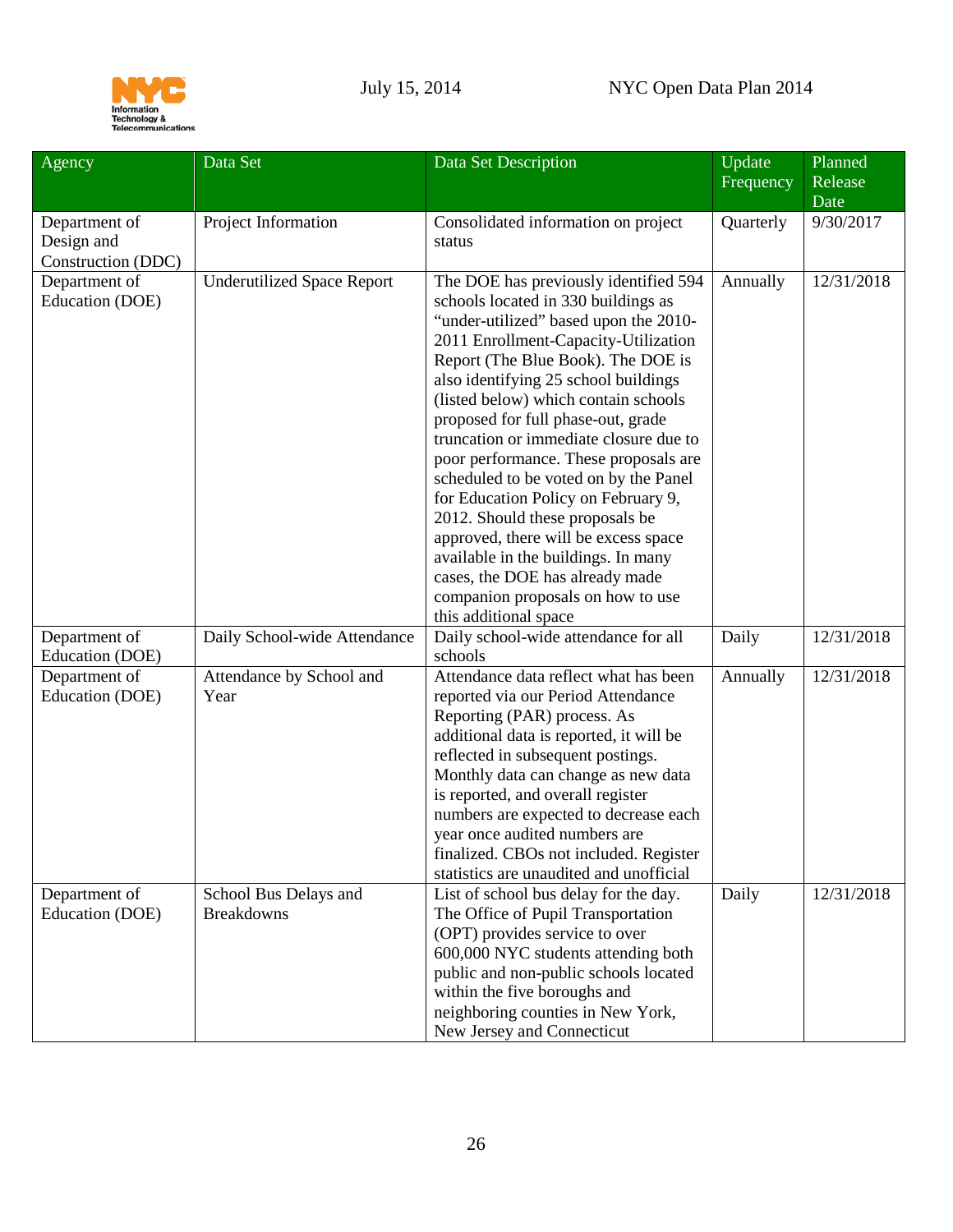

| Agency                           | Data Set                                      | Data Set Description                                                                                                                                                                                                                                                                                                                                                                                                              | Update<br>Frequency | Planned<br>Release<br>Date |
|----------------------------------|-----------------------------------------------|-----------------------------------------------------------------------------------------------------------------------------------------------------------------------------------------------------------------------------------------------------------------------------------------------------------------------------------------------------------------------------------------------------------------------------------|---------------------|----------------------------|
| Department of<br>Education (DOE) | <b>Bus Route Status</b>                       | Bus Route Status for the day.<br>Information coming from the Bus<br>Route Status System 2.0. The Office of<br>Pupil Transportation (OPT) provides<br>service to over 600,000 NYC students<br>attending both public and non-public<br>schools located within the five<br>boroughs and neighboring counties in<br>New York, New Jersey and<br>Connecticut                                                                           | Daily               | 12/31/2018                 |
| Department of<br>Education (DOE) | <b>School Facilities Summary</b>              | School Facilities Summary includes:<br>Architectural, Mechanical, and<br>Electrical survey details, capacity and<br>utilization data, capacity plan, active<br>capital projects                                                                                                                                                                                                                                                   | Annually            | 12/31/2018                 |
| Department of<br>Education (DOE) | Annual Arts in School Reports<br>Raw Data     | The Annual Arts in Schools Report<br>includes data about arts teachers, arts<br>budgeting, space for the arts,<br>partnerships with arts and cultural<br>organizations, and parent involvement<br>for elementary, middle, and high<br>schools. These reports help school<br>administrators, parents, and students<br>understand how their schools are<br>progressing towards offering universal<br>arts education to all students | Annually            | 12/31/2018                 |
| Department of<br>Education (DOE) | <b>Audited Register Data</b>                  | Official audited register by school                                                                                                                                                                                                                                                                                                                                                                                               | Annually            | 12/31/2018                 |
| Department of<br>Education (DOE) | <b>Location Information Report</b>            | Report of all DOE School Information<br>including Principal and Superintendent<br>names, Cluster, Network, addresses &<br>phone numbers                                                                                                                                                                                                                                                                                           | Daily               | 12/31/2018                 |
| Department of<br>Education (DOE) | Regents Exams results, by<br>School           | Regents results by School for all<br>subjects, by Year                                                                                                                                                                                                                                                                                                                                                                            | Annually            | 12/31/2018                 |
| Department of<br>Education (DOE) | <b>School Budget Overviews</b>                | Report that shows individual school<br>budget allocation by year. Fair Student<br>Funding Details feature also available                                                                                                                                                                                                                                                                                                          | Annually            | 12/31/2018                 |
| Department of<br>Education (DOE) | <b>School Allocation</b><br>Memorandums (SAM) | <b>School Allocation Memorandums</b><br>(SAM) by category. Categories: Fair<br>Student Funding, Children First<br>Network Support, Externally<br>Restricted Funds, Internally Restricted<br>Funds, Other Special Education Funds,<br><b>Budget and Technical Adjustments</b>                                                                                                                                                      | Annually            | 12/31/2018                 |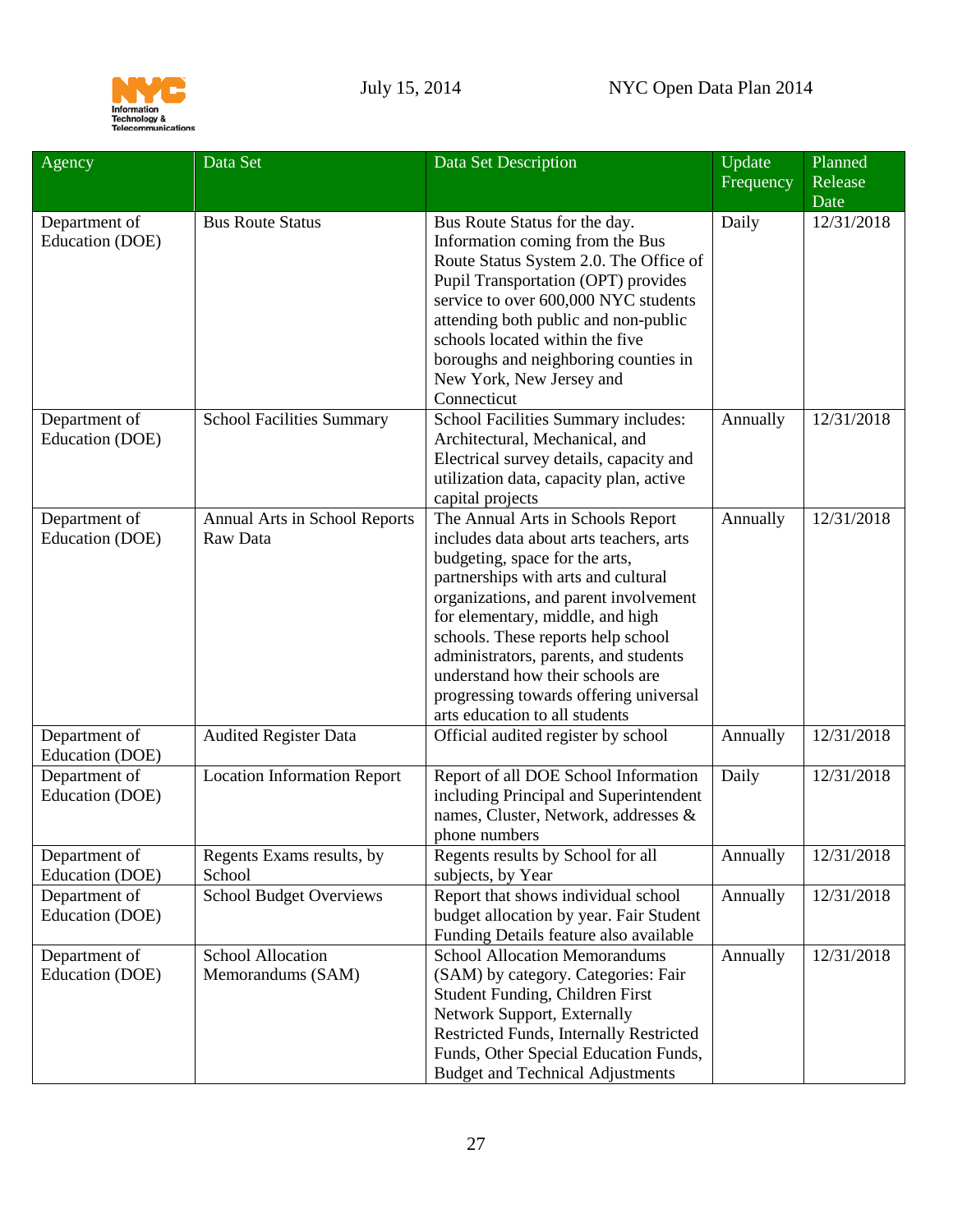

<span id="page-27-0"></span>

| Agency                                             | Data Set                                              | Data Set Description                                                                                                                                                                                                                                                                              | Update<br>Frequency | Planned<br>Release<br>Date |
|----------------------------------------------------|-------------------------------------------------------|---------------------------------------------------------------------------------------------------------------------------------------------------------------------------------------------------------------------------------------------------------------------------------------------------|---------------------|----------------------------|
| Department of<br>Environmental<br>Protection (DEP) | <b>Recreational Boating Permits</b>                   | The data tables provides a number of<br>permits issued by type of boat and by<br>basin                                                                                                                                                                                                            | Annually            | 9/30/2014                  |
| Department of<br>Environmental<br>Protection (DEP) | <b>Land Acquisition Statistics</b>                    | The data tables provides annual statics<br>on how much land we own, acquired,<br>and total protected lands in the water<br>shed                                                                                                                                                                   | Annually            | 9/30/2014                  |
| Department of<br>Environmental<br>Protection (DEP) | <b>CCR Annual Report</b>                              | The data tables published as part of the<br><b>Annual NYC Drinking Water Supply</b><br>and Quality Report                                                                                                                                                                                         | Annually            | 9/30/2014                  |
| Department of<br>Environmental<br>Protection (DEP) | <b>Water Quality</b>                                  | Weekly /YTD Water quality data                                                                                                                                                                                                                                                                    | Weekly              | 9/30/2014                  |
| Department of<br>Environmental<br>Protection (DEP) | Monthly Operating Efficiency                          | Average monthly performance data for<br>14 NYC WWTPs.                                                                                                                                                                                                                                             | Monthly             | 9/30/2014                  |
| Department of<br>Environmental<br>Protection (DEP) | <b>Customer Service Module</b>                        | The DEP Customer Service Data Set<br>will contain information about the<br>different types of complaints received<br>/processed on a regular basis. The Data<br>Set will include complaint information<br>such as complaint type, caller<br>information, location, status, or<br>resolution code. | Daily               | 9/30/2014                  |
| Department of<br>Environmental<br>Protection (DEP) | LIMS and SAS databases                                | Water Quality data for watershed<br>streams and reservoirs                                                                                                                                                                                                                                        | Annually            | 9/30/2014                  |
| Department of<br>Environmental<br>Protection (DEP) | <b>Wastewater Treatment Plant</b><br>Performance Data | The data tables provides a monthly roll<br>up of key parameters at Wastewater<br>treatment plants including SPEDES<br>permit requirements                                                                                                                                                         | Monthly             | 9/30/2014                  |
| Department of<br>Environmental<br>Protection (DEP) | Work Order Management<br>Module                       | Work orders associated with a CSR<br>complaints                                                                                                                                                                                                                                                   | Daily               | 12/1/2014                  |
| Department of<br>Environmental<br>Protection (DEP) | <b>Sewer Connection Permit</b>                        | <b>Sewer Connection Permit</b>                                                                                                                                                                                                                                                                    | Daily               | 12/1/2014                  |
| Department of<br>Environmental<br>Protection (DEP) | Sewer Plug Permit                                     | Sewer Plug Permit                                                                                                                                                                                                                                                                                 | Daily               | 12/1/2014                  |
| Department of<br>Environmental<br>Protection (DEP) | Water Service Plug Permit                             | Water Service Plug Permit                                                                                                                                                                                                                                                                         | Daily               | 12/1/2014                  |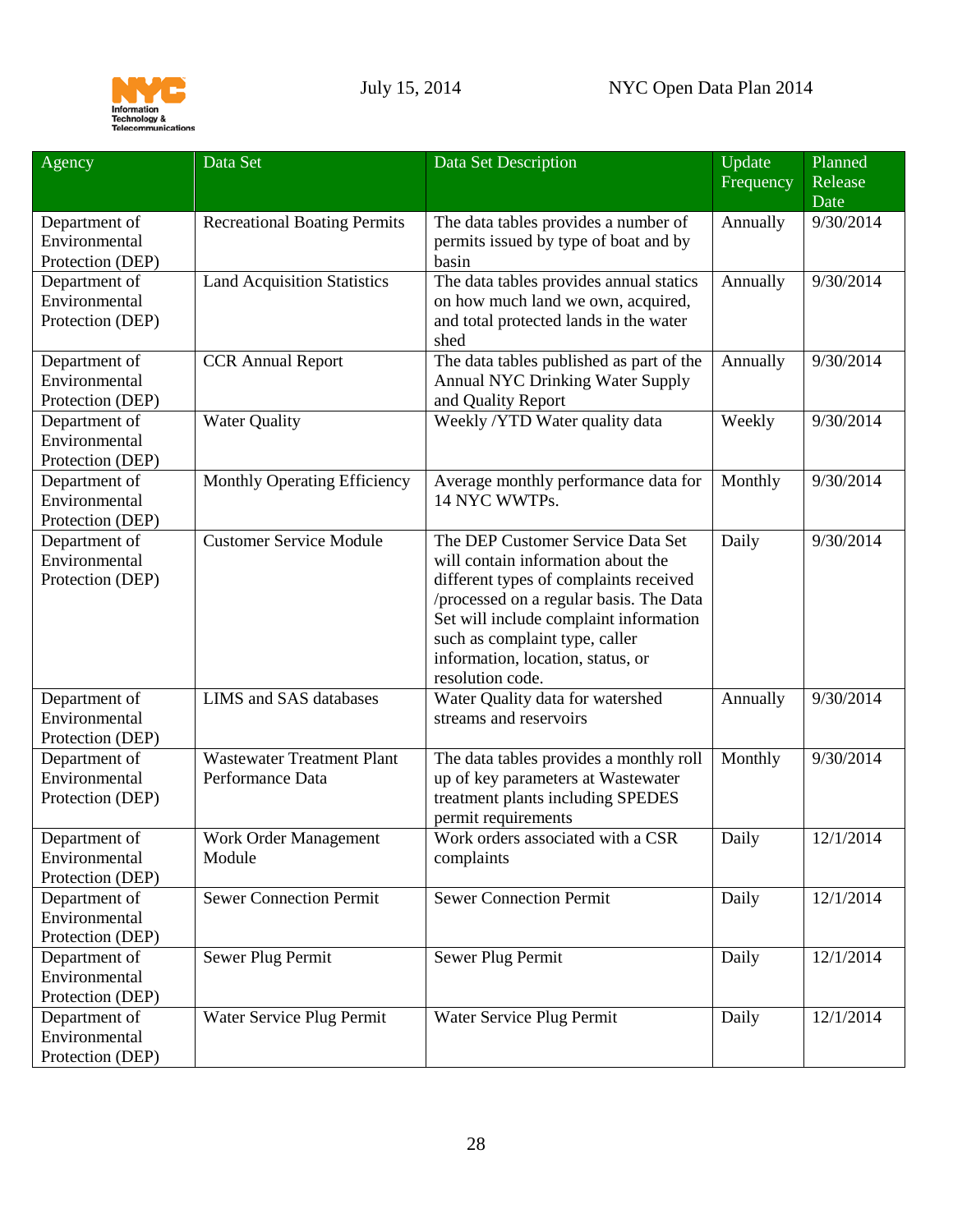

| Frequency<br>Release<br>Date<br><b>CATS</b> Permits<br>Daily<br>Department of<br>Contains information on current boiler         | 12/31/2014 |
|---------------------------------------------------------------------------------------------------------------------------------|------------|
|                                                                                                                                 |            |
|                                                                                                                                 |            |
| Environmental<br>and industrial operation permits in                                                                            |            |
| Protection (DEP)<br>New York City registered with DEP                                                                           |            |
| LCR 90th percentile Data Set<br>At-the-tap LCR compliance and free<br>3/1/2015<br>Department of<br>Quarterly                    |            |
| Environmental<br>residential 1st draw 90th percentile                                                                           |            |
| Protection (DEP)<br>data.                                                                                                       |            |
| Department of<br>Daily Source Water Turbidity<br>The data table summarizes the daily<br>3/1/2015<br>Monthly                     |            |
| Environmental<br>source water turbidity data for<br>Data                                                                        |            |
| DEL18DT<br>Protection (DEP)                                                                                                     |            |
| This is a running list of 311 requests<br>3/1/2015<br>Lead Kit Requests<br>Quarterly<br>Department of                           |            |
| Environmental<br>for lead testing kits which are logged                                                                         |            |
| in Hansen.<br>Protection (DEP)                                                                                                  |            |
| This is a running list of all water<br>Monthly<br>Department of<br>Water Quality complaints<br>3/1/2015                         |            |
| Environmental<br>quality complaint types logged in                                                                              |            |
| Hansen.<br>Protection (DEP)                                                                                                     |            |
| <b>Distribution Sites LCR</b><br>Department of<br>Monthly results from the distribution<br>3/1/2015<br>Annually                 |            |
| Environmental<br>sites for orthophosphate, pH,<br><b>Monitoring Results</b>                                                     |            |
| temperature, conductivity and monthly<br>Protection (DEP)                                                                       |            |
| alkalinity, calcium, lead and copper -                                                                                          |            |
| Bi annually updated                                                                                                             |            |
| Daily results from the entry points for<br><b>Entry Point LCR Monitoring</b><br>3/1/2015<br>Department of<br>Annually           |            |
| Environmental<br>Results<br>orthophosphate, pH, temperature,                                                                    |            |
| conductivity and monthly alkalinity,<br>Protection (DEP)                                                                        |            |
| calcium, lead and copper - Bi annually                                                                                          |            |
| updated                                                                                                                         |            |
| The data tables summarizes the<br>Department of<br><b>Summary of DBP Quarterly</b><br>Quarterly<br>3/1/2015                     |            |
| Environmental<br>disinfection by-product results for<br>Report                                                                  |            |
| TTHM and HAA5 from distribution<br>Protection (DEP)                                                                             |            |
| sites and calculated compliance values                                                                                          |            |
| for each quarter                                                                                                                |            |
| Department of<br>Summary of Turbidity of<br>The data tables summarizes the<br>3/1/2015<br>Monthly                               |            |
| <b>Distribution Samples</b><br>Environmental<br>turbidity values found at sites in                                              |            |
| Protection (DEP)<br>distribution each month                                                                                     |            |
| This list contains information on the<br><b>Compliance Coliform Samples</b><br>Monthly<br>3/1/2015<br>Department of             |            |
| Environmental<br>analytical results of samples collected                                                                        |            |
| Protection (DEP)<br>for compliance with the Total<br>Coliform Rule                                                              |            |
| The data tables summarizes the                                                                                                  |            |
| <b>Summary of Fluoride Levels</b><br>Monthly<br>3/1/2015<br>Department of<br>fluoride values found at sites in<br>Environmental |            |
| of Distribution Samples<br>distribution each month                                                                              |            |
| Protection (DEP)<br>Summary of FCR of<br>The data tables summarizes the<br>Monthly<br>3/1/2015                                  |            |
| Department of<br>Environmental<br>chlorine residual values found at sites<br><b>Distribution Samples</b>                        |            |
| Protection (DEP)<br>in distribution each month                                                                                  |            |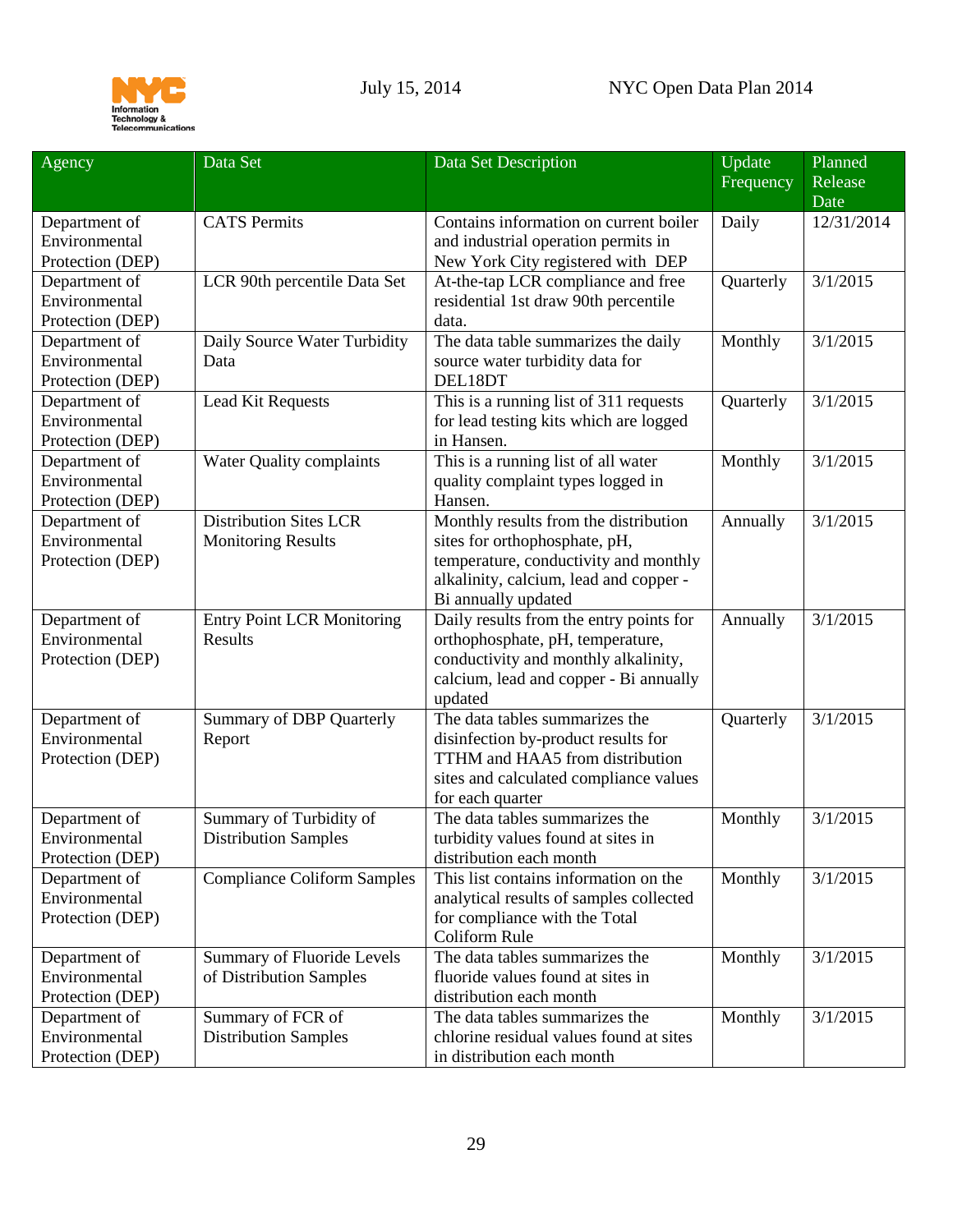

<span id="page-29-0"></span>

| Agency                                             | Data Set                                         | Data Set Description                                                                                                                                                                                                                                                                              | Update<br>Frequency | Planned<br>Release<br>Date |
|----------------------------------------------------|--------------------------------------------------|---------------------------------------------------------------------------------------------------------------------------------------------------------------------------------------------------------------------------------------------------------------------------------------------------|---------------------|----------------------------|
| Department of<br>Environmental<br>Protection (DEP) | <b>Source Water Fecal Coliform</b><br>Data       | The data table summarizes the daily<br>source water fecal coliform data and<br>SWTR compliance (% samples $>20$<br>FC/100 mL over previous 6 months)<br>for DEL18DT                                                                                                                               | Monthly             | 3/1/2015                   |
| Department of<br>Environmental<br>Protection (DEP) | ARTSACP7                                         | Contains information on asbestos<br>abatement projects taking place in<br>New York City                                                                                                                                                                                                           | Daily               | 12/31/2017                 |
| Department of<br>Environmental<br>Protection (DEP) | <b>Private Sewer Construction</b><br>Permit      | Private Sewer Construction Permit                                                                                                                                                                                                                                                                 | Daily               | 12/31/2018                 |
| Department of<br>Environmental<br>Protection (DEP) | Manhole Permit                                   | Manhole Permit                                                                                                                                                                                                                                                                                    | Daily               | 12/31/2018                 |
| Department of<br>Environmental<br>Protection (DEP) | Private Water Main<br><b>Construction Permit</b> | Private Water Main Construction<br>Permit                                                                                                                                                                                                                                                         | Daily               | 12/31/2018                 |
| Department of<br>Environmental<br>Protection (DEP) | Seepage Basins Permit                            | Seepage Basins Permit                                                                                                                                                                                                                                                                             | Daily               | 12/31/2018                 |
| Department of<br>Environmental<br>Protection (DEP) | <b>Catch Basin Permit</b>                        | The DEP Application and Permit data<br>will contain information about the<br>different types of applications<br>approved and permits issued on a<br>regular basis. The Data will include<br>application information such as<br>development details, location, results,<br>and status information. | Daily               | 12/31/2018                 |
| Department of<br>Finance (DOF)                     | Scofftow                                         | Information on vehicles towed or<br>booted, and potentially auctioned as a<br>result of parking ticket non-payment<br>enforcement                                                                                                                                                                 | <b>TBD</b>          | 12/31/2018                 |
| Department of<br>Finance (DOF)                     | Payments                                         | Payments received for DOF Parking<br>Tickets, Property and Business Taxes,<br>DEP Water Charges, ECB, DOH,<br><b>DCA</b> Violations                                                                                                                                                               | TBD                 | 12/31/2018                 |
| Department of<br>Finance (DOF)                     | <b>CPRR</b> Remittances                          | Payments received via web pages for<br>various agencies such as DOF Parking<br>Tickets and Property Taxes, DCAS<br>Rents, DOHMH Dog Licenses, HPD<br>Heat and Hot Water Repairs, DSNY<br>Abandoned Vehicle Towing, FDNY<br>Inspections, DOB Electrical Permits,<br><b>ECB</b> violations          | <b>TBD</b>          | 12/31/2018                 |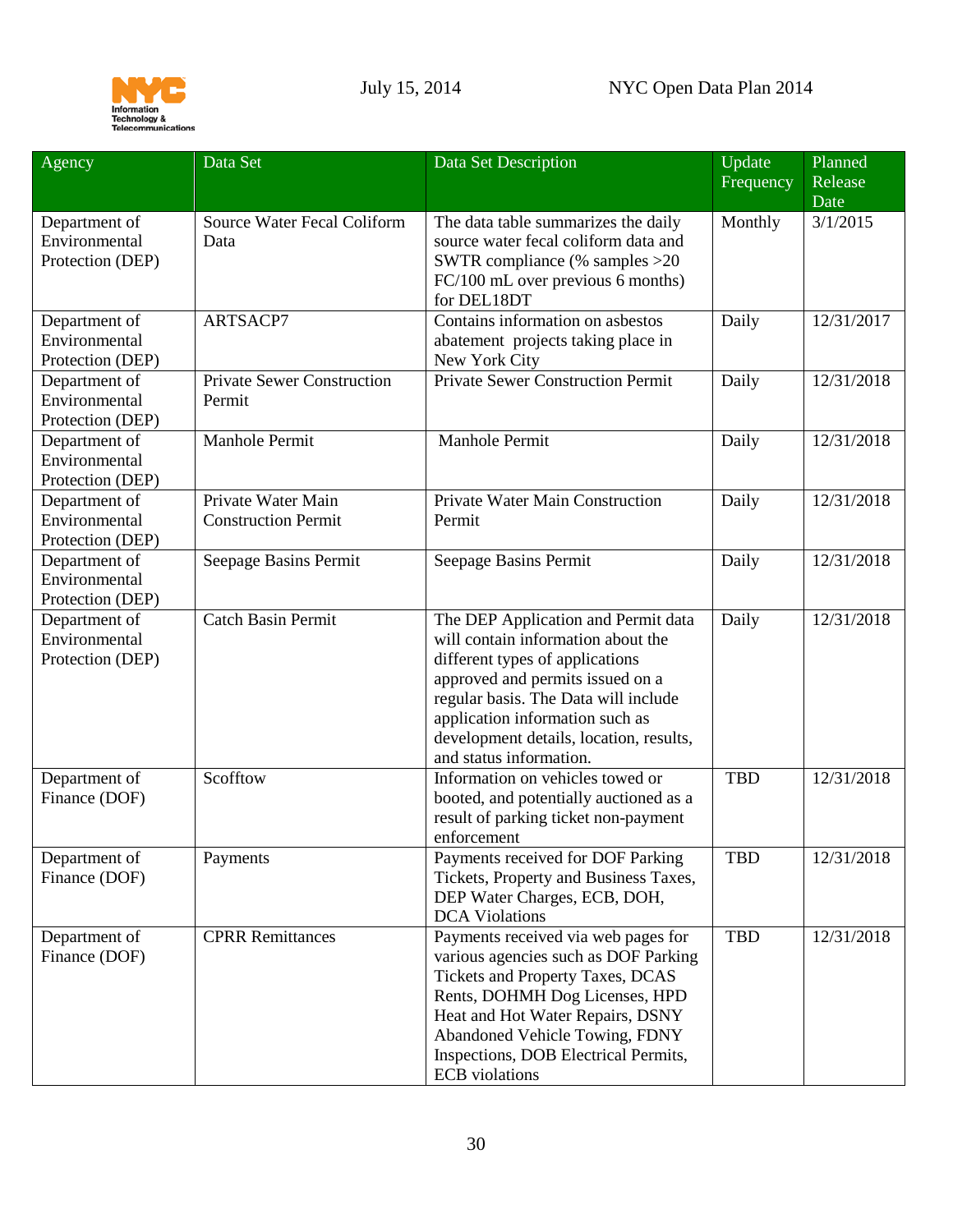

| Agency                                          | Data Set                                                                         | Data Set Description                                                                                                                                                                                                           | Update<br>Frequency        | Planned<br>Release       |
|-------------------------------------------------|----------------------------------------------------------------------------------|--------------------------------------------------------------------------------------------------------------------------------------------------------------------------------------------------------------------------------|----------------------------|--------------------------|
|                                                 |                                                                                  |                                                                                                                                                                                                                                |                            | Date                     |
| Department of<br>Finance (DOF)                  | <b>CPRR</b> Receivables                                                          | Amounts owed for various agencies<br>such as DOF Parking and Property<br>Taxes, DCAS Rents, DSNY<br>Abandoned Vehicle Towing, FDNY<br>Inspections, DOB Electrical Permits,<br>ECB violations, SAPO Street Activity<br>Permits. | <b>TBD</b>                 | 12/31/2018               |
| Department of<br>Finance (DOF)                  | <b>Personal Property - Remarks</b><br>Record                                     | This Data Set contains remarks<br>information (if any) for recorded<br>documents.                                                                                                                                              | Monthly                    | 12/31/2018               |
| Department of<br>Finance (DOF)                  | <b>Banking Corporation Tax</b><br><b>Issuer Allocation Percentage</b><br>Reports | IAP for all corporations subject to the<br>tax for 1997 - Current.                                                                                                                                                             | Annually                   | 12/31/2018               |
| Department of<br>Finance (DOF)                  | General Corporation Tax<br><b>Issuer Allocation Percentage</b><br>Reports        | IAP for all corporations subject to the<br>tax for 1998 - Current.                                                                                                                                                             | Annually                   | 12/31/2018               |
| Department of<br>Finance (DOF)                  | Cigarette tax enforcement data                                                   | Amount billed and collected from<br>vendors or untaxed cigarettes,<br>including number of NYC customers<br>for each vendor.                                                                                                    | Monthly                    | 12/31/2018               |
| Department of<br>Finance (DOF)                  | Public Improvement lien<br>(mechanics liens) docket                              | Details about claims of non-payment<br>for labor or materials provided to a<br>government contractor or<br>subcontractor.                                                                                                      | Monthly                    | 12/31/2018               |
| Department of<br>Finance (DOF)                  | Real Property Income and<br>Expense Form non-compliance<br>lists                 | Properties required to file RPIE-2010<br>which did not do so.                                                                                                                                                                  | Annually                   | 12/31/2018               |
| Department of<br>Finance (DOF)                  | Property tax rates by tax class                                                  | Table of tax rates by year                                                                                                                                                                                                     | Annually                   | 12/31/2018               |
| Department of<br>Finance (DOF)                  | Properties that received<br><b>Revised Notice of Value</b>                       | Original and revised assessment<br>figures for each parcel of property<br>related to a particular mailing.<br>(Register as an Excel spread sheet)                                                                              | Semi-<br>annually          | 12/31/2018               |
| Department of<br>Finance (DOF)                  | <b>Property Abatements</b>                                                       | Benefits which reduce property tax<br>liability and related details. Abatement<br>detail files (mainframe files)                                                                                                               | Quarterly                  | 12/31/2018               |
| Department of<br>Finance (DOF)                  | Tax lien sale lists                                                              | Properties with tax and/or water liens<br>that are potentially eligible to be<br>included in the next lien sale.                                                                                                               | Monthly                    | 12/31/2018               |
| Department of<br>Finance (DOF)<br>Department of | Vending machine operators<br>Stamping agents                                     | Mainframe file<br>Mainframe file                                                                                                                                                                                               | Semi-<br>annually<br>Semi- | 12/31/2018<br>12/31/2018 |
| Finance (DOF)<br>Department of                  | Licensed cigarette wholesale                                                     | Mainframe file                                                                                                                                                                                                                 | annually<br>Semi-          | 12/31/2018               |
| Finance (DOF)                                   | dealers                                                                          |                                                                                                                                                                                                                                | annually                   |                          |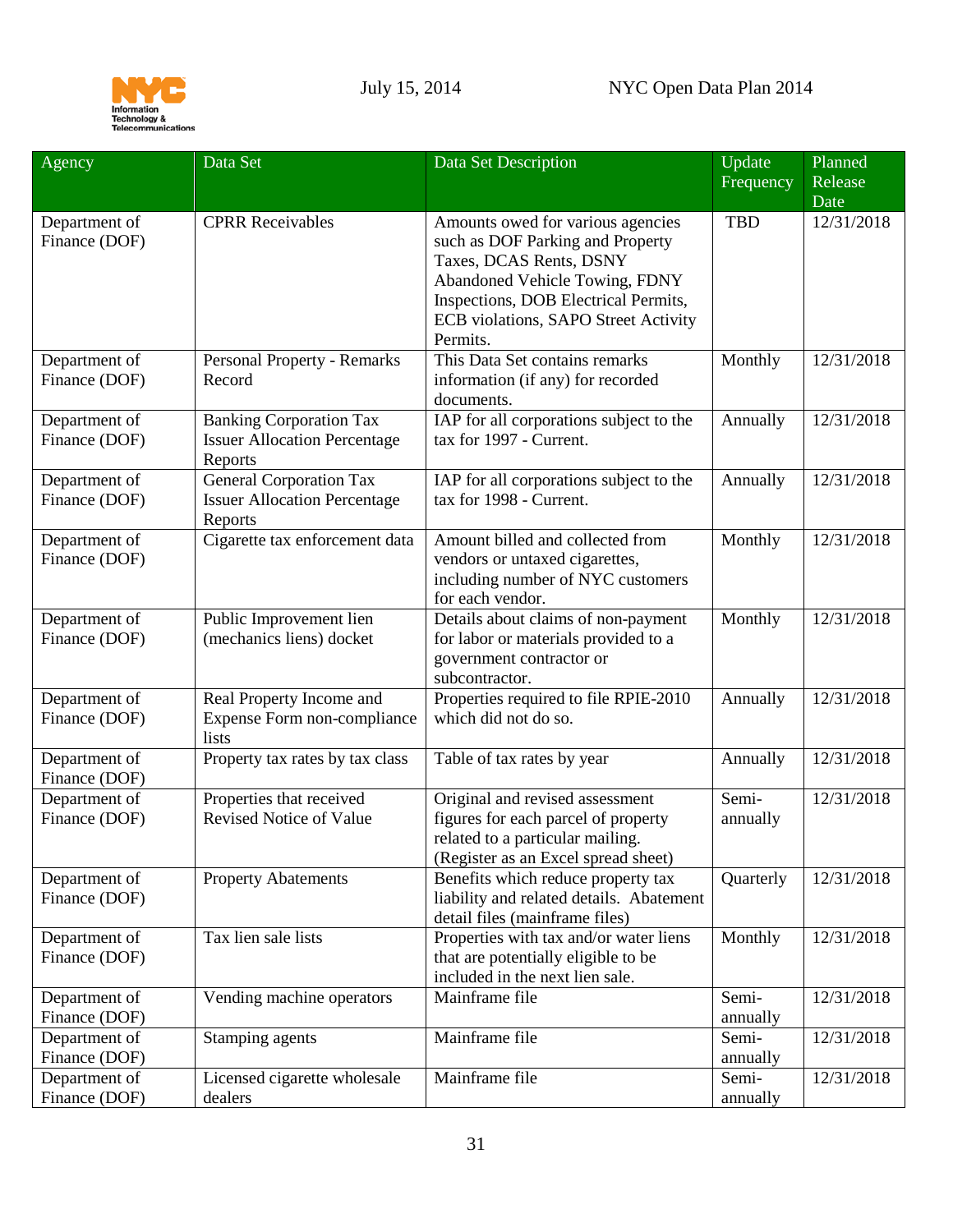

<span id="page-31-0"></span>

| Agency                               | Data Set                                                  | Data Set Description                                                    | Update    | Planned         |
|--------------------------------------|-----------------------------------------------------------|-------------------------------------------------------------------------|-----------|-----------------|
|                                      |                                                           |                                                                         | Frequency | Release<br>Date |
| Department of                        | Open Balance Detail                                       | Mainframe text file.                                                    | Quarterly | 12/31/2018      |
| Finance (DOF)                        |                                                           |                                                                         |           |                 |
| Department of                        | <b>Annualized Calendar Sales</b>                          | Sales data for the calendar year                                        | Annually  | 12/31/2018      |
| Finance (DOF)                        | Update                                                    |                                                                         |           |                 |
| Department of                        | <b>Exemption Classification</b>                           | Table of codes and the corresponding                                    | Semi-     | 12/31/2018      |
| Finance (DOF)                        | Codes                                                     | description                                                             | annually  |                 |
| Department of                        | Refund list - real property tax                           | Details about refund checks for                                         | Monthly   | 12/31/2018      |
| Finance (DOF)                        |                                                           | overpaid Property Tax accounts, with<br>amounts broken down by specific |           |                 |
|                                      |                                                           | charge. Available for calendars year's                                  |           |                 |
|                                      |                                                           | 2011-Current.                                                           |           |                 |
| Department of                        | Air Quality                                               | Data Set contains information on New                                    | Annually  | 7/31/2014       |
| <b>Health and Mental</b>             |                                                           | York City air quality surveillance data                                 |           |                 |
| Hygiene (DOHMH)                      |                                                           |                                                                         |           |                 |
| Department of                        | <b>HIV Testing Locations</b>                              | Location and facility information for                                   | Annually  | 9/30/2014       |
| <b>Health and Mental</b>             |                                                           | places in New York City that provide                                    |           |                 |
| Hygiene (DOHMH)                      |                                                           | HIV testing.                                                            |           |                 |
| Department of                        | <b>Restaurant Inspection Data</b>                         | Results from Department's restaurant                                    | Daily     | 9/30/2014       |
| <b>Health and Mental</b>             |                                                           | inspections                                                             |           |                 |
| Hygiene (DOHMH)                      |                                                           |                                                                         |           |                 |
| Department of<br>Health and Mental   | <b>HIV Condom Distribution</b><br><b>Sites</b>            | Location and facility information for                                   | Annually  | 12/31/2014      |
| Hygiene (DOHMH)                      |                                                           | businesses and providers who<br>distribute the New York City condom.    |           |                 |
| Department of                        | <b>Reportable Disease</b>                                 | Data Set contains information on cases                                  | Annually  | 3/31/2015       |
| <b>Health and Mental</b>             | Surveillance Data                                         | of reportable diseases (not including                                   |           |                 |
| Hygiene (DOHMH)                      |                                                           | STDs, Tuberculosis or HIV) in New                                       |           |                 |
|                                      |                                                           | York City.                                                              |           |                 |
| Department of                        | Rodent Inspection                                         | Data Set contains information on rat                                    | Annually  | 4/1/2015        |
| <b>Health and Mental</b>             |                                                           | inspections                                                             |           |                 |
| Hygiene (DOHMH)                      |                                                           |                                                                         |           |                 |
| Department of                        | Pool Inspections                                          | Data Set contains information on                                        | Annually  | 6/1/2015        |
| Health and Mental                    |                                                           | inspections of pools                                                    |           |                 |
| Hygiene (DOHMH)                      |                                                           |                                                                         |           |                 |
| Department of                        | <b>Beach Water Quality</b>                                | Data Set contains information on                                        | Annually  | 6/1/2015        |
| <b>Health and Mental</b>             |                                                           | beach water quality                                                     |           |                 |
| Hygiene (DOHMH)                      |                                                           |                                                                         |           |                 |
| Department of                        | <b>Sexually Transmitted Diseases</b><br>Surveillance Data | Data Set contains information on cases                                  | Annually  | 6/30/2015       |
| Health and Mental<br>Hygiene (DOHMH) |                                                           | of reportable Sexually Transmitted<br>Diseases in New York City.        |           |                 |
| Department of                        | Tuberculosis Surveillance                                 | Data Set contains information on                                        | Annually  | 6/30/2015       |
| Health and Mental                    | Data                                                      | Tuberculosis cases reported in New                                      |           |                 |
| Hygiene (DOHMH)                      |                                                           | York City.                                                              |           |                 |
| Department of                        | Mobile Vending Permitting                                 | Data Set contains information on                                        | Annually  | 12/31/2015      |
| Health and Mental                    |                                                           | mobile food vending permits and                                         |           |                 |
| Hygiene (DOHMH)                      |                                                           | inspections                                                             |           |                 |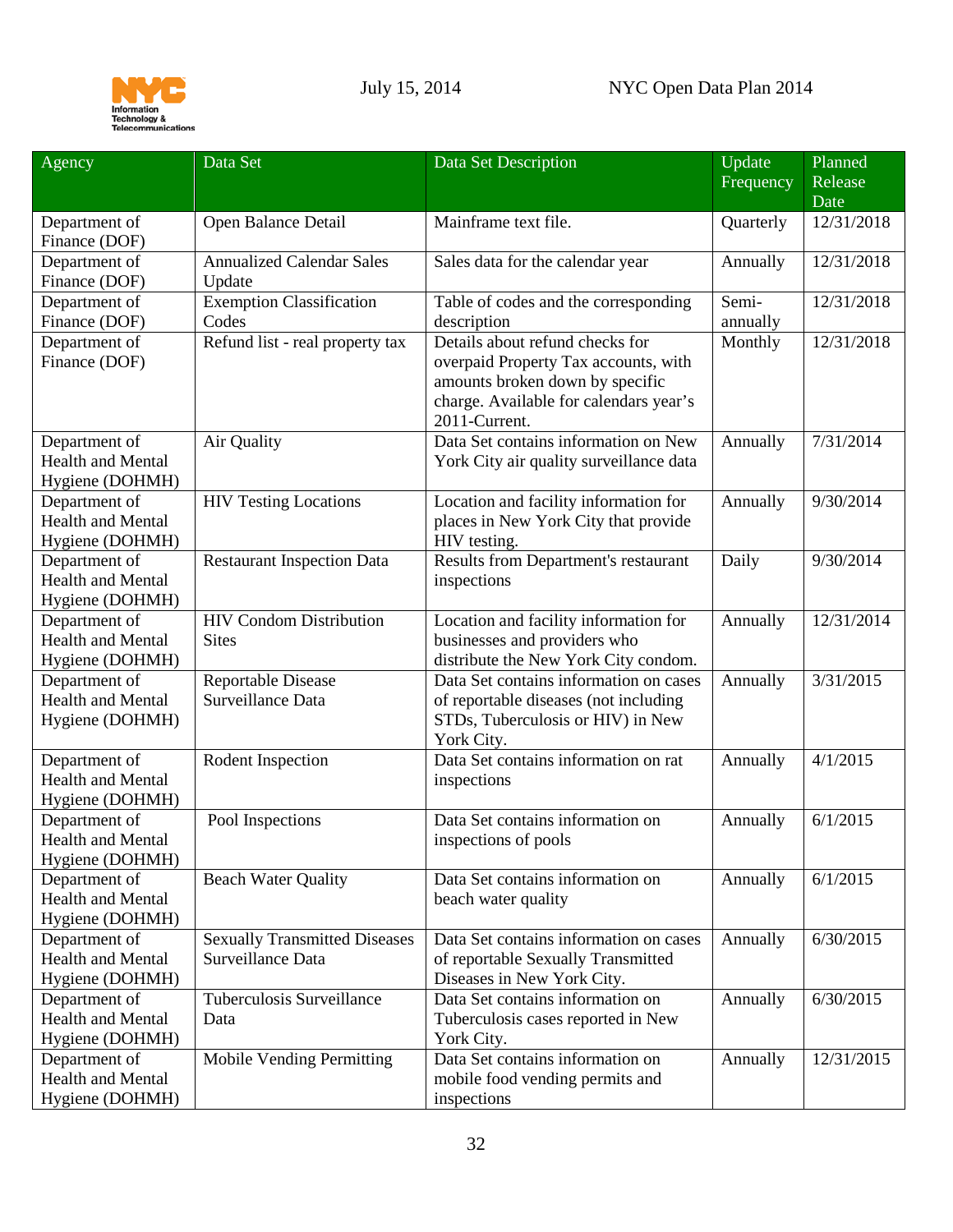

<span id="page-32-0"></span>

| Agency                                                       | Data Set                                | Data Set Description                                                                                                                                                                                                                                                                                                                                                     | Update<br>Frequency | Planned<br>Release |
|--------------------------------------------------------------|-----------------------------------------|--------------------------------------------------------------------------------------------------------------------------------------------------------------------------------------------------------------------------------------------------------------------------------------------------------------------------------------------------------------------------|---------------------|--------------------|
|                                                              |                                         |                                                                                                                                                                                                                                                                                                                                                                          |                     | Date               |
| Department of<br><b>Health and Mental</b><br>Hygiene (DOHMH) | <b>Birth Data</b>                       | Live births in New York City by<br>jurisdiction.                                                                                                                                                                                                                                                                                                                         | Annually            | 12/31/2015         |
| Department of<br><b>Health and Mental</b><br>Hygiene (DOHMH) | Death/Mortality Data                    | The cause of mortality by jurisdiction<br>in New York City since 2001.                                                                                                                                                                                                                                                                                                   | Annually            | 12/31/2015         |
| Department of<br><b>Health and Mental</b><br>Hygiene (DOHMH) | <b>Child Care Inspections</b>           | Data Set contains information on<br>center-based child care and summer<br>camp sites and inspections related to<br>the sites                                                                                                                                                                                                                                             | Annually            | 6/1/2016           |
| Department of<br><b>Health and Mental</b><br>Hygiene (DOHMH) | <b>Radiation Producing</b><br>Equipment | Data Set contains information on<br>Department inspections of radiation-<br>producing equipment                                                                                                                                                                                                                                                                          | Annually            | 12/31/2018         |
| Department of<br><b>Homeless Services</b><br>(DHS)           | Daily Report                            | The Daily Report Data Set includes the<br>daily number of families and<br>individuals residing in the Department<br>of Homeless Services (DHS) shelter<br>system and the daily number of<br>families applying to the DHS shelter<br>system                                                                                                                               | Daily               | 8/23/2014          |
| Department of<br><b>Homeless Services</b><br>(DHS)           | Local Law 37 report                     | The DHS Local Law 37 report<br>provides aggregate information on<br>individuals and families that utilize<br>DHS services including data on length<br>of stay and shelter applications                                                                                                                                                                                   | Monthly             | 12/31/2014         |
| Department of<br><b>Homeless Services</b><br>(DHS)           | Local Law 19, Section 612<br>Report     | The DHS Local Law 19, Section 612<br>report provides aggregate data on<br>outreach services, permanent housing<br>placements and shelter length of stay                                                                                                                                                                                                                  | Quarterly           | 12/31/2014         |
| Department of<br><b>Homeless Services</b><br>(DHS)           | Data Dashboard                          | The DHS Data Dashboard provides<br>aggregate information on individuals<br>and families by case type; the ethnicity<br>of shelter clients; the number of shelter<br>entrants by borough; the number of<br>shelter exits; how many school aged<br>children are in shelter; the placements<br>of chronically street homeless<br>individuals; and prevention<br>enrollments | Quarterly           | 12/31/2015         |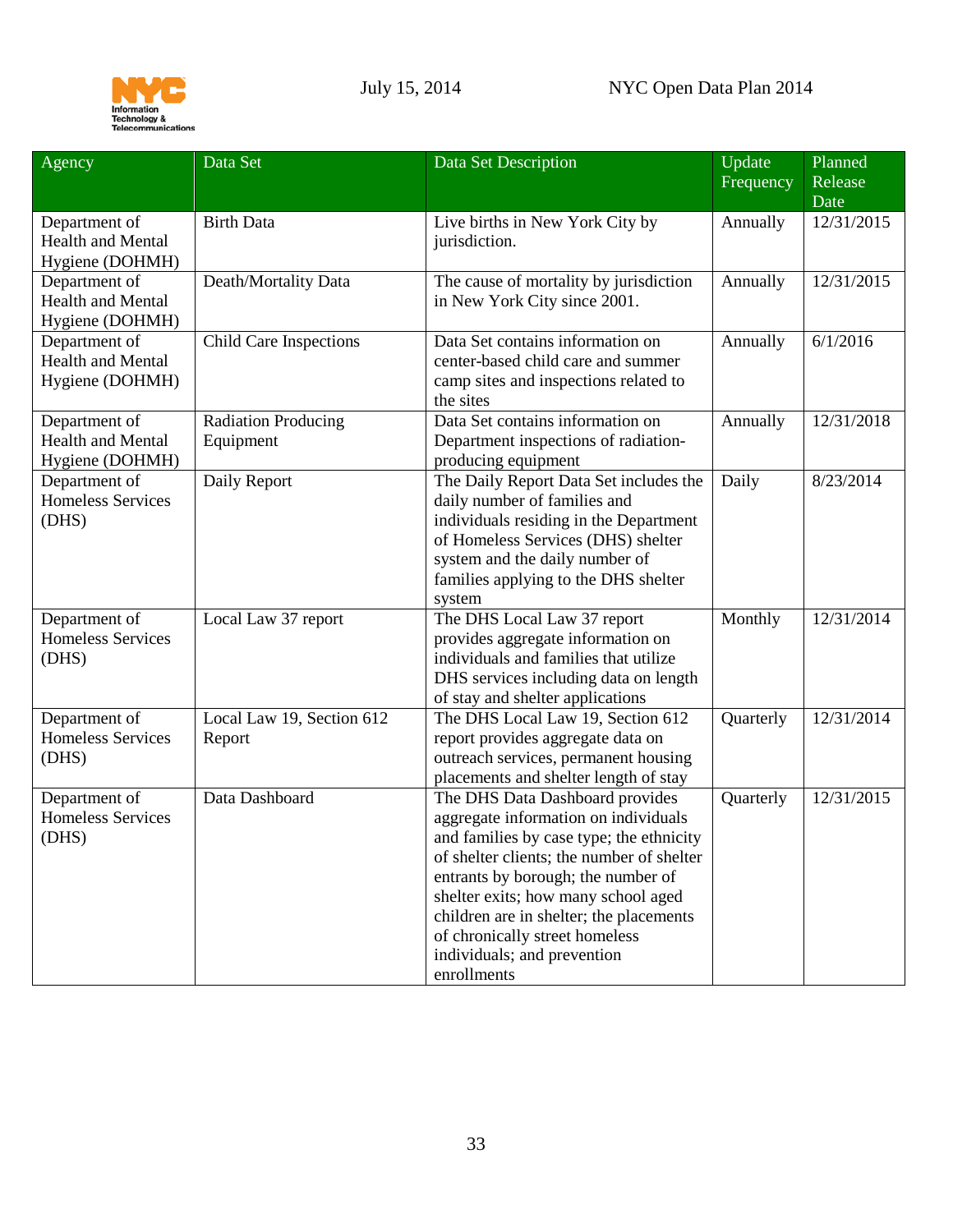

<span id="page-33-4"></span><span id="page-33-3"></span><span id="page-33-2"></span><span id="page-33-1"></span><span id="page-33-0"></span>

| Agency                               | Data Set                                            | Data Set Description                                                       | Update    | Planned         |
|--------------------------------------|-----------------------------------------------------|----------------------------------------------------------------------------|-----------|-----------------|
|                                      |                                                     |                                                                            | Frequency | Release<br>Date |
| Department of                        | <b>Additional Housing</b>                           | Additional descriptive data for housing                                    | Semi-     | 1/1/2018        |
| Housing                              | Development Information                             | development projects not prescribed by                                     | Annually  |                 |
| Preservation and                     |                                                     | Local Law 44 of 2013                                                       |           |                 |
| Development (HPD)                    |                                                     |                                                                            |           |                 |
| Department of<br>Information         | Public Pay Telephone                                | Details on Public Pay Telephone                                            | Weekly    | 7/15/2014       |
| Technology and                       | locations and Wi-Fi pilot<br>usage. (PPT complaints | locations and Wi-Fi pilot usage.                                           |           |                 |
| Telecommunications                   | included in 311/Siebel data                         |                                                                            |           |                 |
| (DoITT)                              |                                                     |                                                                            |           |                 |
| Department of                        | <b>Cable Complaints</b>                             | Details on complaints made to                                              | Quarterly | 6/1/2017        |
| Information                          |                                                     | DoITT's cable franchising center                                           |           |                 |
| Technology and                       |                                                     |                                                                            |           |                 |
| Telecommunications                   |                                                     |                                                                            |           |                 |
| (DoITT)                              |                                                     |                                                                            |           |                 |
| Department of                        | <b>MTF/Pole top Reservations</b>                    | Pole tops reserved as part of DoITT's                                      | Annually  | 5/1/2018        |
| Information                          |                                                     | Mobile Telecommunications                                                  |           |                 |
| Technology and<br>Telecommunications |                                                     | Franchises (MTF) agreements.                                               |           |                 |
| (DoITT)                              |                                                     |                                                                            |           |                 |
| Department of                        | Mayor's Management Report                           | This Data Set contains information                                         | Annually  | 10/1/2014       |
| Investigation (DOI)                  | <b>Performance Statistics</b>                       | provided to the Mayor's Office for                                         |           |                 |
|                                      |                                                     | inclusion in the Mayor's Management                                        |           |                 |
|                                      |                                                     | Report                                                                     |           |                 |
| Department of Parks                  | Work orders; Asset Inventory;                       | Work order - Work orders generated                                         | Quarterly | 12/29/2017      |
| and Recreation                       | <b>Maintenance Schedules</b>                        | for both general maintenance, and                                          |           |                 |
| (DPR)                                |                                                     | those used to address issues discovered                                    |           |                 |
|                                      |                                                     | during inspections; Inventory -                                            |           |                 |
|                                      |                                                     | inventory maintained on-hand at Parks                                      |           |                 |
|                                      |                                                     | storehouses; Maintenance Schedules -                                       |           |                 |
| Department of Parks                  | Street Tree Inventory and                           | schedules used to assign field crews<br>Comprehensive data on Street Trees | Quarterly | 12/29/2017      |
| and Recreation                       | related information                                 | under Parks Department jurisdiction                                        |           |                 |
| (DPR)                                |                                                     |                                                                            |           |                 |
| Department of Parks                  | Inspection Information; Found                       | Inspection Info - ratings for                                              | Quarterly | 12/29/2017      |
| and Recreation                       | Conditions                                          | inspections of all city parks; Found                                       |           |                 |
| (DPR)                                |                                                     | Conditions - issues discovered during                                      |           |                 |
|                                      |                                                     | inspections which require attention by                                     |           |                 |
|                                      |                                                     | staff<br><b>Adult Probationer Rearrest Rate</b>                            |           | 4/1/2016        |
| Department of<br>Probation (DOP)     | Probationer re-arrests                              | (monthly average) (%)                                                      | Monthly   |                 |
| Department of                        | Citywide adult probationer                          | Adult Probationers Arrested Citywide                                       | Monthly   | 4/1/2016        |
| Probation (DOP)                      | arrests                                             | as a Percentage of the NYPD arrest                                         |           |                 |
|                                      |                                                     | report (monthly average)                                                   |           |                 |
| Department of                        | Juvenile probationer re-arrests                     | Juvenile Probationer Rearrest Rate                                         | Monthly   | 4/1/2016        |
| Probation (DOP)                      |                                                     | (monthly average) (%)                                                      |           |                 |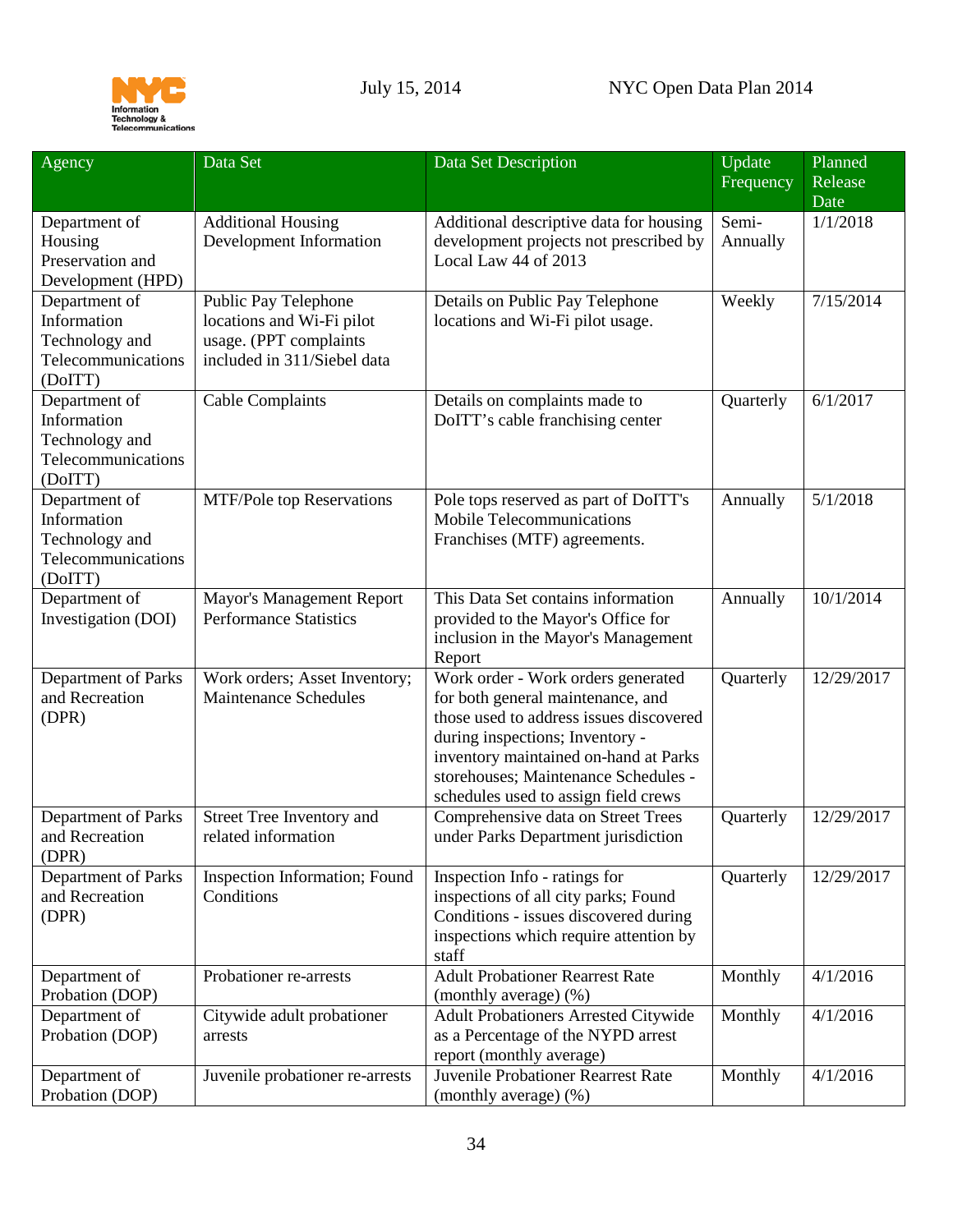

<span id="page-34-2"></span><span id="page-34-1"></span><span id="page-34-0"></span>

| Frequency<br>Date<br>Department of<br>Citywide juvenile probationer<br>Monthly<br>4/1/2016<br>Juvenile Probationers arrested citywide |  |
|---------------------------------------------------------------------------------------------------------------------------------------|--|
|                                                                                                                                       |  |
|                                                                                                                                       |  |
| as a percentage of the NYPD arrest<br>Probation (DOP)<br>re-arrests                                                                   |  |
| report (monthly average)                                                                                                              |  |
| <b>Government Publications</b><br>Documents submitted to the<br>Monthly<br>Department of<br>12/31/2014                                |  |
| Records (DORIS)<br>Department of Records and<br>Listing                                                                               |  |
| Information Services in compliance                                                                                                    |  |
| with Section 1133 of the New York                                                                                                     |  |
| <b>City Charter</b>                                                                                                                   |  |
| Gives disposition (disposal, tow, other)<br>1/1/2015<br>Department of<br><b>Derelict Vehicle Dispositions</b><br>Monthly              |  |
| of derelict vehicles reported to DSNY<br>Sanitation (DSNY)                                                                            |  |
| Names, locations and dates of events<br>Monthly<br>7/1/2015<br>Department of<br>Events and clean-up costs                             |  |
| Sanitation (DSNY)<br>permitted by Street Activity Permit                                                                              |  |
| Office and the DSNY cost of clean-up                                                                                                  |  |
| efforts billed to event organizers                                                                                                    |  |
| Planned number of personnel to be<br>Department of<br><b>Resource Plans</b><br>7/1/2015<br>Quarterly                                  |  |
| Sanitation (DSNY)<br>assigned to Cleaning and Collection                                                                              |  |
| functions, by Sanitation District, date,                                                                                              |  |
| and function                                                                                                                          |  |
| <b>Resource Utilization</b><br>Actual number of personnel assigned<br>7/1/2015<br>Department of<br>Quarterly                          |  |
| Sanitation (DSNY)<br>to Cleaning and Collection functions,                                                                            |  |
| by Sanitation District, date, and                                                                                                     |  |
| function. Also number of personnel not                                                                                                |  |
| available by category and personnel                                                                                                   |  |
| detached to/attached from other                                                                                                       |  |
| districts                                                                                                                             |  |
| Department of<br>Tracks locations and type of Litter<br>1/1/2016<br><b>Litter Basket Inventory</b><br>Quarterly                       |  |
| Sanitation (DSNY)<br><b>Baskets</b>                                                                                                   |  |
| Department of<br>Dispositions of Lots for which<br>Lot Cleaning Dispositions<br>Monthly<br>1/1/2016                                   |  |
| Sanitation (DSNY)<br>cleaning requests were received, with                                                                            |  |
| DSNY clean-up cost where applicable                                                                                                   |  |
| Tracks location, date and outcome of<br>Department of<br>10/1/2016<br>Inspections<br>Monthly                                          |  |
| Sanitation (DSNY)<br>inspections of permitted, privately                                                                              |  |
| operated Municipal Solid Waste                                                                                                        |  |
| disposal locations                                                                                                                    |  |
| Department of Small<br><b>NYC Business Solutions</b><br>Schedule of business education courses<br>Weekly<br>6/1/2015                  |  |
| <b>Business Services</b><br><b>Business Courses</b><br>provided by NYC Business Solutions                                             |  |
| (SBS)                                                                                                                                 |  |
| Department of Small<br>6/2/2015<br>Courses/Training Provider<br>Listing of vocational training courses<br>Weekly                      |  |
| <b>Business Services</b><br>eligible for Individual Training Grants<br>Listing                                                        |  |
| (SBS)<br>Workforce1 Job Listing<br>Weekly<br>6/3/2015                                                                                 |  |
| Department of Small<br>Listing of job openings registered<br><b>Business Services</b><br>through Workforce1 Center                    |  |
| (SBS)                                                                                                                                 |  |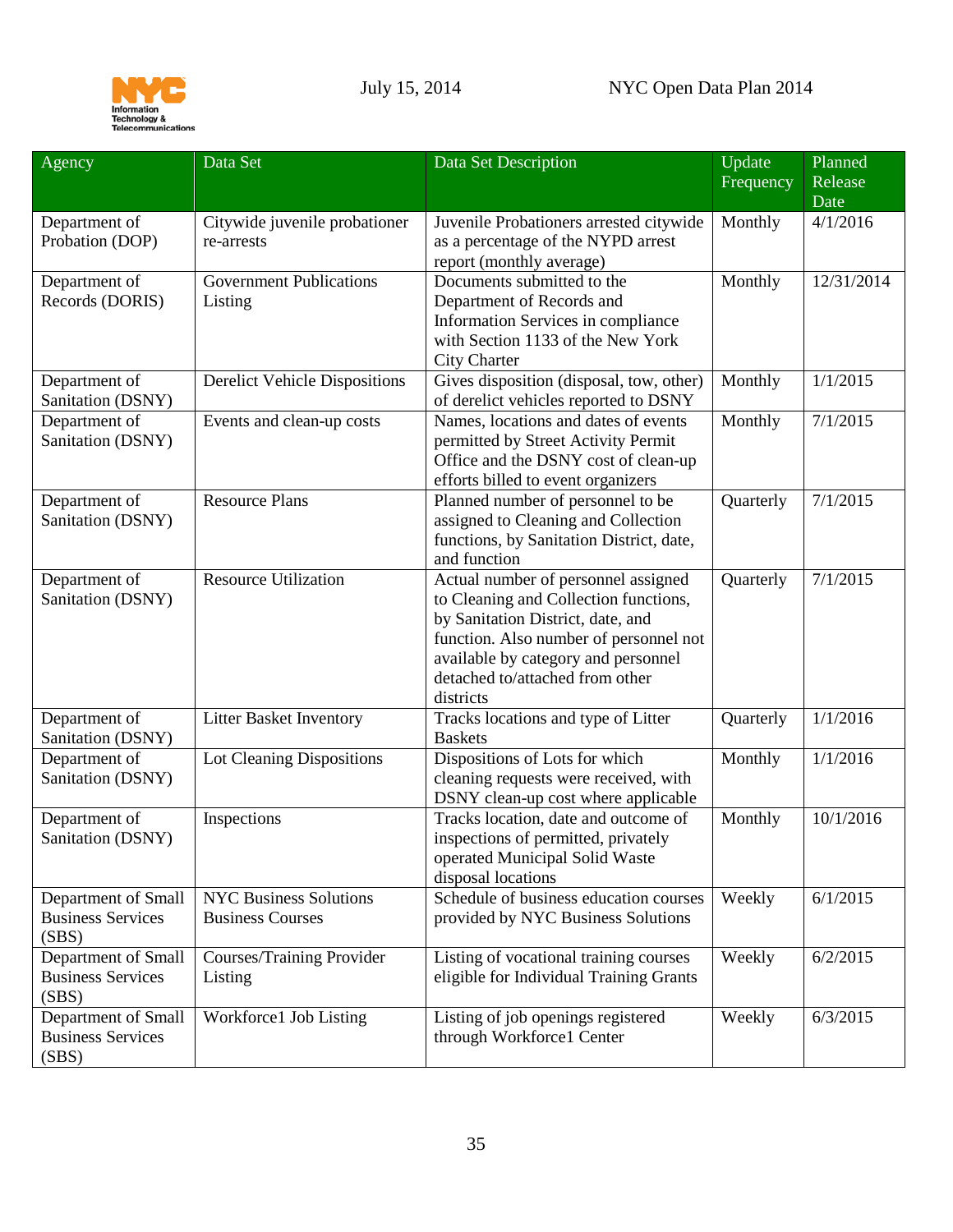

<span id="page-35-0"></span>

| Agency                                                   | Data Set                                                                                         | Data Set Description                                                                                                                                                                                                        | Update<br>Frequency | Planned<br>Release<br>Date |
|----------------------------------------------------------|--------------------------------------------------------------------------------------------------|-----------------------------------------------------------------------------------------------------------------------------------------------------------------------------------------------------------------------------|---------------------|----------------------------|
| Department of Small<br><b>Business Services</b><br>(SBS) | Workforce1 Recruitment<br>Events                                                                 | Schedule of recruitment events offered<br>by Workforce1 Center                                                                                                                                                              | Weekly              | 6/4/2015                   |
| Department of<br>Transportation<br>(DOT)                 | <b>Street Weekly Resurfacing</b><br>Schedule - Manhattan                                         | Manhattan Milling and Paving<br>Schedule                                                                                                                                                                                    | Weekly              | 8/1/2014                   |
| Department of<br>Transportation<br>(DOT)                 | <b>Street Weekly Resurfacing</b><br>Schedule - Bronx                                             | Bronx Milling and Paving Schedule                                                                                                                                                                                           | Weekly              | 8/1/2014                   |
| Department of<br>Transportation<br>(DOT)                 | <b>Street Weekly Resurfacing</b><br>Schedule - Brooklyn                                          | Brooklyn Milling and Paving Schedule                                                                                                                                                                                        | Weekly              | 8/1/2014                   |
| Department of<br>Transportation<br>(DOT)                 | <b>Street Weekly Resurfacing</b><br>Schedule Queens                                              | Queens Milling and Paving Schedule                                                                                                                                                                                          | Weekly              | 8/1/2014                   |
| Department of<br>Transportation<br>(DOT)                 | <b>Bike Routes</b>                                                                               | Locations of bike lanes and routes<br>throughout the City                                                                                                                                                                   | Annually            | 8/1/2014                   |
| Department of<br>Transportation<br>(DOT)                 | <b>Citywide Low Bridges</b>                                                                      | Contains the locations with low<br>vertical clearances on the limited<br>access highway system.                                                                                                                             | Annually            | 8/1/2014                   |
| Department of<br>Transportation<br>(DOT)                 | <b>Street Weekly Resurfacing</b><br>Schedule Staten Island (Staten<br>Island milling and paving) | Staten Island Milling and Paving<br>Schedule                                                                                                                                                                                | Weekly              | 8/1/2014                   |
| Department of<br>Transportation<br>(DOT)                 | New York City Bridge Traffic<br>Volumes                                                          | Summarizes vehicular volumes,<br>classification data and trends for the 47<br>bridges. that cross over water as well<br>as 9 bridges and tunnels operated by<br>the MTA and the 6 bridges and tunnels<br>operated by PANYNJ | Annually            | 8/1/2014                   |
| Department of<br>Transportation<br>(DOT)                 | <b>NYC Protected Streets</b>                                                                     | List of Protected Streets for segments<br>and intersections, current and future.                                                                                                                                            | Daily               | 8/1/2014                   |
| Department of<br>Transportation<br>(DOT)                 | <b>Sidewalk Weekly Construction</b><br>Schedule                                                  | Sidewalk schedule to install, maintain<br>and repair sidewalks, curbs and<br>pedestrian ramps.                                                                                                                              | Weekly              | 8/1/2014                   |
| Department of<br>Transportation<br>(DOT)                 | Concrete/Hardware Weekly<br>Repair Schedule                                                      | Concrete schedule for installation<br>maintenance or repair of concrete<br>structures (center medians, curbs,<br>sidewalks and other concrete<br>infrastructures)                                                           | Weekly              | 8/1/2014                   |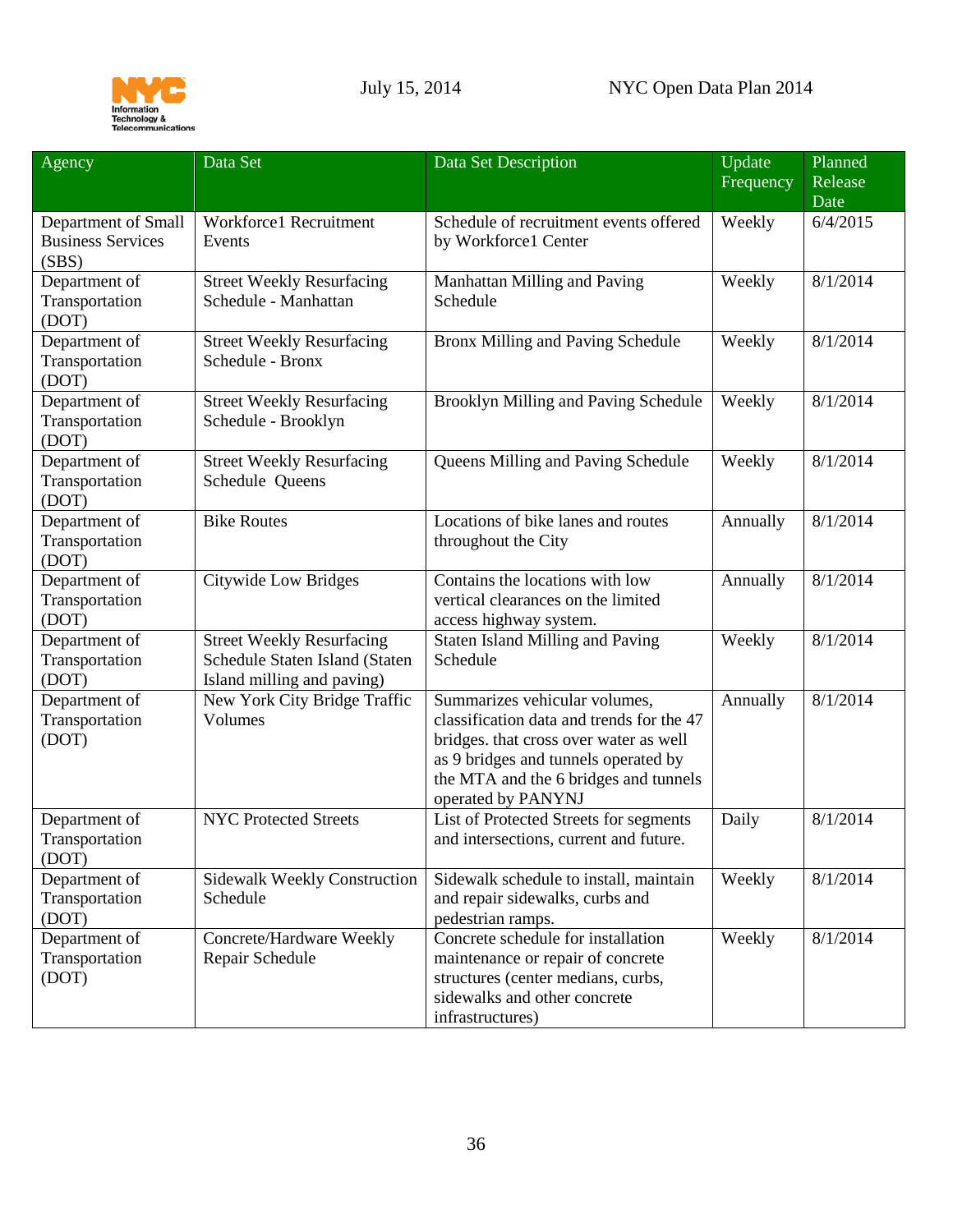

| Agency                                   | Data Set                                                                         | Data Set Description                                                                                                                                                                                                                       | Update<br>Frequency | Planned<br>Release<br>Date |
|------------------------------------------|----------------------------------------------------------------------------------|--------------------------------------------------------------------------------------------------------------------------------------------------------------------------------------------------------------------------------------------|---------------------|----------------------------|
| Department of<br>Transportation<br>(DOT) | NYC DOT Annual Bridge &<br>Tunnels Condition Report -<br><b>Bridge Inventory</b> | The NYC DOT Bridge & Tunnels<br><b>Annual Condition Report - Part IV</b><br>Bridge Inventory lists all City-owned<br>(non-toll) bridge and tunnel structures<br>owned, operated and maintained by the<br>NYC Department of Transportation. | Annually            | 8/1/2014                   |
| Department of<br>Transportation<br>(DOT) | NYC DOT 10 Year Capital<br>Projects Plan                                         | Data related to proposed capital<br>projects in DOT's 10 year Capital Plan                                                                                                                                                                 | Annually            | 8/1/2014                   |
| Department of<br>Transportation<br>(DOT) | <b>Street Assessment</b>                                                         | Current ratings of the conditions of<br>streets throughout the 5 boroughs                                                                                                                                                                  | Monthly             | 8/1/2014                   |
| Department of<br>Transportation<br>(DOT) | <b>Manhattan River Crossings</b>                                                 | Presents vehicular volumes,<br>classification and trends for all bridge<br>and tunnel facilities serving Manhattan<br><b>River Crossings</b>                                                                                               | Annually            | 8/1/2014                   |
| Department of<br>Transportation<br>(DOT) | <b>CityBench Locations</b>                                                       | Locations where the Department of<br>Transportation installed attractive and<br>durable benches around the city,<br>particularly at bus stops, retail<br>corridors, and in areas with high<br>concentrations of senior citizens.           | Quarterly           | 8/1/2014                   |
| Department of<br>Transportation<br>(DOT) | CitiBike System Data                                                             | Information about NYC Bike Share<br>operated by Citi Bike.                                                                                                                                                                                 | Monthly             | 8/1/2014                   |
| Department of<br>Transportation<br>(DOT) | Bicycle network connectivity<br>index                                            | Bicycle network connectivity index                                                                                                                                                                                                         | <b>TBD</b>          | 7/1/2015                   |
| Department of<br>Transportation<br>(DOT) | Operable meters                                                                  | On-street parking meters that are<br>operable (%)                                                                                                                                                                                          | <b>TBD</b>          | 7/1/2015                   |
| Department of<br>Transportation<br>(DOT) | Street pavement ratings                                                          | Streets maintained with a pavement<br>rating of Good (%)                                                                                                                                                                                   | <b>TBD</b>          | 7/1/2015                   |
| Department of<br>Transportation<br>(DOT) | Pothole work orders                                                              | Average time to close a pothole work<br>order where repair was done (days)                                                                                                                                                                 | <b>TBD</b>          | 7/1/2015                   |
| Department of<br>Transportation<br>(DOT) | <b>Highway Cleanliness</b>                                                       | NYC highways that receive a<br>cleanliness rating of good (%)                                                                                                                                                                              | <b>TBD</b>          | 7/1/2015                   |
| Department of<br>Transportation<br>(DOT) | <b>Traffic Signal Defects</b><br>(Response Times)                                | Average time to respond to traffic<br>signal defect and make safe (hours)                                                                                                                                                                  | <b>TBD</b>          | 7/1/2015                   |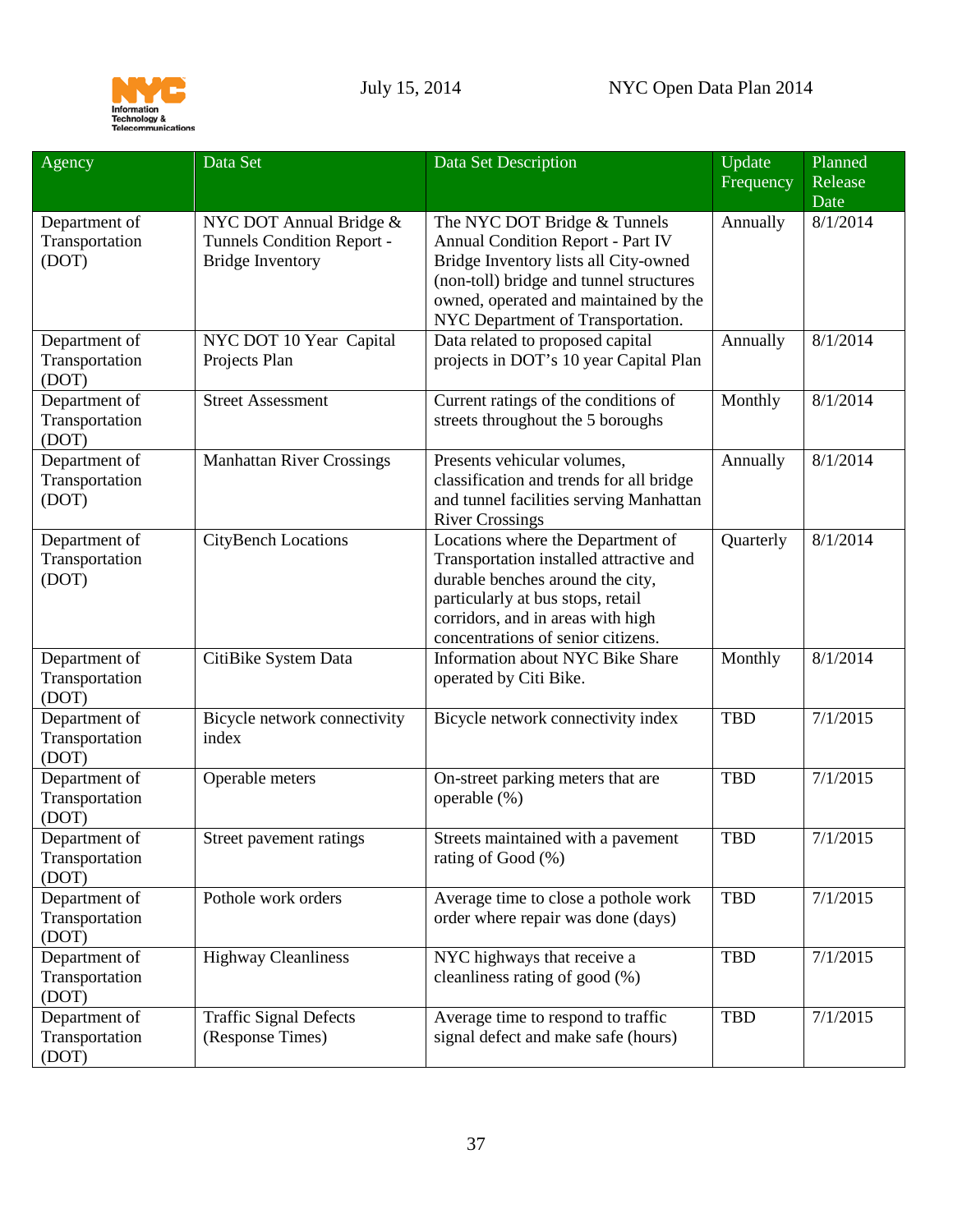

<span id="page-37-0"></span>

| Agency                                   | Data Set                                                | Data Set Description                                                                                                                                                                                        | Update<br>Frequency | Planned<br>Release<br>Date |
|------------------------------------------|---------------------------------------------------------|-------------------------------------------------------------------------------------------------------------------------------------------------------------------------------------------------------------|---------------------|----------------------------|
| Department of<br>Transportation<br>(DOT) | Pedestrian volume                                       | Pedestrian volume index                                                                                                                                                                                     | <b>TBD</b>          | 7/1/2015                   |
| Department of<br>Transportation<br>(DOT) | Regulatory sign repair                                  | Average time to repair priority<br>regulatory signs after notification<br>(days)                                                                                                                            | <b>TBD</b>          | 7/1/2015                   |
| Department of<br>Transportation<br>(DOT) | <b>Bridge ratings</b>                                   | Bridges rated good or very good (%)<br>(calendar year)                                                                                                                                                      | <b>TBD</b>          | 7/1/2015                   |
| Department of<br>Transportation<br>(DOT) | <b>Staten Island Ferry Trips</b>                        | Staten Island Ferry trips that are on<br>time $(\% )$                                                                                                                                                       | <b>TBD</b>          | 7/1/2015                   |
| Department of<br>Transportation<br>(DOT) | Muni Meter Parking Data                                 | Parking information that may be<br>collected from MUNI METERS in<br>NYC. This includes # of tickets<br>printed, duration of parking purchased,<br>location of muni meter, and amount of<br>money collected. | <b>TBD</b>          | 7/1/2018                   |
| Department of<br>Transportation<br>(DOT) | <b>Street Lights</b>                                    | NA                                                                                                                                                                                                          | <b>TBD</b>          | 7/1/2018                   |
| Department of<br>Transportation<br>(DOT) | <b>Traffic Signal Timing</b>                            | NA                                                                                                                                                                                                          | <b>TBD</b>          | 7/1/2018                   |
| Department of<br>Transportation<br>(DOT) | <b>Street Furniture and Pavement</b><br><b>Markings</b> | NA                                                                                                                                                                                                          | <b>TBD</b>          | 7/1/2018                   |
| Fire Department of<br>New York (FDNY)    | Fire incident dispatch<br>information                   | This database contains information on<br>the dispatch and response of FDNY<br>units. No information will be included<br>regarding responses to medical<br>incidents                                         | Monthly             | 1/1/2015                   |
| Fire Department of<br>New York (FDNY)    | Medical incident dispatch<br>information                | This database contains information<br>relating to the dispatch of units in<br>response to EMS incidents throughout<br>the city. Data released will be limited<br>to operational data only                   | Monthly             | 1/1/2015                   |
| Fire Department of<br>New York (FDNY)    | Fire incident information by<br>incident type           | This database contains detailed<br>information on individual Fire<br>Incidents as completed by the Fire<br>Officer. No information will be<br>included regarding medical incidents                          | Quarterly           | 1/1/2016                   |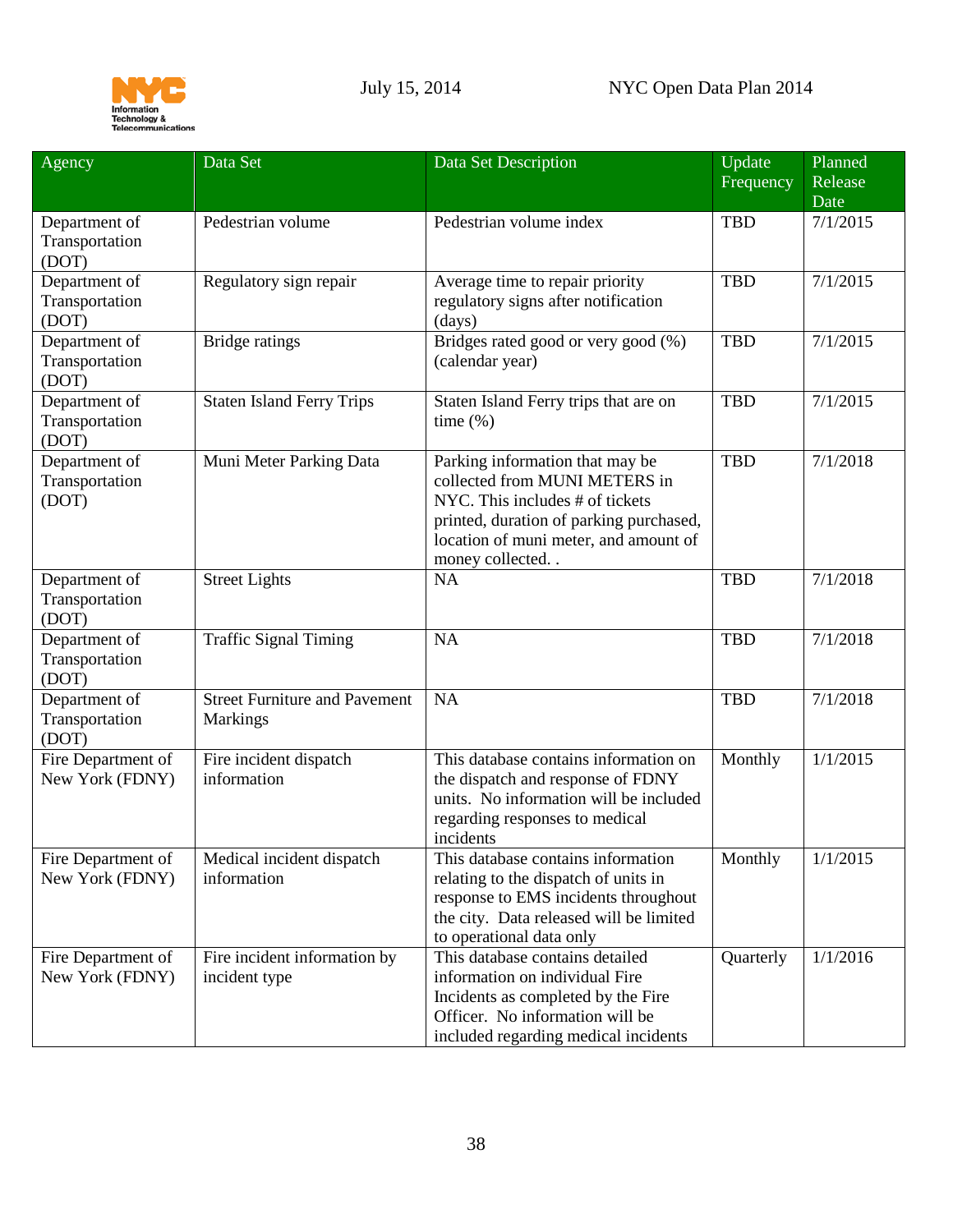

<span id="page-38-0"></span>

| Agency                                           | Data Set                                                                                      | Data Set Description                                                                                                                                                      | Update<br>Frequency | Planned<br>Release |
|--------------------------------------------------|-----------------------------------------------------------------------------------------------|---------------------------------------------------------------------------------------------------------------------------------------------------------------------------|---------------------|--------------------|
| Fire Department of<br>New York (FDNY)            | Building inspections<br>completed by inspection<br>type/Number of risk buildings<br>inspected | Provides the number of Fire Operation<br>inspections conducted for both<br>mandatory building inspection types<br>and risk buildings (as identified by the<br>risk model) | Monthly             | Date<br>1/1/2017   |
| <b>Human Resource</b><br>Administration<br>(HRA) | <b>Total HASA Cases</b>                                                                       | <b>Total number of HASA cases</b>                                                                                                                                         | Monthly             | 12/31/2015         |
| <b>Human Resource</b><br>Administration<br>(HRA) | <b>Total Cases on Cash</b><br>Assistance                                                      | Total number of cases on Cash<br>Assistance, including breakdown by<br>major categories                                                                                   | Monthly             | 12/31/2015         |
| <b>Human Resource</b><br>Administration<br>(HRA) | <b>Total Medicaid Cases</b>                                                                   | Total number of enrollees in Medicaid                                                                                                                                     | Monthly             | 12/31/2015         |
| <b>Human Resource</b><br>Administration<br>(HRA) | <b>Cash Assistance Youth</b><br>Engagement                                                    | Local Law 51 mandated report for<br>youth in Cash Assistance program                                                                                                      | Monthly             | 12/31/2015         |
| <b>Human Resource</b><br>Administration<br>(HRA) | Local Law 49 Reporting                                                                        | Detailed summary statistics regarding<br><b>HASA</b> program                                                                                                              | Quarterly           | 12/1/2017          |
| <b>Human Resource</b><br>Administration<br>(HRA) | Local Law 37 Reporting                                                                        | <b>Emergency placements</b>                                                                                                                                               | Monthly             | 12/1/2017          |
| <b>Human Resource</b><br>Administration<br>(HRA) | <b>District Resource Statement</b>                                                            | Program receipt by borough and<br>community district                                                                                                                      | Annually            | 12/1/2017          |
| <b>Human Resource</b><br>Administration<br>(HRA) | Borough/Community District<br>Report                                                          | Program receipt by borough and<br>community district                                                                                                                      | Quarterly           | 12/1/2017          |
| Human Resource<br>Administration<br>(HRA)        | Office of Child Support<br><b>Enforcement Fact Sheet</b>                                      | Summary statistics regarding OCSE                                                                                                                                         | Monthly             | 12/1/2017          |
| <b>Human Resource</b><br>Administration<br>(HRA) | <b>HASA Fact Sheet</b>                                                                        | Summary statistics regarding HASA<br>Program                                                                                                                              | Monthly             | 12/1/2017          |
| Human Resource<br>Administration<br>(HRA)        | <b>CA Application Report</b>                                                                  | Local Law 51 mandated report on<br>youth cash assistance applications                                                                                                     | Annually            | 12/1/2017          |
| Human Resource<br>Administration<br>(HRA)        | <b>Cash Assistance Engagement</b>                                                             | Report with engagement status for<br>cases in Cash Assistance program                                                                                                     | Monthly             | 12/1/2017          |
| <b>Human Resource</b><br>Administration<br>(HRA) | JobStat                                                                                       | Monthly report of performance<br>indicators for HRA Job Center<br>operations                                                                                              | Monthly             | 12/1/2017          |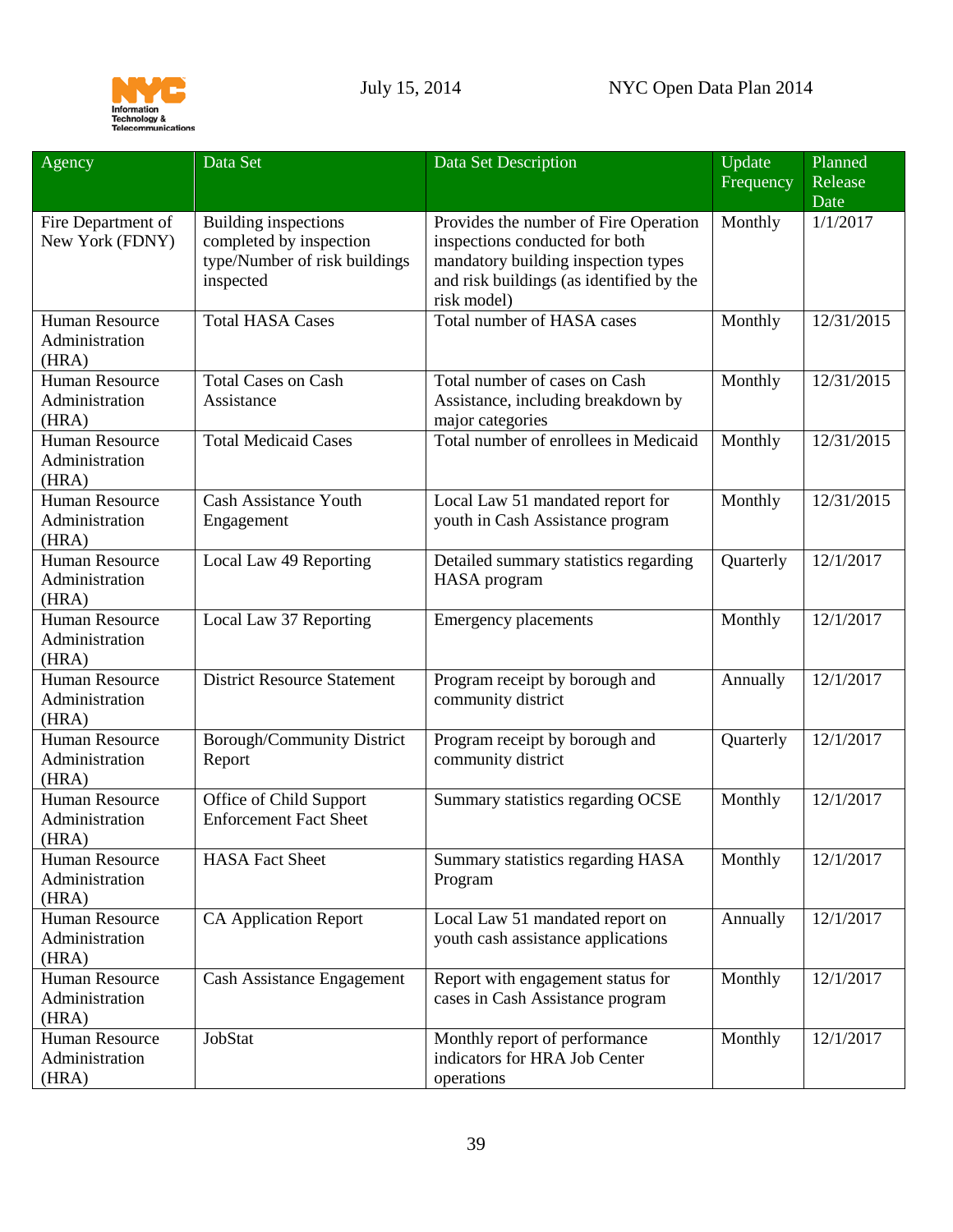

<span id="page-39-4"></span><span id="page-39-3"></span><span id="page-39-2"></span><span id="page-39-1"></span><span id="page-39-0"></span>

| Agency            | Data Set                           | Data Set Description                                            | Update<br>Frequency | Planned<br>Release |
|-------------------|------------------------------------|-----------------------------------------------------------------|---------------------|--------------------|
|                   |                                    |                                                                 |                     | Date               |
| Landmarks         | <b>Complaint</b> Log               | Contains information related to                                 | Quarterly           | 9/1/2014           |
| Preservation      |                                    | violation complaints received by LPC                            |                     |                    |
| Commission (LPC)  |                                    |                                                                 |                     |                    |
| Landmarks         | <b>Applications Tracking Table</b> | This table tracks grant applications                            | Annually            | 7/1/2015           |
| Preservation      |                                    | received by LPC and their outcomes                              |                     |                    |
| Commission (LPC)  |                                    |                                                                 |                     |                    |
| Landmarks         | <b>Requests for Evaluation</b>     | Tabular Data Set containing property                            | <b>TBD</b>          | 6/30/2016          |
| Preservation      |                                    | information, request dates,                                     |                     |                    |
| Commission (LPC)  |                                    | determinations and determination                                |                     |                    |
|                   |                                    | dates, beginning in 2001                                        |                     |                    |
| Landmarks         | Permit Application                 | Contains information pertaining to                              | <b>TBD</b>          | 6/30/2016          |
| Preservation      | Information                        | permit applications for work to                                 |                     |                    |
| Commission (LPC)  |                                    | landmark sites submitted to and                                 |                     |                    |
|                   |                                    | processed by LPC                                                |                     |                    |
| Law Department    | Case information                   | Case-related information, such as                               | Semi-               | 9/1/2015           |
| (LAW)             |                                    | parties to litigation                                           | Annually            |                    |
| Manhattan Borough | <b>Topographical Bureau Maps</b>   | This list contains information on maps                          | Annually            | 8/1/2014           |
| President (MBP)   |                                    | maintained by the topographical                                 |                     |                    |
|                   |                                    | bureau                                                          |                     |                    |
| Manhattan Borough | <b>Constituent Services</b>        | This list contains information on the                           | Monthly             | 8/1/2014           |
| President (MBP)   |                                    | number and nature of constituent                                |                     |                    |
|                   |                                    | services handled by the Borough                                 |                     |                    |
|                   |                                    | President's Office.                                             |                     |                    |
| New York City     | <b>Council Members</b>             | This list contains information on                               | Monthly             | 1/1/2015           |
| Council (NYCC)    |                                    | <b>Council Members</b><br>This list contains information on the |                     |                    |
| New York City     | Legislative items                  |                                                                 | Monthly             | 1/1/2015           |
| Council (NYCC)    |                                    | legislative items introduced and                                |                     |                    |
| New York City     | <b>Committees and Council</b>      | enacted by the Council<br>This list contains information on     | Monthly             | 1/1/2015           |
| Council (NYCC)    | meetings                           | committee and full Council meetings                             |                     |                    |
| New York City     | Land use items                     | This list contains information related                          | Monthly             | 12/31/2018         |
| Council (NYCC)    |                                    | to land use items before the Council                            |                     |                    |
| New York Police   | <b>Firearms Discharge Report</b>   | Report detailing NYPD occurrence of                             | Annually            | 9/1/2014           |
| Department (NYPD) |                                    | firearm discharge                                               |                     |                    |
| New York Police   | <b>Reasonable Suspicion Stops</b>  | Precinct based comparison by stop and                           | Annually            | 11/1/2014          |
| Department (NYPD) |                                    | suspect description. 87 page report                             |                     |                    |
|                   |                                    | with tables and charts                                          |                     |                    |
| New York Police   | <b>Crime Enforcement Activity</b>  | Breakdown of enforcement by crime                               | Annually            | 2/1/2016           |
| Department (NYPD) |                                    | and select indicators (shootings,                               |                     |                    |
|                   |                                    | firearms, juveniles)                                            |                     |                    |
| New York Police   | <b>Citywide Crime Statistics</b>   | Statistical breakdown by citywide,                              | Weekly              | 3/1/2017           |
| Department (NYPD) |                                    | borough, and precinct                                           |                     |                    |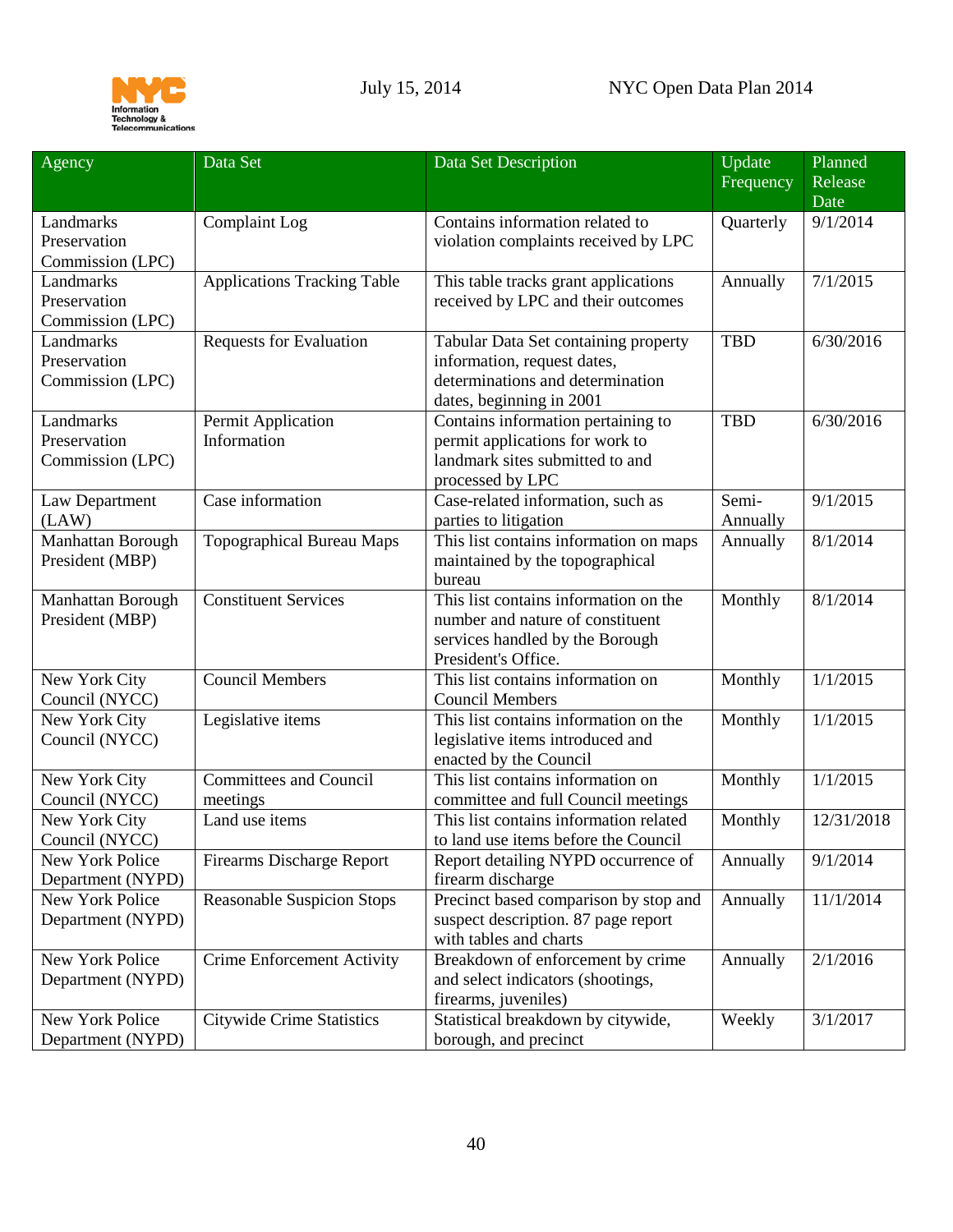

<span id="page-40-2"></span><span id="page-40-1"></span><span id="page-40-0"></span>

| Agency                          | Data Set                             | Data Set Description                               | Update<br>Frequency | Planned<br>Release |
|---------------------------------|--------------------------------------|----------------------------------------------------|---------------------|--------------------|
|                                 |                                      |                                                    |                     | Date               |
| NYC Commission                  | Benefit Log                          | Tracking of Educational Activities by              | Monthly             | 12/31/2018         |
| on Human Rights                 |                                      | the Community Relations Bureau, and                |                     |                    |
| (CCHR)                          |                                      | income of the recipients                           |                     |                    |
| <b>NYC Commission</b>           | Inquiries                            | Tracking of Inquiries made to Agency               | Monthly             | 12/31/2018         |
| on Human Rights                 |                                      | Human Rights Specialist, and other                 |                     |                    |
| (CCHR)                          |                                      | staff                                              |                     |                    |
| <b>NYC Commission</b>           | Office of Meditation and             | Office of Mediation and Conflict                   | Monthly             | 12/31/2018         |
| on Human Rights<br>(CCHR)       | <b>Conflict Resolution Listings</b>  | Resolution - Listing of cases processed<br>by OMCR |                     |                    |
| <b>NYC Commission</b>           | Appeals                              | Law Enforcement Bureau - Listing of                | Monthly             | 12/31/2018         |
| on Human Rights                 |                                      | cases appealed                                     |                     |                    |
| (CCHR)                          |                                      |                                                    |                     |                    |
| <b>NYC Commission</b>           | <b>Historical Attorney</b>           | Law Enforcement Bureau - Attorney                  | Monthly             | 12/31/2018         |
| on Human Rights                 |                                      | info for the complaints                            |                     |                    |
| (CCHR)                          |                                      |                                                    |                     |                    |
| <b>NYC Commission</b>           | <b>Historical Amendments</b>         | Law Enforcement Bureau -                           | Monthly             | 12/31/2018         |
| on Human Rights                 |                                      | Amendments for the complaints                      |                     |                    |
| (CCHR)<br><b>NYC Commission</b> |                                      | Law Enforcement Bureau Case                        |                     |                    |
| on Human Rights                 | <b>Historical Necessary Parties</b>  | Tracking System - Additional                       | Monthly             | 12/31/2018         |
| (CCHR)                          |                                      | respondents for the complaints                     |                     |                    |
| <b>NYC Commission</b>           | <b>Historical Allegations</b>        | Law Enforcement Bureau Case -                      | Monthly             | 12/31/2018         |
| on Human Rights                 |                                      | Allegations for the complaints                     |                     |                    |
| (CCHR)                          |                                      |                                                    |                     |                    |
| <b>NYC Commission</b>           | <b>Historical Events</b>             | Law Enforcement Bureau Case -                      | Monthly             | 12/31/2018         |
| on Human Rights                 |                                      | Events for complaint                               |                     |                    |
| (CCHR)                          |                                      |                                                    |                     |                    |
| <b>NYC Commission</b>           | <b>Historical Complaints</b>         | Law Enforcement Bureau Case -                      | Monthly             | 12/31/2018         |
| on Human Rights                 |                                      | Complaints record                                  |                     |                    |
| (CCHR)                          |                                      |                                                    |                     |                    |
| NYC Independent                 | Annual tax effort in NYC             | Annual tax effort (revenue per \$100 of            | Annually            | 1/1/2016           |
| Budget Office (IBO)             | since 1960                           | taxable resources) with back-up tables             |                     |                    |
|                                 |                                      | for major tax sources, taxable                     |                     |                    |
| <b>NYC School</b>               | <b>Transportable Classroom Units</b> | resources<br><b>Transportable Classroom Units</b>  | Annual              | 12/1/2014          |
| Construction                    |                                      |                                                    |                     |                    |
| Authority (SCA)                 |                                      |                                                    |                     |                    |
| NYC School                      | <b>Current RFP</b>                   | List of active Requests For Proposals              | Weekly              | 12/31/2014         |
| Construction                    |                                      |                                                    |                     |                    |
| Authority (SCA)                 |                                      |                                                    |                     |                    |
| NYC School                      | Art in DOE buildings                 | List of art, artist, medium and DOE                | Monthly             | 12/31/2014         |
| Construction                    |                                      | building that the art is located in                |                     |                    |
| Authority (SCA)                 |                                      | schools.                                           |                     |                    |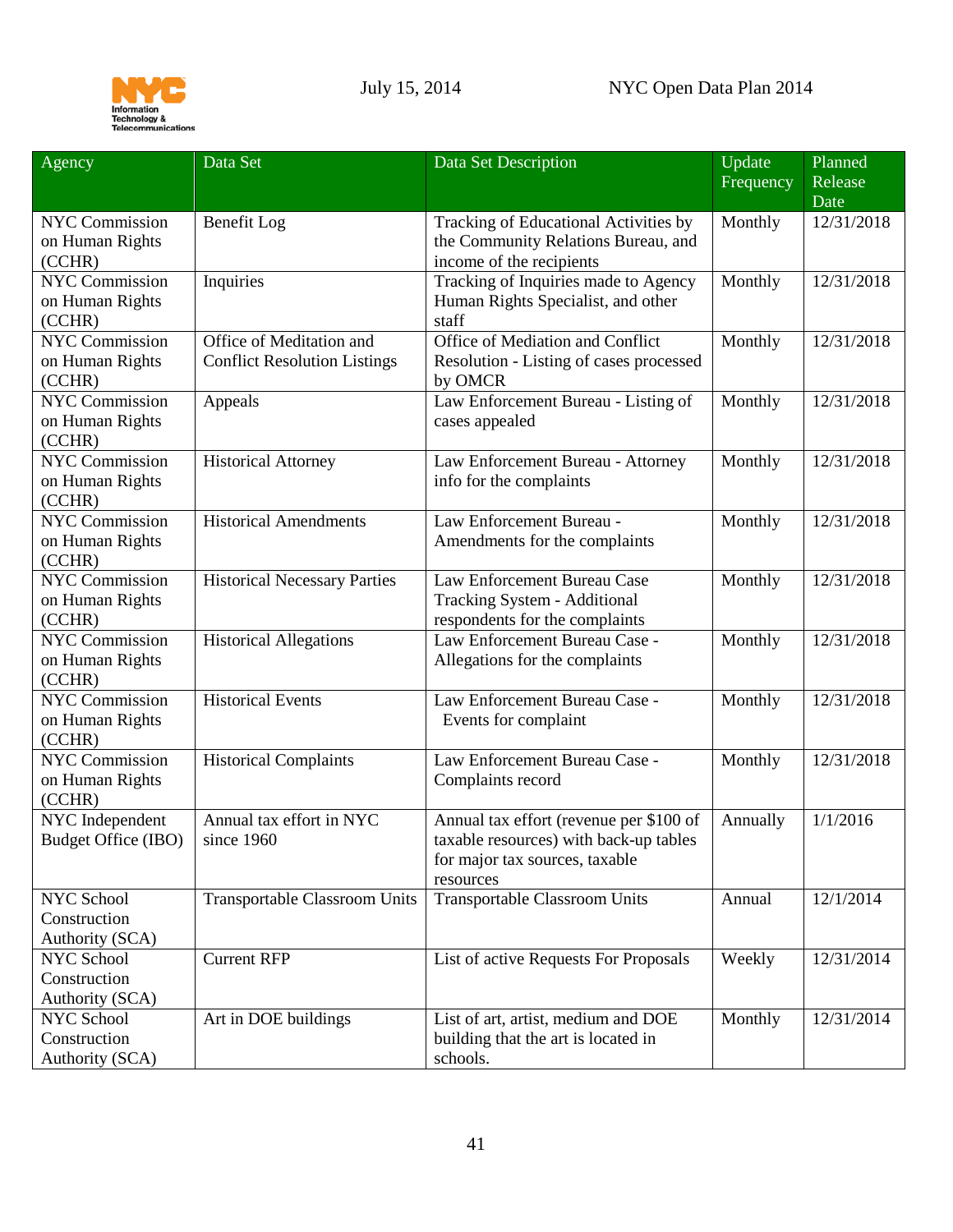

| Agency            | Data Set                              | Data Set Description                    | Update<br>Frequency | Planned<br>Release |
|-------------------|---------------------------------------|-----------------------------------------|---------------------|--------------------|
|                   |                                       |                                         |                     | Date               |
| NYC School        | <b>Anticipated RFP</b>                | List of upcoming Requests for           | Weekly              | 12/31/2014         |
| Construction      |                                       | Proposals                               |                     |                    |
| Authority (SCA)   |                                       |                                         |                     |                    |
| NYC School        | DOE building space usage              | List of DOE buildings schools housed    |                     | 9/1/2015           |
| Construction      |                                       | within the building and with listing of |                     |                    |
| Authority (SCA)   |                                       | rooms by size, usage.                   |                     |                    |
| <b>NYC School</b> | <b>Inspection Observations</b>        | List of observations and status for     | Monthly             | 9/1/2015           |
| Construction      |                                       | construction project inspections        |                     |                    |
| Authority (SCA)   |                                       |                                         |                     |                    |
| <b>NYC School</b> | Inspections                           | List of Inspections requested for       | Monthly             | 9/1/2015           |
| Construction      |                                       | construction projects                   |                     |                    |
| Authority (SCA)   |                                       |                                         |                     |                    |
| <b>NYC School</b> | Funded Capacity Seats and             | Funded capacity seats and additional    | Bi-Annual           | 12/1/2015          |
| Construction      | <b>Additional needs</b>               | needs by district for elementary,       |                     |                    |
| Authority (SCA)   |                                       | middle school, by borough for high      |                     |                    |
|                   |                                       | school                                  |                     |                    |
| <b>NYC School</b> | New Capacity Program By               | Number of seats and cost by borough     | Bi-Annual           | 12/1/2015          |
| Construction      | Borough                               | and district                            |                     |                    |
| Authority (SCA)   |                                       |                                         |                     |                    |
| <b>NYC School</b> | Five Year Plan Summary by             | Five year plan summary cost by capital  | Bi-Annual           | 12/1/2015          |
| Construction      | <b>Capital Categories</b>             | categories                              |                     |                    |
| Authority (SCA)   |                                       |                                         |                     |                    |
| <b>NYC School</b> | Capacity Projects by schools          | Capacity project detail by school       | Bi-Annual           | 12/1/2015          |
| Construction      |                                       |                                         |                     |                    |
| Authority (SCA)   |                                       |                                         |                     |                    |
| <b>NYC School</b> | Replacement Projects by               | Replacement project detail by school    | Bi-Annual           | 12/1/2015          |
| Construction      | school                                |                                         |                     |                    |
| Authority (SCA)   |                                       |                                         |                     |                    |
| <b>NYC School</b> | <b>Capacity Project Site Location</b> | New or replacement capacity sites       | Bi-Annual           | 12/1/2015          |
| Construction      |                                       |                                         |                     |                    |
| Authority (SCA)   |                                       |                                         |                     |                    |
| NYC School        | <b>Advanced Projects</b>              | Projects Advanced                       | Bi-Annual           | 12/1/2015          |
| Construction      |                                       |                                         |                     |                    |
| Authority (SCA)   |                                       |                                         |                     |                    |
| <b>NYC School</b> | <b>Added Projects</b>                 | Projects added to the plan              | Bi-Annual           | 12/1/2015          |
| Construction      |                                       |                                         |                     |                    |
| Authority (SCA)   |                                       |                                         |                     |                    |
| NYC School        | <b>Cancelled Projects</b>             | Projects removed from the plan          | Bi-Annual           | 12/1/2015          |
| Construction      |                                       |                                         |                     |                    |
| Authority (SCA)   |                                       |                                         |                     |                    |
| NYC School        | School based programs by              | School based programs by borough        | Bi-Annual           | 12/1/2015          |
| Construction      | Borough                               | with cost                               |                     |                    |
| Authority (SCA)   |                                       |                                         |                     |                    |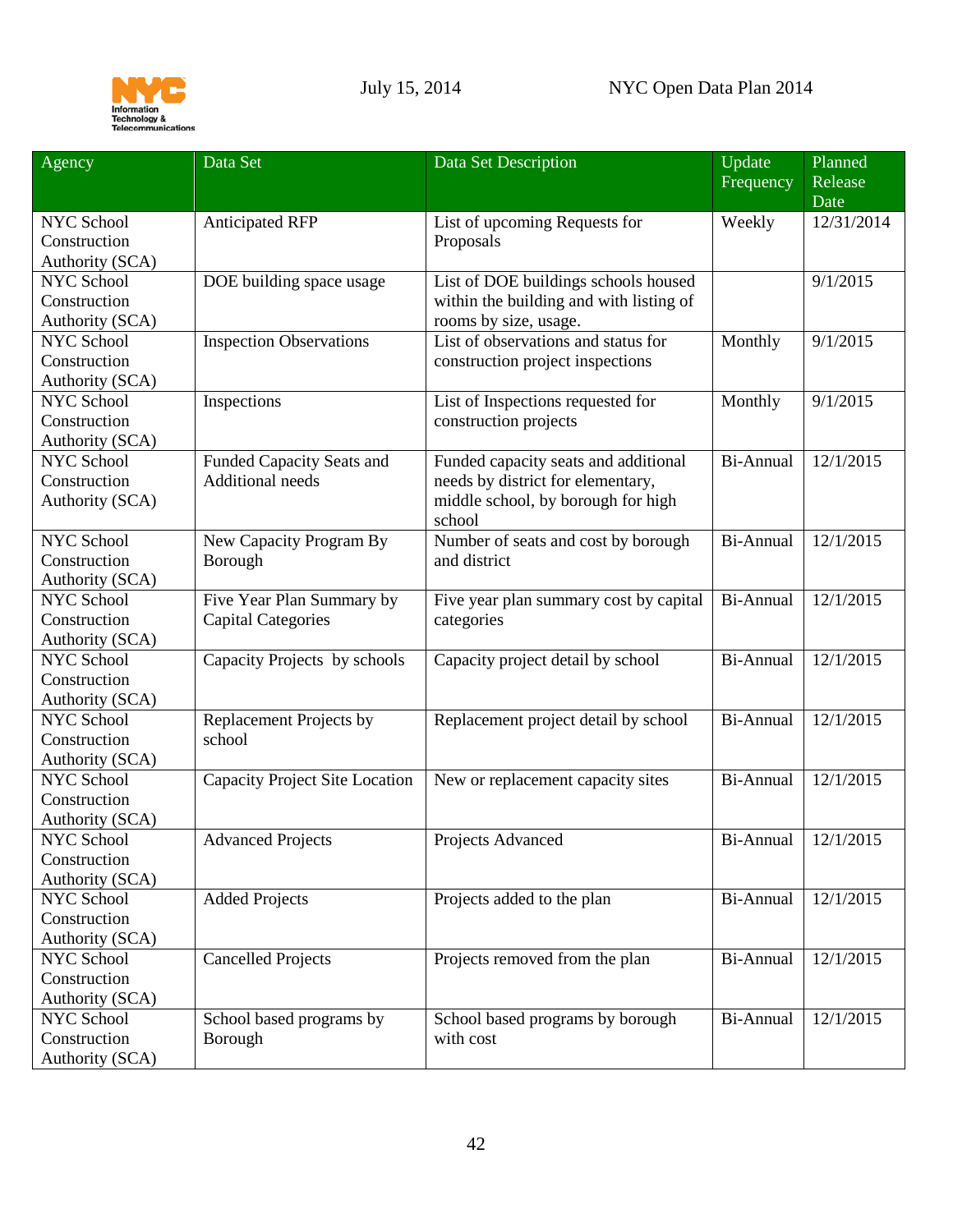

<span id="page-42-0"></span>

| Agency                            | Data Set                            | Data Set Description                                                             | Update<br>Frequency | Planned<br>Release |
|-----------------------------------|-------------------------------------|----------------------------------------------------------------------------------|---------------------|--------------------|
|                                   |                                     |                                                                                  |                     | Date               |
| NYC School                        | <b>MWBE Vendors</b>                 | List of MWBE certified vendors                                                   | Monthly             | 12/31/2015         |
| Construction                      |                                     |                                                                                  |                     |                    |
| Authority (SCA)                   |                                     |                                                                                  |                     |                    |
| <b>NYC School</b>                 | Application for State Aid           | List of project in construction that                                             | Quarterly           | 12/31/2015         |
| Construction                      |                                     | SCA is applying for aid - these dollars                                          |                     |                    |
| Authority (SCA)                   |                                     | are estimated                                                                    |                     |                    |
| NYC School                        | Update to submitted state aid       | List of projects in substantial                                                  | Quarterly           | 12/31/2015         |
| Construction                      | projects.                           | completion with the final aid amount                                             |                     |                    |
| Authority (SCA)                   |                                     | requested                                                                        |                     |                    |
| <b>NYC School</b>                 | Five Year Plan Summary by           | Five year plan summary cost by                                                   | Bi-Annual           | 12/1/2016          |
| Construction                      | Citywide Category                   | citywide category                                                                |                     |                    |
| Authority (SCA)                   |                                     |                                                                                  |                     |                    |
| NYC School                        | Five Year Plan Summary by           | Five year plan summary cost by                                                   | Bi-Annual           | 12/1/2016          |
| Construction                      | <b>Borough and Capital</b>          | borough and capital category                                                     |                     |                    |
| Authority (SCA)                   | Categories                          |                                                                                  |                     |                    |
| <b>NYC School</b><br>Construction | Capital project schedules and       | List of capital projects with managing<br>organization, phase status and project | Quarterly           | 12/31/2016         |
| Authority (SCA)                   | budgets                             | costs                                                                            |                     |                    |
| <b>NYC School</b>                 | <b>Current Plan Programs</b>        | The below 9 Data Sets are now merged                                             | Bi-Annual           | 12/1/2015          |
| Construction                      |                                     | into a single Data Set.                                                          |                     |                    |
| Authority (SCA)                   |                                     | 1. Accessibility programs for schools                                            |                     |                    |
|                                   |                                     | 2. Lighting fixture replacement for                                              |                     |                    |
|                                   |                                     | schools                                                                          |                     |                    |
|                                   |                                     | 3. Science Lab programs for schools                                              |                     |                    |
|                                   |                                     | 4. Ansul Systems for schools                                                     |                     |                    |
|                                   |                                     | 5. Freezer Replacement for schools                                               |                     |                    |
|                                   |                                     | 6. Classroom Connectivity for schools                                            |                     |                    |
|                                   |                                     | 7. New/retrofit telephone/intercom                                               |                     |                    |
|                                   |                                     | systems for schools                                                              |                     |                    |
|                                   |                                     | 8. Internet Protocol Surveillance                                                |                     |                    |
|                                   |                                     | System for schools                                                               |                     |                    |
|                                   |                                     | 9. Programs based by school                                                      |                     |                    |
| Office of                         | Health Tribunal Today's             | This Data Set contains a list of dockets                                         | Daily               | 2/1/2016           |
| Administrative                    | <b>Scheduled Hearings</b>           | scheduled to be heard on each calendar                                           |                     |                    |
| <b>Trials and Hearings</b>        |                                     | day and includes additional data not                                             |                     |                    |
| (OATH)                            |                                     | contained in Case History                                                        |                     |                    |
| Office of<br>Administrative       | <b>Health Tribunal Case History</b> | This Data Set contains case tracking<br>information on the status of each        | Daily               | 5/1/2016           |
| <b>Trials and Hearings</b>        |                                     | notice of violation received and                                                 |                     |                    |
| (OATH)                            |                                     | processed by the Health Tribunal                                                 |                     |                    |
| Office of                         | Adjournment time                    | Average adjournment time at the                                                  | Monthly             | 5/1/2016           |
| Administrative                    |                                     | <b>OATH</b> Tribunal (business days)                                             |                     |                    |
| <b>Trials and Hearings</b>        |                                     |                                                                                  |                     |                    |
| (OATH)                            |                                     |                                                                                  |                     |                    |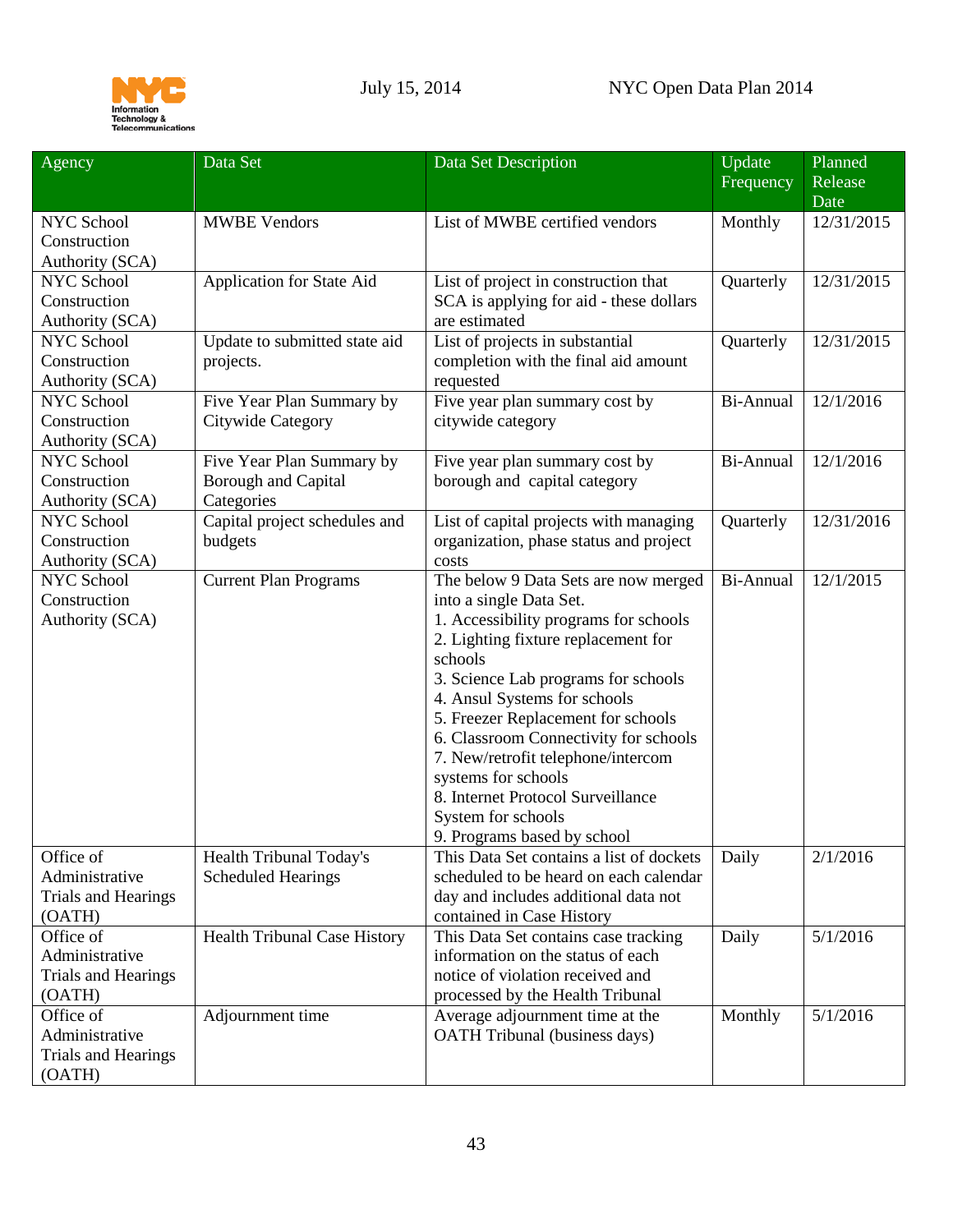

<span id="page-43-0"></span>

| Agency                           | Data Set                            | Data Set Description                    | Update<br>Frequency | Planned<br>Release |
|----------------------------------|-------------------------------------|-----------------------------------------|---------------------|--------------------|
|                                  |                                     |                                         |                     | Date               |
| Office of                        | <b>OATH Tribunal decisions</b>      | Average time for the OATH Tribunal      | Monthly             | 5/1/2016           |
| Administrative                   |                                     | to issue decisions after records closed |                     |                    |
| <b>Trials and Hearings</b>       |                                     | (business days)                         |                     |                    |
| (OATH)                           |                                     |                                         |                     |                    |
| Office of                        | Tribunal hearing decisions          | Average time from ECB Tribunal          | Monthly             | 5/1/2016           |
| Administrative                   |                                     | hearing assignment to decision (days)   |                     |                    |
| <b>Trials and Hearings</b>       |                                     |                                         |                     |                    |
| (OATH)<br>Office $\overline{of}$ | Tribunal decisions rendered         | <b>ECB</b> Tribunal decisions rendered  |                     |                    |
|                                  |                                     |                                         | Monthly             | 5/1/2016           |
| Administrative                   |                                     |                                         |                     |                    |
| <b>Trials and Hearings</b>       |                                     |                                         |                     |                    |
| (OATH)<br>Office of              | Taxi & Limousine Case               | This Data Set contains case tracking    | Daily               | 5/1/2017           |
| Administrative                   | History                             | information on the status of each       |                     |                    |
| <b>Trials and Hearings</b>       |                                     | notice of violation received and        |                     |                    |
| (OATH)                           |                                     | processed by the Taxi and Limousine     |                     |                    |
|                                  |                                     | Tribunal                                |                     |                    |
| Office of                        | <b>OATH Tribunal Case History</b>   | The Data Set contains tracking          | Daily               | 6/1/2018           |
| Administrative                   |                                     | information on the status of each case  |                     |                    |
| <b>Trials and Hearings</b>       |                                     | filed at the OATH Tribunal.             |                     |                    |
| (OATH)                           |                                     |                                         |                     |                    |
| Office of Chief                  | Evidence submissions received       | Number of cases received by the         | Monthly             | 8/1/2016           |
| <b>Medical Examiner</b>          | for DNA analysis                    | OCME for DNA analysis                   |                     |                    |
| (OCME)                           |                                     |                                         |                     |                    |
| Office of Chief                  | <b>Cases Where Medical</b>          | Number of cases where OCME took         | Monthly             | 8/1/2016           |
| <b>Medical Examiner</b>          | <b>Examiner Takes Jurisdiction</b>  | jurisdiction                            |                     |                    |
| (OCME)                           |                                     |                                         |                     |                    |
| Office of Chief                  | Scene investigations                | Cases where a Scene Investigation was   | Monthly             | 8/1/2016           |
| <b>Medical Examiner</b>          |                                     | conducted by the OCME                   |                     |                    |
| (OCME)                           |                                     |                                         |                     |                    |
| Office of Chief                  | <b>MLI</b> Scene Arrivals in Median | Time to arrive at the Scene             | Monthly             | 8/1/2016           |
| <b>Medical Examiner</b>          | time (hours)                        |                                         |                     |                    |
| (OCME)                           |                                     |                                         |                     |                    |
| Office of Chief                  | <b>Cremation Requests</b>           | <b>Number of Cremation Requests</b>     | Monthly             | 8/1/2016           |
| <b>Medical Examiner</b>          |                                     | received by the OCME                    |                     |                    |
| (OCME)                           |                                     |                                         |                     |                    |
| Office of Chief                  | <b>Cremation Requests Processed</b> | Cremation request processing time       | Monthly             | 8/1/2016           |
| <b>Medical Examiner</b>          | in Median time (minutes)            |                                         |                     |                    |
| (OCME)<br>Office of Chief        | Autopsies Performed                 | Number of Autopsies performed by the    | Monthly             | 8/1/2016           |
| <b>Medical Examiner</b>          |                                     | <b>OCME</b>                             |                     |                    |
| (OCME)                           |                                     |                                         |                     |                    |
| Office of Chief                  | <b>External Examinations</b>        | Number of External Exams (No-           | Monthly             | 8/1/2016           |
| <b>Medical Examiner</b>          |                                     | Autopsy) performed by the OCME          |                     |                    |
| (OCME)                           |                                     |                                         |                     |                    |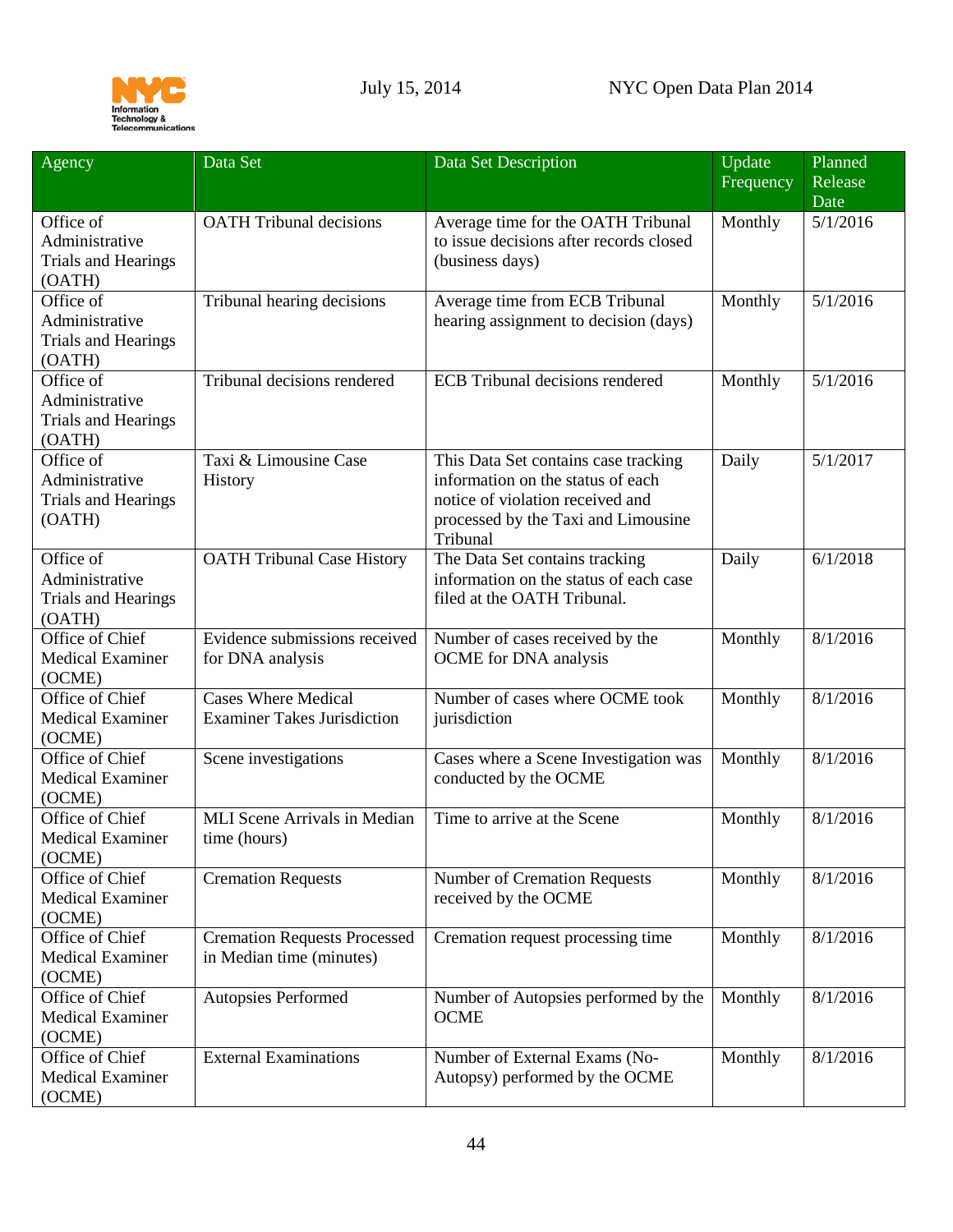

| Agency                                               | Data Set                                                                                              | Data Set Description                                                                                | Update<br>Frequency | Planned<br>Release |
|------------------------------------------------------|-------------------------------------------------------------------------------------------------------|-----------------------------------------------------------------------------------------------------|---------------------|--------------------|
|                                                      |                                                                                                       |                                                                                                     |                     | Date               |
| Office of Chief<br><b>Medical Examiner</b><br>(OCME) | Autopsy Reports Completed in<br>Median time (median time in<br>calendar days)                         | Time to finalize autopsy report                                                                     | Monthly             | 8/1/2016           |
| Office of Chief<br><b>Medical Examiner</b><br>(OCME) | <b>Toxicology Cases Received</b>                                                                      | Number of Toxicology cases received<br>by the OCME (Medical Examiner<br>Cases)                      | Monthly             | 8/1/2016           |
| Office of Chief<br><b>Medical Examiner</b><br>(OCME) | <b>Toxicology Cases Completed</b><br>(median time in calendar days)                                   | Toxicology report completed (Medical<br><b>Examiner Cases)</b>                                      | Monthly             | 8/1/2016           |
| Office of Chief<br><b>Medical Examiner</b><br>(OCME) | <b>Toxicology DUI Cases</b><br>Received                                                               | Number of Toxicology cases received<br>by the OCME from NYPD (Driving<br>Under the Influence Cases) | Monthly             | 8/1/2016           |
| Office of Chief<br><b>Medical Examiner</b><br>(OCME) | <b>Toxicology DUI Cases</b><br>Completed (median time in<br>calendar days)                            | Toxicology report completed (Driving<br>Under the Influence Cases)                                  | Monthly             | 8/1/2016           |
| Office of Chief<br><b>Medical Examiner</b><br>(OCME) | <b>Toxicology Sexual Assault</b><br><b>Cases Received</b>                                             | Number of Toxicology cases received<br>by the OCME from NYPD (Sexual<br><b>Assault Cases)</b>       | Monthly             | 8/1/2016           |
| Office of Chief<br><b>Medical Examiner</b><br>(OCME) | <b>Toxicology Sexual Assault</b><br><b>Cases Completed (median</b><br>time in calendar days)          | Toxicology report completed (Sexual<br><b>Assault Cases)</b>                                        | Monthly             | 8/1/2016           |
| Office of Chief<br><b>Medical Examiner</b><br>(OCME) | Deaths Reported to Medical<br><b>Examiner's Office</b>                                                | Number of Deaths reported to the<br><b>OCME</b>                                                     | Monthly             | 8/1/2016           |
| Office of Chief<br><b>Medical Examiner</b><br>(OCME) | DNA matches with profiles in<br><b>CODIS</b>                                                          | DNA matches with profiles in CODIS<br>(FBI DNA Database)                                            | Monthly             | 8/1/2016           |
| Office of Chief<br><b>Medical Examiner</b><br>(OCME) | Average days to complete<br>analysis of DNA cases                                                     | Average days to complete analysis of<br><b>DNA</b> cases                                            | Monthly             | 8/1/2016           |
| Office of Chief<br><b>Medical Examiner</b><br>(OCME) | <b>DNA Homicide Cases</b><br>Completed, from Evidence<br>Submission to Report in<br>median time       | DNA Homicide Cases Completed,<br>from Evidence Submission to Report<br>in median time               | Monthly             | 8/1/2016           |
| Office of Chief<br><b>Medical Examiner</b><br>(OCME) | <b>DNA Sexual Assault Cases</b><br>Completed, from Evidence<br>Submission to Report in<br>median time | <b>DNA Sexual Assault Cases</b><br>Completed, from Evidence Submission<br>to Report in median time  | Monthly             | 8/1/2016           |
| Office of Chief<br><b>Medical Examiner</b><br>(OCME) | <b>DNA Property Crime Cases</b><br>Completed, from Evidence<br>Submission to Report in<br>median time | <b>DNA Property Crime Cases</b><br>Completed, from Evidence Submission<br>to Report in median time  | Monthly             | 8/1/2016           |
| Office of Chief<br><b>Medical Examiner</b><br>(OCME) | Number of decedent's remains<br>transported and stored by<br><b>OCME</b>                              | Number of decedent's remains<br>transported and stored by OCME                                      | Monthly             | 8/1/2016           |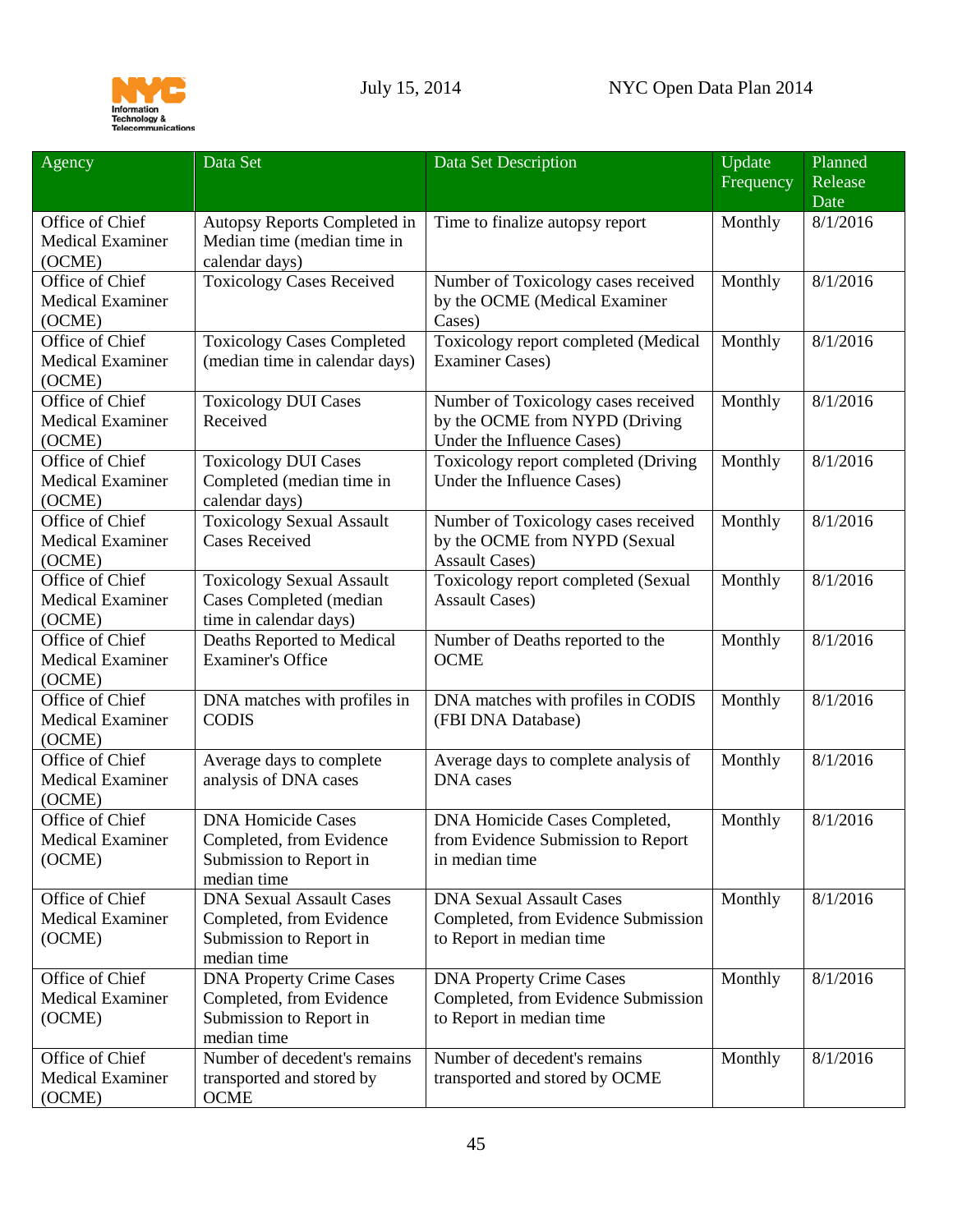

<span id="page-45-0"></span>

| Agency                                               | Data Set                                                                                          | Data Set Description                                                                                                                                                                                                                                                                                                                                                                                                                                                                                                                                                          | Update<br>Frequency | Planned<br>Release<br>Date |
|------------------------------------------------------|---------------------------------------------------------------------------------------------------|-------------------------------------------------------------------------------------------------------------------------------------------------------------------------------------------------------------------------------------------------------------------------------------------------------------------------------------------------------------------------------------------------------------------------------------------------------------------------------------------------------------------------------------------------------------------------------|---------------------|----------------------------|
| Office of Chief<br><b>Medical Examiner</b><br>(OCME) | Decedents removed from<br>scene (non-hospital) after<br>investigation in median time<br>(minutes) | Decedents removed from scene (non-<br>hospital) after investigation in median<br>time (minutes)                                                                                                                                                                                                                                                                                                                                                                                                                                                                               | Monthly             | 8/1/2016                   |
| Office of the Mayor<br>(OTM)                         | Resiliency data                                                                                   | Resiliency metrics that monitor the<br>success of agencies in meeting their<br>resiliency objectives.                                                                                                                                                                                                                                                                                                                                                                                                                                                                         | Monthly             | 8/1/2014                   |
| Office of the Mayor<br>(OTM)                         | Benchmarking Data LL84                                                                            | Energy and water benchmarking<br>results for non-residential properties<br>covered under the benchmarking<br>ordinance (Local Law 84). The list was<br>updated on September 24th to account<br>for discrepancies in building<br>identification.                                                                                                                                                                                                                                                                                                                               | Annually            | 8/1/2014                   |
| Office of the Mayor<br>(OTM)                         | NYC Clean Heat Data Set                                                                           | NYC Clean Heat Data Set                                                                                                                                                                                                                                                                                                                                                                                                                                                                                                                                                       | Monthly             | 8/1/2014                   |
| Office of the Mayor<br>(OTM)                         | <b>City GHG Reduction projects</b>                                                                | The City's Long-Term Sustainability<br>Plan, PlaNYC, calls for City<br>government to reduce greenhouse gas<br>emissions produced by municipal<br>operations 30% by 2017. A large part<br>of this effort is retrofitting municipal<br>buildings to become more energy<br>efficient. This Data Set lists energy<br>efficiency projects at City buildings<br>that are complete or in progress.<br>Projects are listed by address, building<br>name, and agency, and the Data Set<br>includes the estimated reduction in<br>tons of GHG emissions associated with<br>the project. | Quarterly           | 8/1/2014                   |
| Office of the Mayor<br>(OTM)                         | <b>Sustainability Indicators</b>                                                                  | The sustainability indicators are used<br>by the Mayor's Office of Long-Term<br>Planning and Sustainability to track the<br>progress of the PlaNYC program.                                                                                                                                                                                                                                                                                                                                                                                                                   | Annually            | 8/1/2014                   |
| Office of the Mayor<br>(OTM)                         | Procurements by Industry                                                                          | Summary table of procurements in the<br>fiscal year grouped by agency and<br>industry                                                                                                                                                                                                                                                                                                                                                                                                                                                                                         | Annually            | 9/17/2014                  |
| Office of the Mayor<br>(OTM)                         | Procurements by Size                                                                              | Summary table of procurements in the<br>fiscal year grouped by agency and size                                                                                                                                                                                                                                                                                                                                                                                                                                                                                                | Annually            | 9/17/2014                  |
| Office of the Mayor<br>(OTM)                         | Procurements by Method                                                                            | Summary table of procurements in the<br>fiscal year grouped by agency and<br>method of award                                                                                                                                                                                                                                                                                                                                                                                                                                                                                  | Annually            | 9/17/2014                  |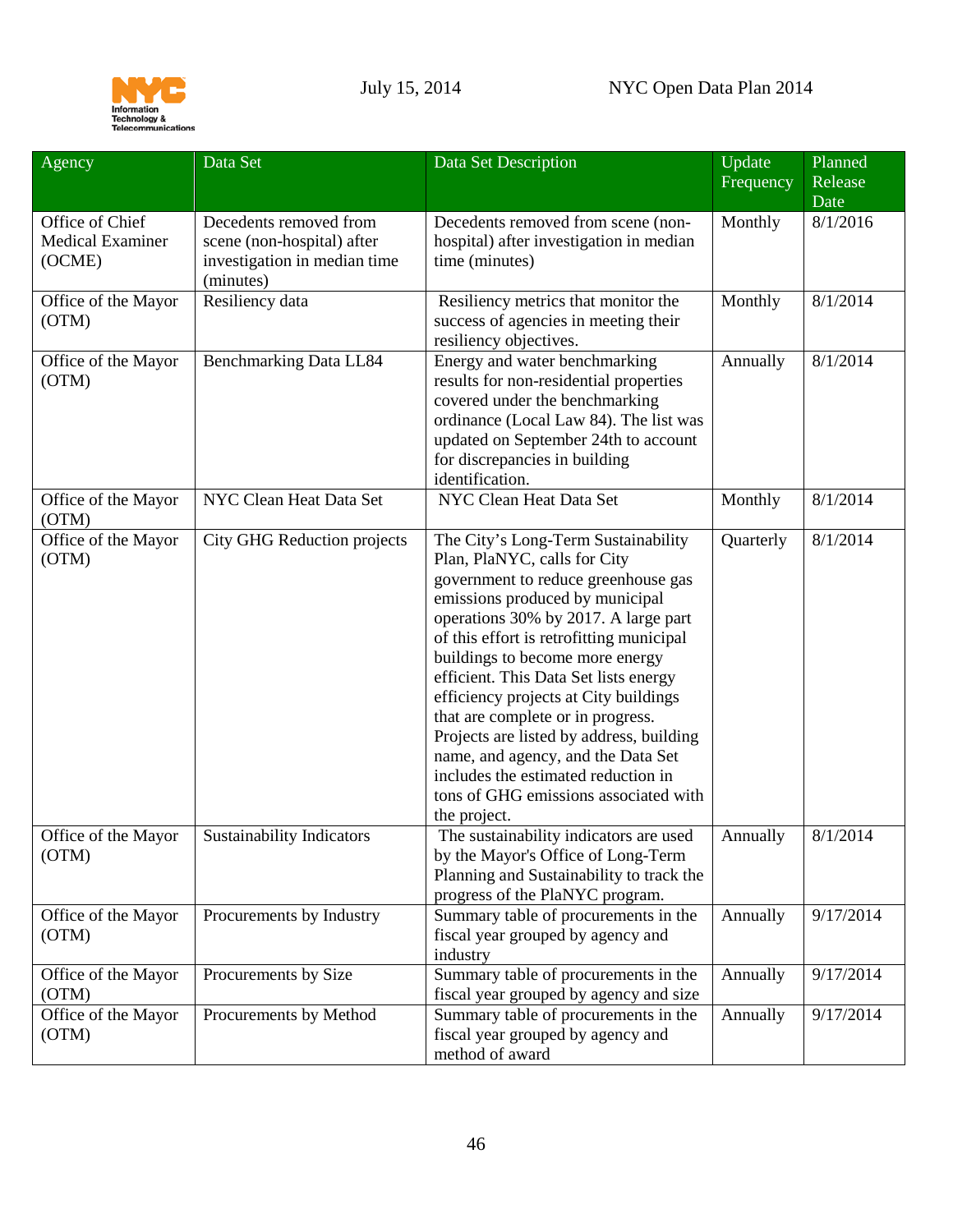

| Agency                       | Data Set                          | Data Set Description                                | Update    | Planned    |
|------------------------------|-----------------------------------|-----------------------------------------------------|-----------|------------|
|                              |                                   |                                                     | Frequency | Release    |
|                              |                                   |                                                     |           | Date       |
| Office of the Mayor          | Competitiveness                   | Summary table of agency                             | Annually  | 9/17/2014  |
| (OTM)                        |                                   | procurements categorized by level of                |           |            |
|                              |                                   | competition                                         |           |            |
| Office of the Mayor          | <b>Environmentally Preferable</b> | Summary of environmentally                          | Annually  | 9/17/2014  |
| (OTM)                        | Procurements                      | preferable procurements                             |           |            |
| Office of the Mayor          | Franchise and Concession          | Summary table of franchises and                     | Annually  | 9/17/2014  |
| (OTM)                        | <b>Review Committee</b>           | concessions                                         |           |            |
| Office of the Mayor          | <b>MWBE Utilization by Agency</b> | Minority and women owned business                   | Annually  | 9/17/2014  |
| (OTM)                        |                                   | utilization by agency                               |           |            |
| Office of the Mayor          | <b>Vendor Disputes</b>            | Summary of vendor disputes                          | Annually  | 9/17/2014  |
| (OTM)                        |                                   |                                                     |           |            |
| Office of the Mayor          | <b>NYS Food Purchasing</b>        | Summary of NYS food purchasing                      | Annually  | 9/17/2014  |
| (OTM)                        |                                   | survey                                              |           |            |
| Office of the Mayor          | <b>Apprenticeship Primes</b>      | Summary of prime contracts subject to               | Annually  | 9/17/2014  |
| (OTM)                        |                                   | apprenticeship requirements                         |           |            |
| Office of the Mayor          | <b>MWBE</b> Modifications         | Summary of MWBE goals                               | Annually  | 9/17/2014  |
| (OTM)                        |                                   | modifications required by LL1                       |           |            |
| Office of the Mayor          | <b>MWBE Utilization By</b>        | Minority and women owned business                   | Annually  | 9/17/2014  |
| (OTM)                        | Industry                          | utilization by industry                             |           |            |
| Office of the Mayor          | <b>MWBE Participation Goals</b>   | Contracts subject to Local Law 1                    | Annually  | 9/17/2014  |
| (OTM)                        |                                   | (MWBE)                                              |           |            |
| Office of the Mayor          | <b>MWBE Large Scale</b>           | Summary of large scale procurement                  | Annually  | 9/17/2014  |
| (OTM)                        | Procurements                      | reviews required by LL1                             |           |            |
| Office of the Mayor<br>(OTM) | <b>MWBE Waivers</b>               | Summary of waivers of MWBE goals<br>required by LL1 | Annually  | 9/17/2014  |
| Office of the Mayor          | LL 63 Plan                        | Listing of planned procurements                     | Annually  | 11/1/2014  |
| (OTM)                        |                                   | relevant to Local Law 63 of 2011                    |           |            |
| Office of the Mayor          | <b>Construction Pipeline</b>      | Listing of upcoming construction                    | Quarterly | 11/1/2014  |
| (OTM)                        |                                   | opportunities                                       |           |            |
| Office of the Mayor          | LL 1 Plan                         | Listing of planned procurements                     | Annually  | 11/1/2014  |
| (OTM)                        |                                   | relevant to Local Law 1 of 2013                     |           |            |
| Office of the Mayor          | Human Services Annual Plan        | Listing of planned actions to continue              | Annually  | 11/1/2014  |
| (OTM)                        |                                   | provision of human/client services                  |           |            |
| Office of the Mayor          | <b>NBAT</b> Jobs created stats    | This list tracks the number of jobs                 | Monthly   | 12/31/2014 |
| (OTM)                        |                                   | <b>New Business Acceleration Team</b>               |           |            |
|                              |                                   | helped create by assisting                          |           |            |
|                              |                                   | clients/businesses in opening                       |           |            |
| Office of the Mayor          | NBAT Time to Open                 | This list contains information on the               | Quarterly | 12/31/2014 |
| (OTM)                        |                                   | time it takes a client to open its doors            |           |            |
|                              |                                   | once engaging New Business                          |           |            |
|                              |                                   | <b>Acceleration Team</b>                            |           |            |
| Office of the Mayor          | <b>NBAT Client List</b>           | This list contains information on                   | Weekly    | 12/31/2014 |
| (OTM)                        |                                   | businesses assisted in opening by New               |           |            |
|                              |                                   | Business Acceleration Team in New                   |           |            |
|                              |                                   | York City.                                          |           |            |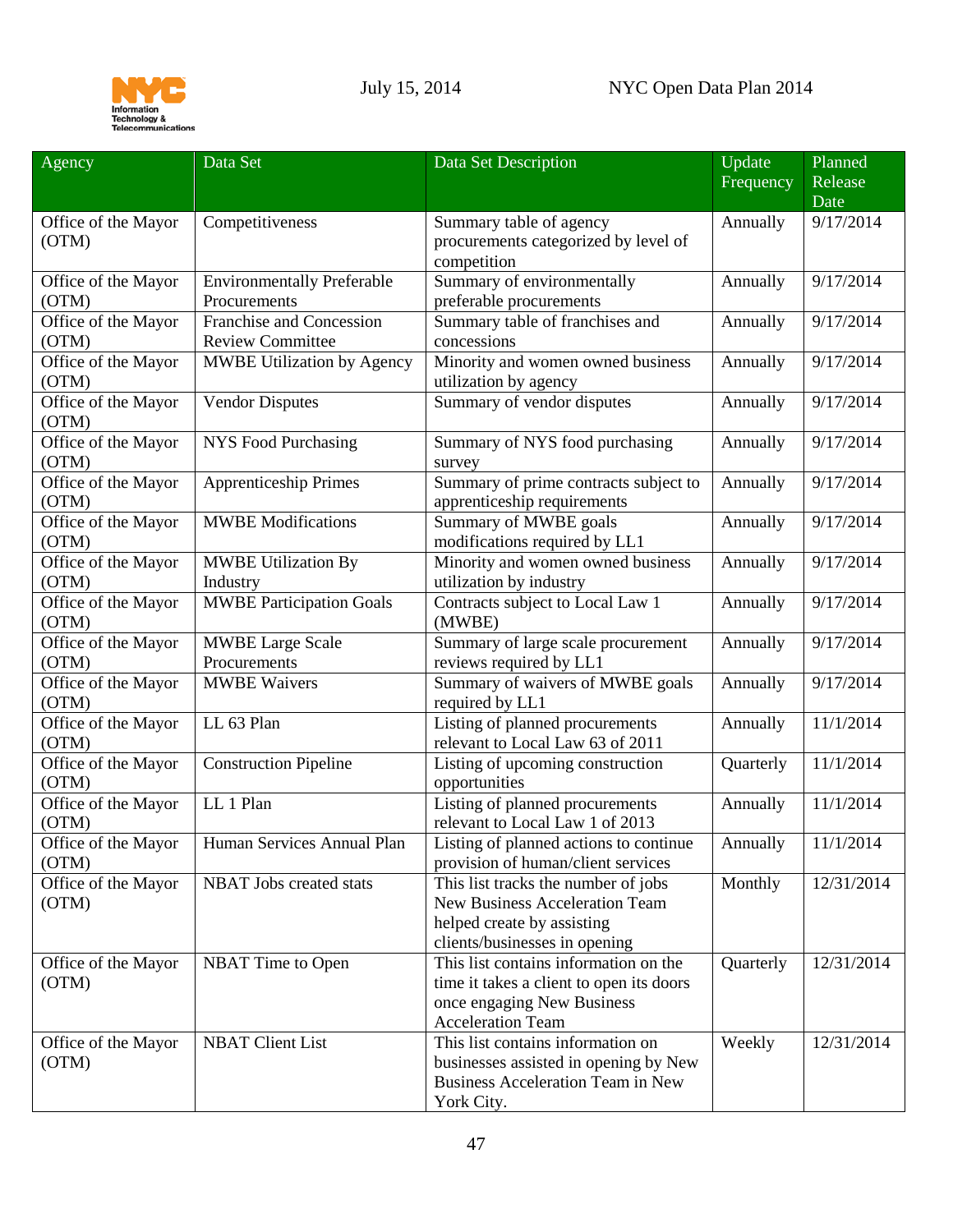

<span id="page-47-1"></span><span id="page-47-0"></span>

| Agency                                                     | Data Set                                  | Data Set Description                                                                                                          | Update<br>Frequency | Planned<br>Release<br>Date |
|------------------------------------------------------------|-------------------------------------------|-------------------------------------------------------------------------------------------------------------------------------|---------------------|----------------------------|
| <b>Staten Island</b><br><b>Borough President</b><br>(BPSI) | <b>Total House Number File</b>            | This file contains aggregate<br>information of total new house<br>numbers assigned in Staten Island                           | Annually            | 8/30/2018                  |
| <b>Staten Island</b><br><b>Borough President</b><br>(BPSI) | <b>Category Master File</b>               | This reference table contains category<br>id and descriptions                                                                 | Annually            | 8/30/2018                  |
| <b>Staten Island</b><br><b>Borough President</b><br>(BPSI) | <b>Helpline Cases by Category</b>         | This file contains aggregate<br>information of Helpline Cases by<br>Category                                                  | Annually            | 8/30/2018                  |
| Taxi and Limousine<br>Commission (TLC)                     | <b>SHL Drivers - Trained</b>              | This list contains information on the<br>status of current SHL drivers who had<br>completed Passenger Assistance<br>Training. | Daily               | 1/1/2015                   |
| Taxi and Limousine<br>Commission (TLC)                     | <b>SHL Vehicles - Inactive</b>            | This list contains information on SHL<br>vehicles that are currently inactive.                                                | Daily               | 1/1/2015                   |
| Taxi and Limousine<br>Commission (TLC)                     | <b>SHL Vehicles - Permits</b>             | This list contains information on<br>current SHL permits                                                                      | Daily               | 3/1/2015                   |
| Taxi and Limousine<br>Commission (TLC)                     | <b>SHL Vehicles - Brokers</b>             | This list contains information on<br>taxicab brokers                                                                          | Weekly              | 3/1/2015                   |
| Taxi and Limousine<br>Commission (TLC)                     | SHL Vehicles - Meter-shops                | This list contains information on<br>authorized SHL meter-shops                                                               | Weekly              | 3/1/2015                   |
| Taxi and Limousine<br>Commission (TLC)                     | SHL Vehicles - Agents                     | This list contains information on<br>authorized SHL agents                                                                    | Weekly              | 3/1/2015                   |
| Taxi and Limousine<br>Commission (TLC)                     | SHL - LPEP Provider                       | This list contains information on LPEP<br>providers that are authorized for NYC<br>TLC licensed SHL vehicles                  | Monthly             | 3/1/2015                   |
| Taxi and Limousine<br>Commission (TLC)                     | <b>Black Car - Authorized</b><br>Vehicles | This list contains information on black<br>car vehicles                                                                       | Daily               | 3/1/2016                   |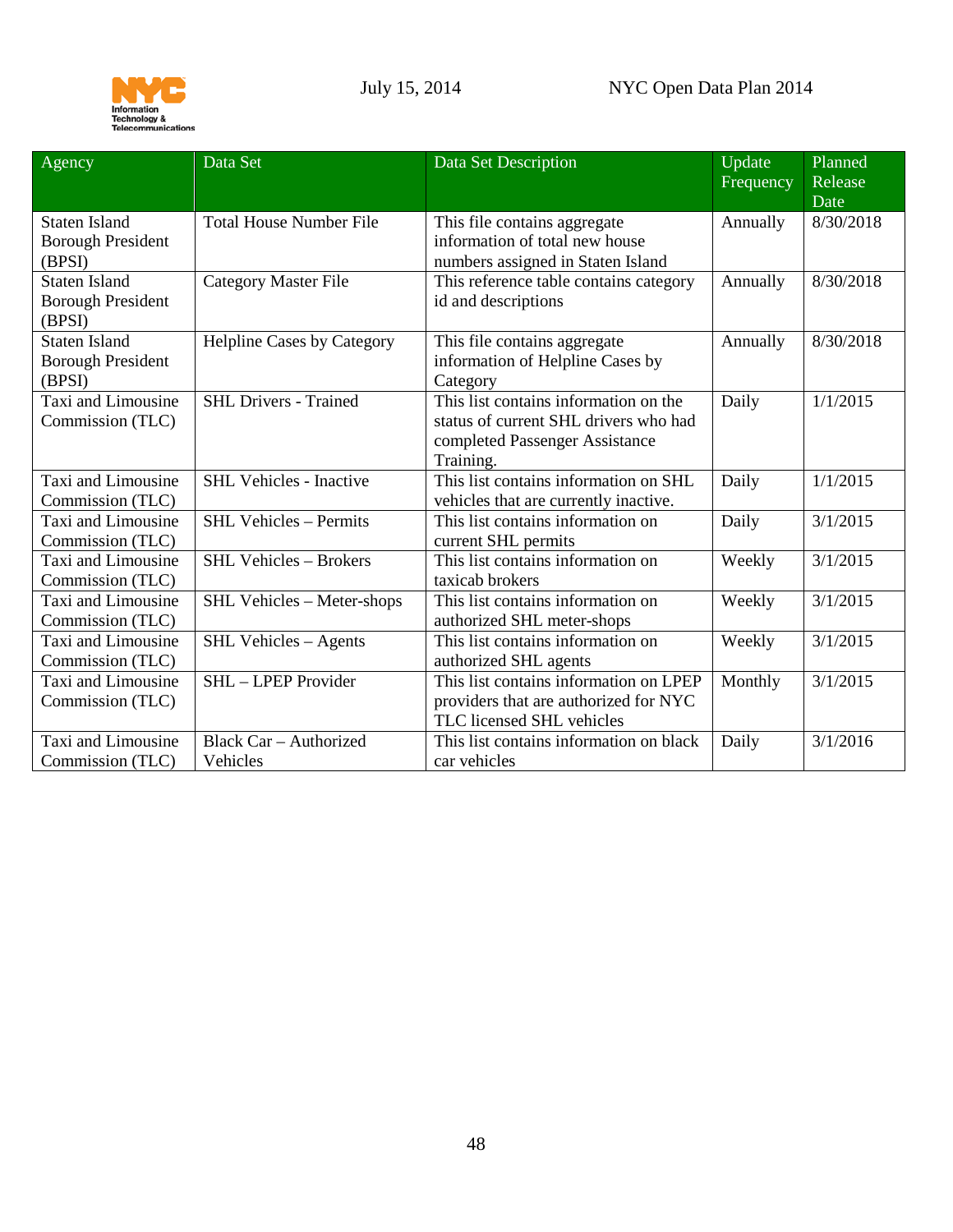

## <span id="page-48-0"></span>**Removed Items**

This inventory includes all items removed from the Open Data Plan. The reason for removal is documented for each item removed.

| Agency                                             | Data Set                                                            | Data Set Description                                                                                                                                                                                                                                                             | <b>Reason for Removal</b>                                                                                                                                                         |
|----------------------------------------------------|---------------------------------------------------------------------|----------------------------------------------------------------------------------------------------------------------------------------------------------------------------------------------------------------------------------------------------------------------------------|-----------------------------------------------------------------------------------------------------------------------------------------------------------------------------------|
| Department of<br>Correction (DOC)                  | <b>Aggregate Visits/Visitors</b>                                    | Numbers of visitors by day, visits<br>with children                                                                                                                                                                                                                              | Does not qualify as a "public data<br>set" according to Local Law 11 of<br>2012 (see Notes, pp. 59)                                                                               |
| Department of<br>Environmental<br>Protection (DEP) | <b>DEP Cross Connection</b><br><b>Control Risk Assessment</b>       | This is a guideline for<br>Professional<br>Engineers/Registered Architects<br>for filing Backflow Prevention<br>Device Plans for all property<br>types.                                                                                                                          | Does not qualify as "data"<br>according to Local Law 11 of 2012<br>(see <i>Notes</i> , pp. 59)                                                                                    |
| Department of<br>Environmental<br>Protection (DEP) | <b>Sewer Design Standards</b>                                       | Standards for sewers, manholes,<br>catch basins, precast manholes,<br>precast catch basins and sewer<br>appurtenances. Those standards<br>are used in the design of capital $\&$<br>private sewer projects                                                                       | Does not qualify as "data"<br>according to Local Law 11 of 2012                                                                                                                   |
| Department of<br>Environmental<br>Protection (DEP) | <b>Hydraulic Computation</b><br><b>Worksheet Templates</b>          | This is an example worksheet for<br>developing and submitting a<br>Hydraulic Study for DEP<br>approval. A Hydraulic Study is<br>used to analyze the adequacy of<br>an existing sewer to receive<br>sanitary and storm flows<br>generated from an area tributary<br>to the sewer. | Does not qualify as "data"<br>according to Local Law 11 of 2012                                                                                                                   |
| Department of<br>Records (DOR)                     | <b>DORIS Performance</b><br>Indicators                              | Monthly performance statistics<br>for DORIS Archives and City<br>Hall Library operations                                                                                                                                                                                         | Performance indicator already<br>provided in open format – please<br>refer to Citywide Performance<br>Reporting website<br>(http://www.nyc.gov/html/ops/html<br>/data/data.shtml) |
| Department of<br>Transportation<br>(DOT)           | <b>Manhattan River Crossings</b><br><b>Screen line Traffic Flow</b> | Presents vehicular volumes,<br>classification and trends for all<br>bridge and tunnel facilities<br>serving Manhattan River<br>Crossings                                                                                                                                         | Merger - Data is being combined<br>into one set                                                                                                                                   |
| <b>Human Resource</b><br>Administration<br>(HRA)   | <b>Total Homecare Cases</b>                                         | <b>Total number of Homecare cases</b>                                                                                                                                                                                                                                            | Data is no longer maintained                                                                                                                                                      |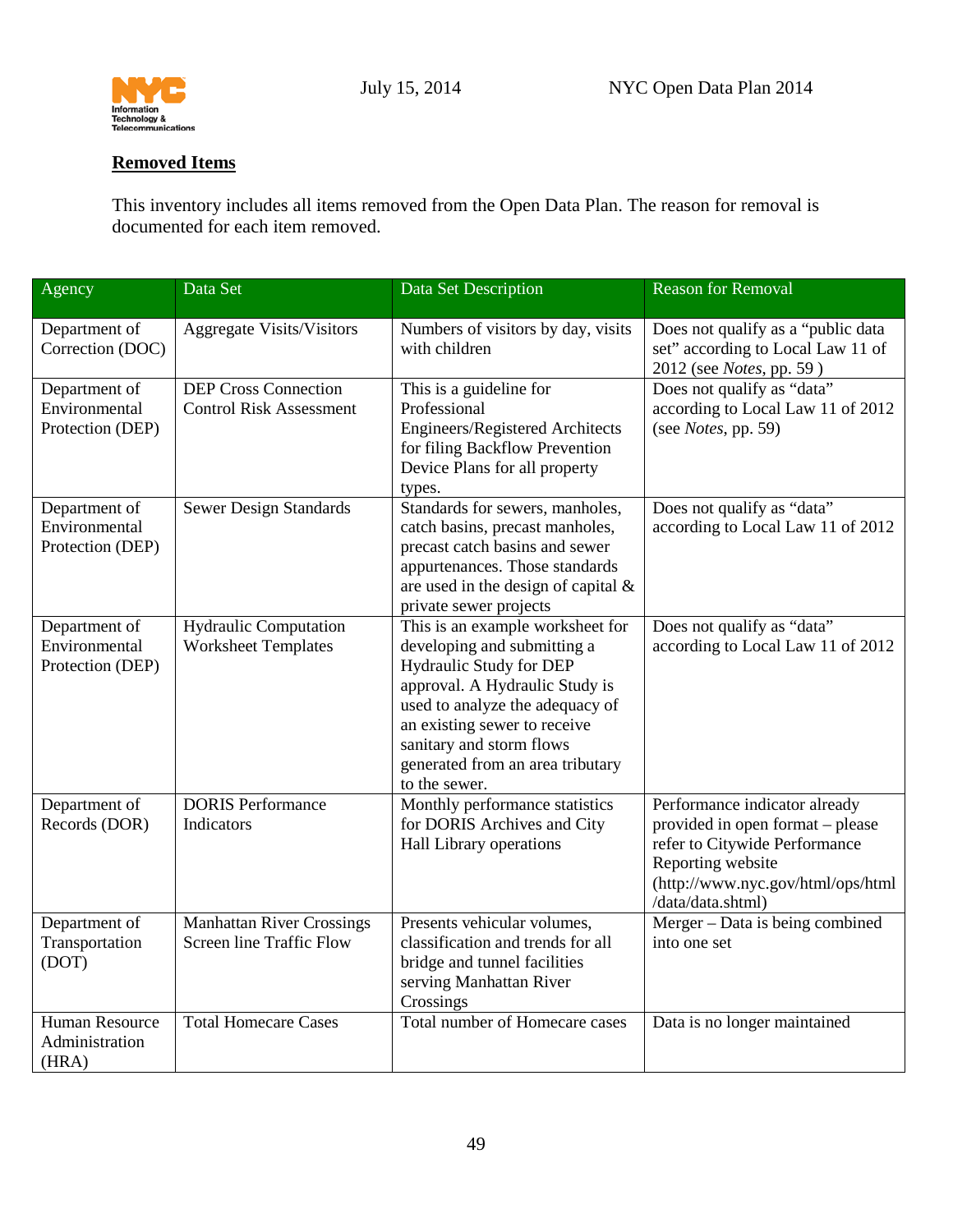

| Agency                                               | Data Set                                                    | Data Set Description                                                                                                                                                                                                                                                                | <b>Reason for Removal</b>                                       |
|------------------------------------------------------|-------------------------------------------------------------|-------------------------------------------------------------------------------------------------------------------------------------------------------------------------------------------------------------------------------------------------------------------------------------|-----------------------------------------------------------------|
| Landmarks<br>Preservation<br>Commission<br>(LPC)     | Demolition / Not a<br><b>Landmark Letter Request</b><br>Log | Spreadsheet containing<br>information pertaining to requests<br>for "not a landmark" letters from<br>the public (usually for assistance<br>in applying for DOB demolition<br>permits); used primarily for mail<br>merge purposes (for producing<br>the letters)                     | Does not qualify as "data"<br>according to Local Law 11 of 2012 |
| Landmarks<br>Preservation<br>Commission<br>(LPC)     | <b>Archaeology Reports</b>                                  | Spreadsheet containing<br>descriptive information for<br>archaeological reports filed with<br>LPC including abstracts for each<br>report, the name of the author,<br>date of publication, and borough<br>location; powers the LPC website<br>"Archaeology Reports" search<br>engine | Does not qualify as "data"<br>according to Local Law 11 of 2012 |
| New York Police<br>Department<br>(NYPD)              | Murder in NYC                                               | Written 11 page report                                                                                                                                                                                                                                                              | Does not qualify as "data"<br>according to Local Law 11 of 2012 |
| <b>NYC School</b><br>Construction<br>Authority (SCA) | <b>Accessibility Programs</b>                               | Accessibility programs for<br>schools                                                                                                                                                                                                                                               | Merger - Data is being combined<br>into one set                 |
| NYC School<br>Construction<br>Authority (SCA)        | <b>Lighting Replacement</b><br>Program                      | Lighting fixture replacement for<br>schools                                                                                                                                                                                                                                         | Merger – Data is being combined<br>into one set                 |
| <b>NYC School</b><br>Construction<br>Authority (SCA) | <b>Science Lab Programs</b>                                 | Science Lab programs for schools                                                                                                                                                                                                                                                    | Merger - Data is being combined<br>into one set                 |
| NYC School<br>Construction<br>Authority (SCA)        | <b>Ansul Systems</b>                                        | Ansul Systems for schools                                                                                                                                                                                                                                                           | Merger - Data is being combined<br>into one set                 |
| NYC School<br>Construction<br>Authority (SCA)        | <b>Freezer Replacement</b><br>Program                       | Freezer Replacement for schools                                                                                                                                                                                                                                                     | Merger – Data is being combined<br>into one set                 |
| <b>NYC School</b><br>Construction<br>Authority (SCA) | <b>Classroom Connectivity</b><br>Program                    | Classroom Connectivity for<br>schools                                                                                                                                                                                                                                               | Merger - Data is being combined<br>into one set                 |
| NYC School<br>Construction<br>Authority (SCA)        | Telephone/Intercom Systems                                  | New/retrofit telephone/intercom<br>systems for schools                                                                                                                                                                                                                              | Merger - Data is being combined<br>into one set                 |
| NYC School<br>Construction<br>Authority (SCA)        | IP Surveillance Systems                                     | <b>Internet Protocol Surveillance</b><br>System for schools                                                                                                                                                                                                                         | Merger - Data is being combined<br>into one set                 |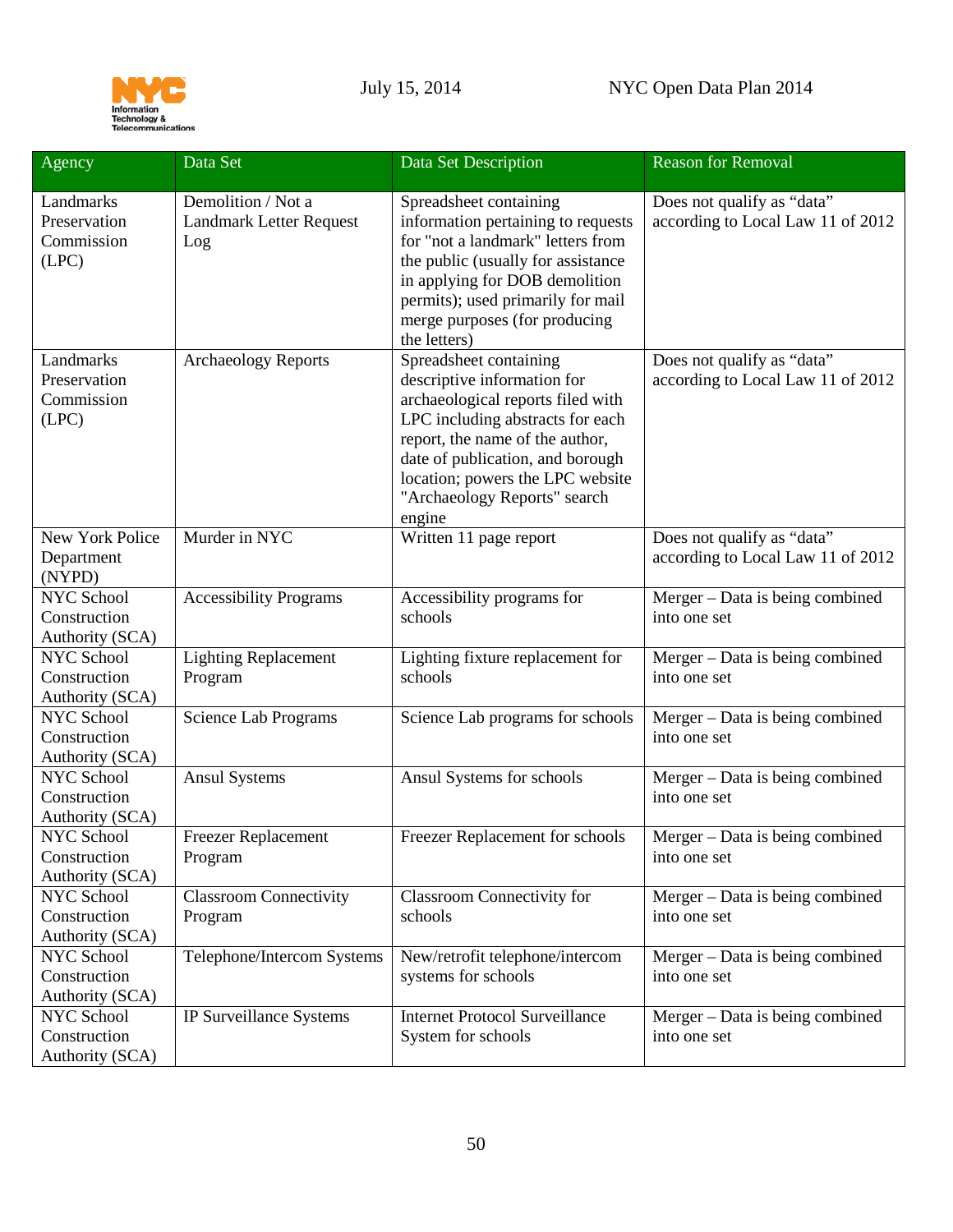

| Agency                                               | Data Set                                                        | Data Set Description                                                                                              | <b>Reason for Removal</b>                                       |
|------------------------------------------------------|-----------------------------------------------------------------|-------------------------------------------------------------------------------------------------------------------|-----------------------------------------------------------------|
| <b>NYC School</b><br>Construction<br>Authority (SCA) | Capacity Projects by<br>Borough<br><b>School Based Programs</b> | Capacity project detail by<br>borough<br>Programs based by school                                                 | Merger – Data is being combined<br>into one set                 |
| Office of the<br>Comptroller<br>(COMPTROLLER)        | Annual Report (Audit)                                           | Annual report on the operations<br>of the Audit Bureau of the New<br>York City Comptroller's Office               | Does not qualify as "data"<br>according to Local Law 11 of 2012 |
| Office of the<br>Comptroller<br>(COMPTROLLER)        | <b>Cash Flow</b>                                                | Cash letters, cash flow analysis -<br>Projects and documents daily<br>cash balances in the City general<br>fund   | Does not qualify as "data"<br>according to Local Law 11 of 2012 |
| Office of the<br>Comptroller<br>(COMPTROLLER)        | Labor Law Prevailing Wage<br>(LLPW)                             | Constructs and amends prevailing<br>wage schedules                                                                | Does not qualify as "data"<br>according to Local Law 11 of 2012 |
| Office of the<br>Comptroller<br>(COMPTROLLER)        | <b>Annual Claims Report</b>                                     | Aggregate report of Claims<br>information                                                                         | Does not qualify as "data"<br>according to Local Law 11 of 2012 |
| Office of the<br>Comptroller<br>(COMPTROLLER)        | People's Budget                                                 | Online voting platform and idea<br>generation                                                                     | Does not qualify as "data"<br>according to Local Law 11 of 2012 |
| Office of the<br>Comptroller<br>(COMPTROLLER)        | Minority & Women-Owned<br><b>Business Enterprise</b><br>(MWBE)  | Transparency data which provides<br>information on MWBE vendor<br>statistics                                      | Does not qualify as "data"<br>according to Local Law 11 of 2012 |
| Office of the<br>Comptroller<br>(COMPTROLLER)        | <b>Audit Reports</b>                                            | Audits of the operations and<br>programs of City agencies and<br>private entities doing business<br>with the City | Does not qualify as "data"<br>according to Local Law 11 of 2012 |
| Taxi and<br>Limousine<br>Commission<br>(TLC)         | SHL Vehicles - Make and<br>Model                                | This list contains information on<br>authorized make and model for<br>use as TLC SHL vehicles                     | Data is no longer maintained                                    |